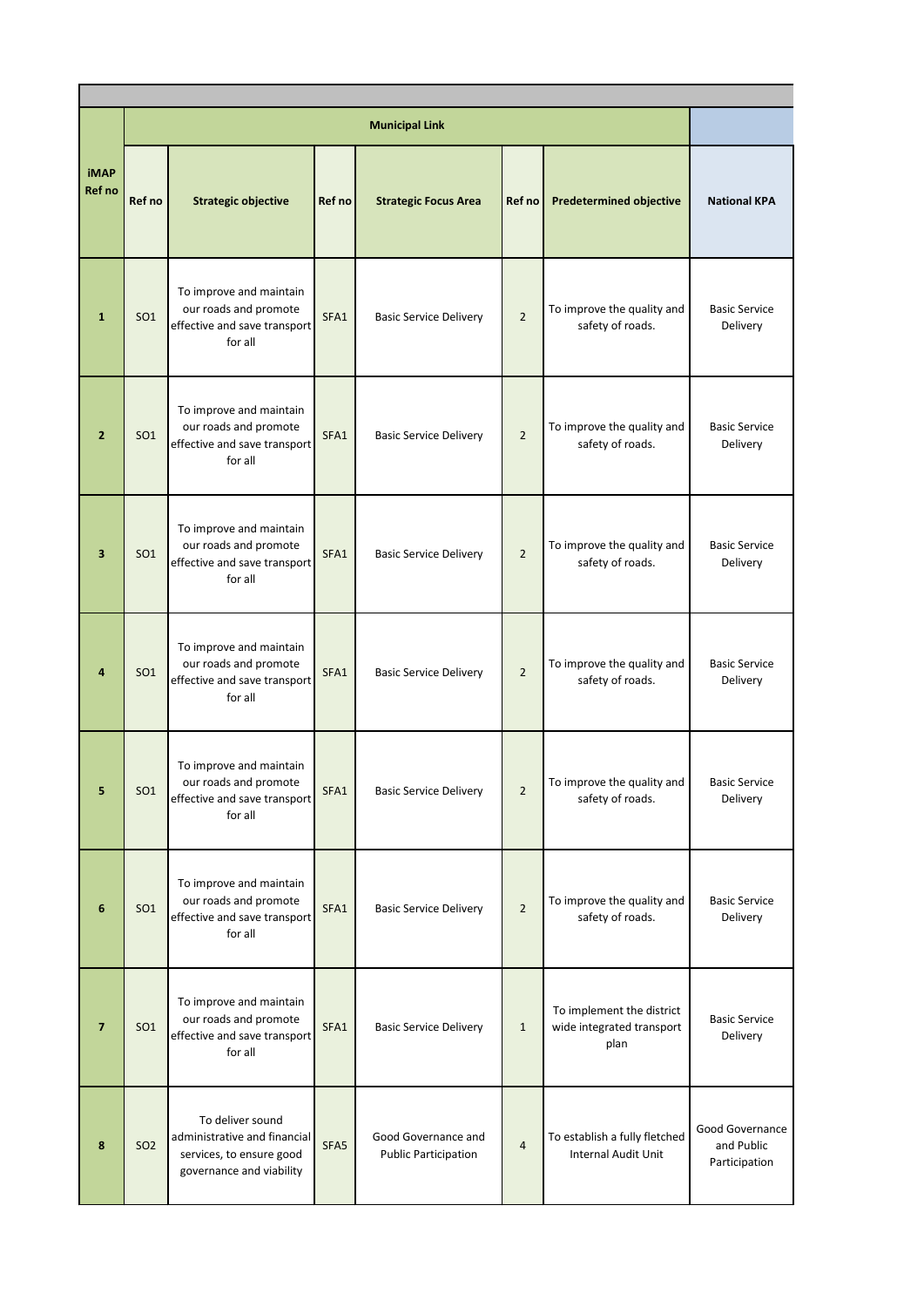| 9  | <b>SO2</b> | To deliver sound<br>administrative and financial<br>services, to ensure good<br>governance and viability | SFA <sub>5</sub> | Good Governance and<br><b>Public Participation</b>                  | 6              | To review municipal<br>governance processes as<br>per the RBAP   | Good Governance<br>and Public<br>Participation                  |
|----|------------|----------------------------------------------------------------------------------------------------------|------------------|---------------------------------------------------------------------|----------------|------------------------------------------------------------------|-----------------------------------------------------------------|
| 10 | <b>SO2</b> | To deliver sound<br>administrative and financial<br>services, to ensure good<br>governance and viability | SFA <sub>5</sub> | Good Governance and<br><b>Public Participation</b>                  | 6              | To review municipal<br>governance processes as<br>per the RBAP   | Good Governance<br>and Public<br>Participation                  |
| 11 | <b>SO2</b> | To deliver sound<br>administrative and financial<br>services, to ensure good<br>governance and viability | SFA <sub>5</sub> | Good Governance and<br><b>Public Participation</b>                  | $\overline{7}$ | To manage the municipality<br>to effectively deliver<br>services | Good Governance<br>and Public<br>Participation                  |
| 12 | <b>SO2</b> | To deliver sound<br>administrative and financial<br>services, to ensure good<br>governance and viability | SFA <sub>5</sub> | Good Governance and<br><b>Public Participation</b>                  | $\overline{7}$ | To manage the municipality<br>to effectively deliver<br>services | Good Governance<br>and Public<br>Participation                  |
| 13 | <b>SO2</b> | To deliver sound<br>administrative and financial<br>services, to ensure good<br>governance and viability | SFA <sub>5</sub> | Good Governance and<br><b>Public Participation</b>                  | $\overline{7}$ | To manage the municipality<br>to effectively deliver<br>services | Good Governance<br>and Public<br>Participation                  |
| 14 | <b>SO2</b> | To deliver sound<br>administrative and financial<br>services, to ensure good<br>governance and viability | SFA <sub>2</sub> | <b>Municipal Transformation</b><br>and Institutional<br>Development | 8              | To attract, build and retain<br>a skilled pool of staff          | Municipal<br>Transformation<br>and Institutional<br>Development |
| 15 | <b>SO2</b> | To deliver sound<br>administrative and financial<br>services, to ensure good<br>governance and viability | SFA <sub>2</sub> | <b>Municipal Transformation</b><br>and Institutional<br>Development | 8              | To attract, build and retain<br>a skilled pool of staff          | Municipal<br>Transformation<br>and Institutional<br>Development |
| 16 | <b>SO2</b> | To deliver sound<br>administrative and financial<br>services, to ensure good<br>governance and viability | SFA <sub>2</sub> | <b>Municipal Transformation</b><br>and Institutional<br>Development | 8              | To attract, build and retain<br>a skilled pool of staff          | Municipal<br>Transformation<br>and Institutional<br>Development |
| 17 | <b>SO2</b> | To deliver sound<br>administrative and financial<br>services, to ensure good<br>governance and viability | SFA <sub>2</sub> | <b>Municipal Transformation</b><br>and Institutional<br>Development | 8              | To attract, build and retain<br>a skilled pool of staff          | Municipal<br>Transformation<br>and Institutional<br>Development |
| 18 | <b>SO2</b> | To deliver sound<br>administrative and financial<br>services, to ensure good<br>governance and viability | SFA <sub>2</sub> | <b>Municipal Transformation</b><br>and Institutional<br>Development | 8              | To attract, build and retain<br>a skilled pool of staff          | Municipal<br>Transformation<br>and Institutional<br>Development |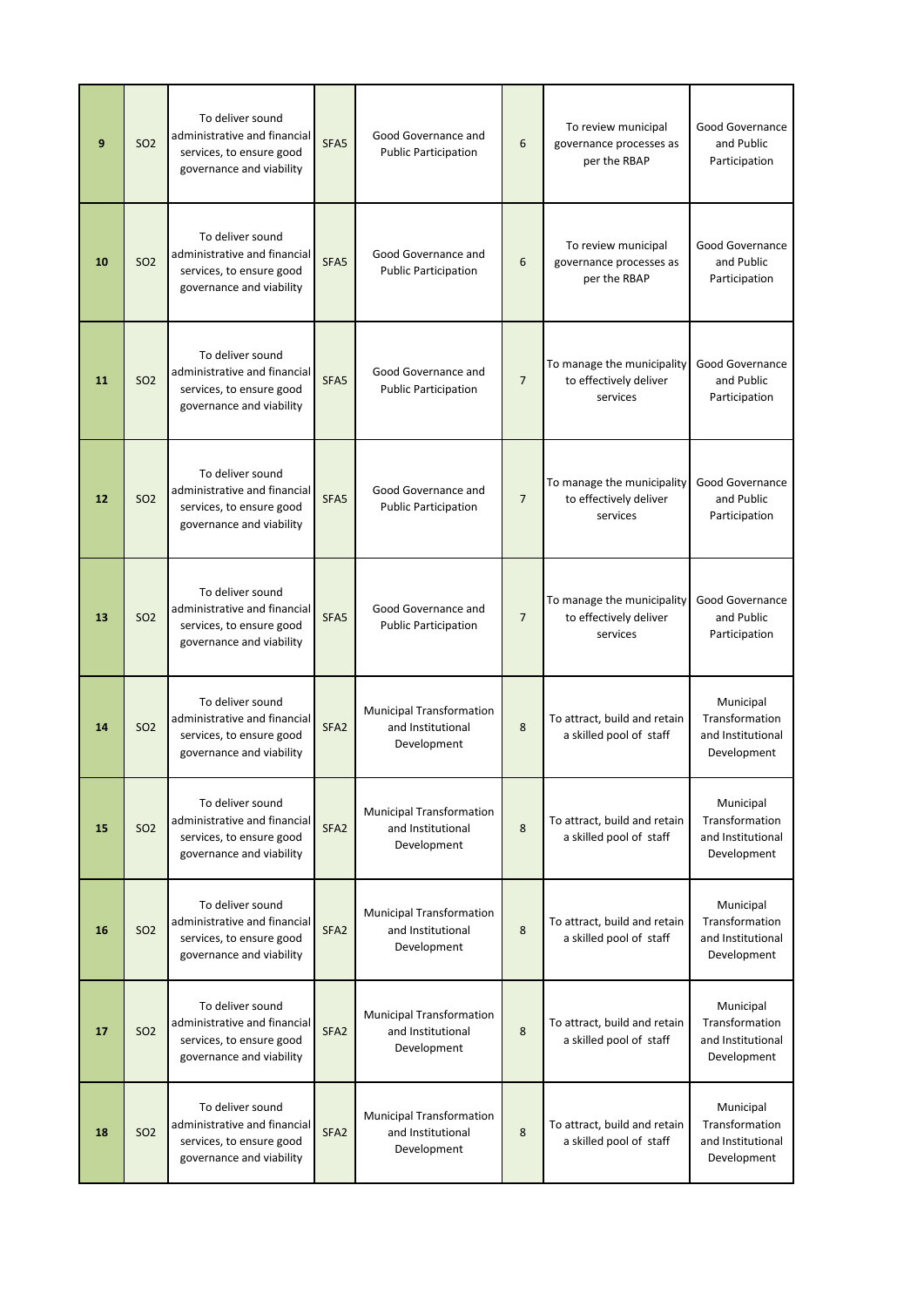| 19 | <b>SO2</b> | To deliver sound<br>administrative and financial<br>services, to ensure good<br>governance and viability           | SFA <sub>2</sub> | <b>Municipal Transformation</b><br>and Institutional<br>Development | 8  | To attract, build and retain<br>a skilled pool of staff                                        | Municipal<br>Transformation<br>and Institutional<br>Development |
|----|------------|--------------------------------------------------------------------------------------------------------------------|------------------|---------------------------------------------------------------------|----|------------------------------------------------------------------------------------------------|-----------------------------------------------------------------|
| 20 | <b>SO2</b> | To deliver sound<br>administrative and financial<br>services, to ensure good<br>governance and viability           | SFA <sub>2</sub> | <b>Municipal Transformation</b><br>and Institutional<br>Development | 3  | To implement performance<br>management to post level<br>T14                                    | Municipal<br>Transformation<br>and Institutional<br>Development |
| 21 | <b>SO2</b> | To deliver sound<br>administrative and financial<br>services, to ensure good<br>governance and viability           | SFA <sub>2</sub> | <b>Municipal Transformation</b><br>and Institutional<br>Development | 9  | Provide administrative<br>systems                                                              | Municipal<br>Transformation<br>and Institutional<br>Development |
| 22 | <b>SO2</b> | To deliver sound<br>administrative and financial<br>services, to ensure good<br>governance and viability           | SFA <sub>2</sub> | <b>Municipal Transformation</b><br>and Institutional<br>Development | 8  | To attract, build and retain<br>a skilled pool of staff                                        | Municipal<br>Transformation<br>and Institutional<br>Development |
| 23 | <b>SO2</b> | To deliver sound<br>administrative and financial<br>services, to ensure good<br>governance and viability           | SFA <sub>2</sub> | <b>Municipal Transformation</b><br>and Institutional<br>Development | 8  | To attract, build and retain<br>a skilled pool of staff                                        | Municipal<br>Transformation<br>and Institutional<br>Development |
| 24 | <b>SO2</b> | To deliver sound<br>administrative and financial<br>services, to ensure good<br>governance and viability           | SFA3             | Municipal Financial Viability<br>and Management                     | 5  | Responsible financial<br>management                                                            | <b>Municipal Financial</b><br>Viability and<br>Management       |
| 25 | <b>SO2</b> | To deliver sound<br>administrative and financial<br>services, to ensure good<br>governance and viability           | SFA3             | Municipal Financial Viability<br>and Management                     | 5  | Responsible financial<br>management                                                            | <b>Municipal Financial</b><br>Viability and<br>Management       |
| 26 | <b>SO2</b> | To deliver sound<br>administrative and financial<br>services, to ensure good<br>governance and viability           | SFA3             | Municipal Financial Viability<br>and Management                     | 5  | Responsible financial<br>management                                                            | <b>Municipal Financial</b><br>Viability and<br>Management       |
| 27 | <b>SO2</b> | To deliver sound<br>administrative and financial<br>services, to ensure good<br>governance and viability           | SFA3             | Municipal Financial Viability<br>and Management                     | 5  | Responsible financial<br>management                                                            | <b>Municipal Financial</b><br>Viability and<br>Management       |
| 28 | <b>SO3</b> | To plan to minimise the<br>impact of disasters on the<br>community, visitors,<br>infrastructure and<br>environment | SFA1             | <b>Basic Service Delivery</b>                                       | 13 | To implement systems to<br>mitigate risks through<br>training, awareness, and<br>communication | <b>Basic Service</b><br>Delivery                                |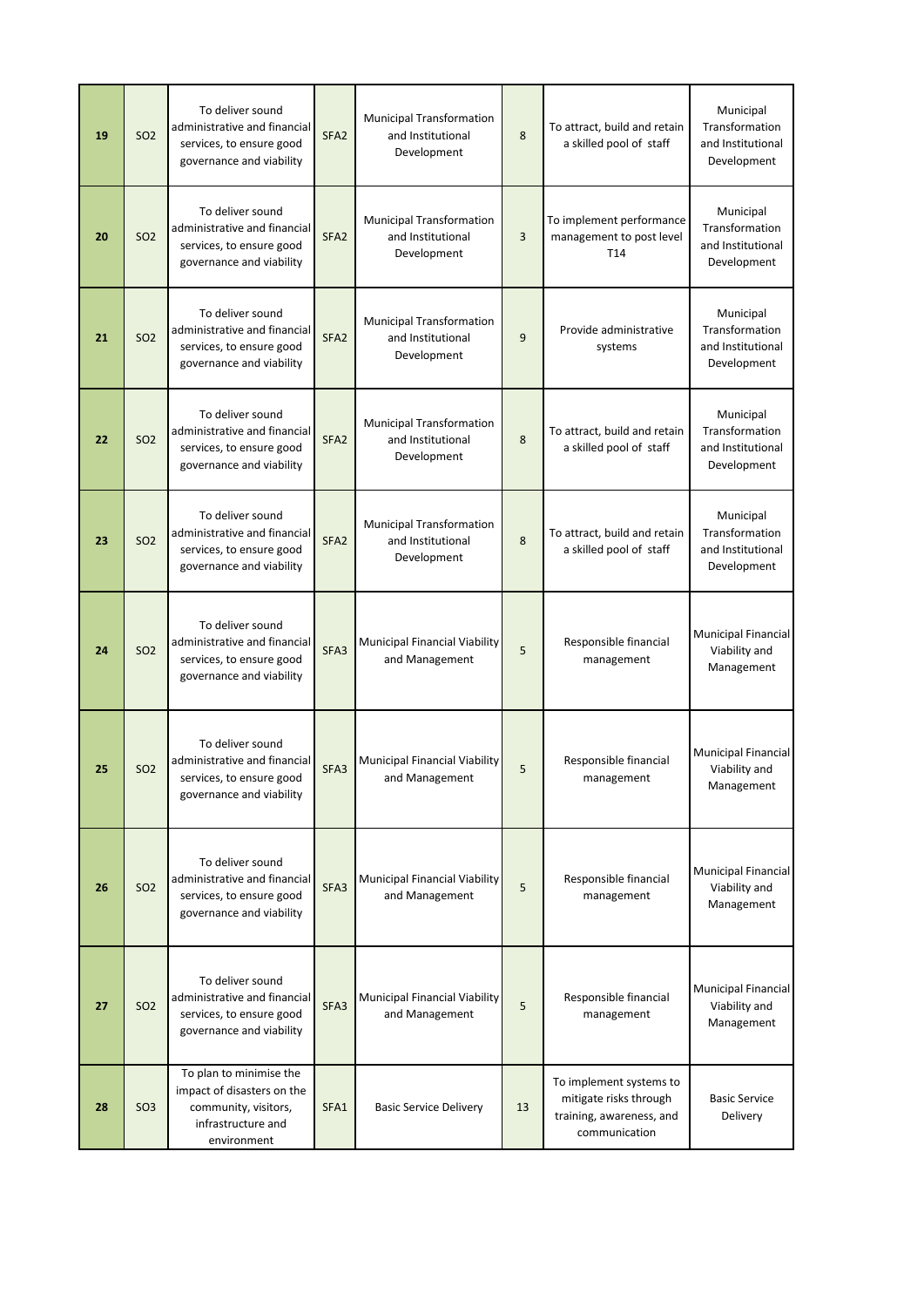| 29 | SO <sub>3</sub> | To plan to minimise the<br>impact of disasters on the<br>community, visitors,<br>infrastructure and<br>environment | SFA1 | <b>Basic Service Delivery</b> | 12 | To respond to all disaster<br>and incidents within the<br>standards set and provide<br>sufficient support during<br>incidents | <b>Basic Service</b><br>Delivery |
|----|-----------------|--------------------------------------------------------------------------------------------------------------------|------|-------------------------------|----|-------------------------------------------------------------------------------------------------------------------------------|----------------------------------|
| 30 | <b>SO3</b>      | To plan to minimise the<br>impact of disasters on the<br>community, visitors,<br>infrastructure and<br>environment | SFA1 | <b>Basic Service Delivery</b> | 10 | To develop sufficient<br>capacity within the Disaster<br>Management Unit and<br>improve communication<br>with stakeholders    | <b>Basic Service</b><br>Delivery |
| 31 | SO <sub>3</sub> | To plan to minimise the<br>impact of disasters on the<br>community, visitors,<br>infrastructure and<br>environment | SFA1 | <b>Basic Service Delivery</b> | 11 | To manage the risk<br>environment by conducting<br>risk analysis at<br>municipalities and develop<br>and implement standards  | <b>Basic Service</b><br>Delivery |
| 32 | SO <sub>3</sub> | To plan to minimise the<br>impact of disasters on the<br>community, visitors,<br>infrastructure and<br>environment | SFA1 | <b>Basic Service Delivery</b> | 10 | To develop sufficient<br>capacity within the Disaster<br>Management Unit and<br>improve communication<br>with stakeholders    | <b>Basic Service</b><br>Delivery |
| 33 | SO <sub>3</sub> | To plan to minimise the<br>impact of disasters on the<br>community, visitors,<br>infrastructure and<br>environment | SFA1 | <b>Basic Service Delivery</b> | 11 | To manage the risk<br>environment by conducting<br>risk analysis at<br>municipalities and develop<br>and implement standards  | <b>Basic Service</b><br>Delivery |
| 34 | SO <sub>3</sub> | To plan to minimise the<br>impact of disasters on the<br>community, visitors,<br>infrastructure and<br>environment | SFA1 | <b>Basic Service Delivery</b> | 11 | To manage the risk<br>environment by conducting<br>risk analysis at<br>municipalities and develop<br>and implement standards  | <b>Basic Service</b><br>Delivery |
| 35 | SO <sub>3</sub> | To plan to minimise the<br>impact of disasters on the<br>community, visitors,<br>infrastructure and<br>environment | SFA1 | <b>Basic Service Delivery</b> | 10 | To develop sufficient<br>capacity within the Disaster<br>Management Unit and<br>improve communication<br>with stakeholders    | <b>Basic Service</b><br>Delivery |
| 36 | SO <sub>3</sub> | To plan to minimise the<br>impact of disasters on the<br>community, visitors,<br>infrastructure and<br>environment | SFA1 | <b>Basic Service Delivery</b> | 11 | To manage the risk<br>environment by conducting<br>risk analysis at<br>municipalities and develop<br>and implement standards  | <b>Basic Service</b><br>Delivery |
| 37 | <b>SO3</b>      | To plan to minimise the<br>impact of disasters on the<br>community, visitors,<br>infrastructure and<br>environment | SFA1 | <b>Basic Service Delivery</b> | 11 | To manage the risk<br>environment by conducting<br>risk analysis at<br>municipalities and develop<br>and implement standards  | <b>Basic Service</b><br>Delivery |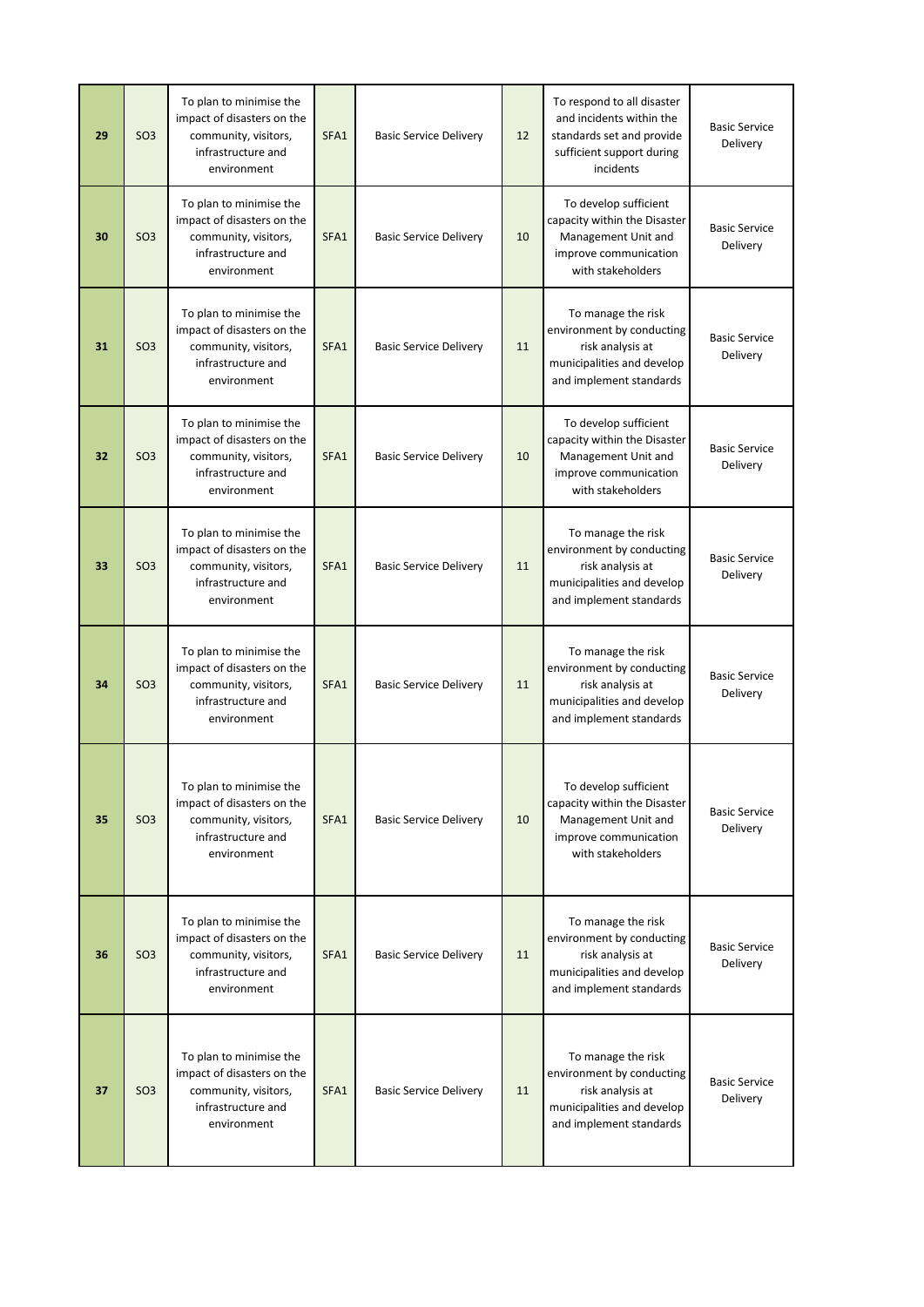| 38 | SO <sub>3</sub> | To plan to minimise the<br>impact of disasters on the<br>community, visitors,<br>infrastructure and<br>environment                                             | SFA1 | <b>Basic Service Delivery</b> | 11 | To manage the risk<br>environment by conducting<br>risk analysis at<br>municipalities and develop<br>and implement standards                                                                            | <b>Basic Service</b><br>Delivery        |
|----|-----------------|----------------------------------------------------------------------------------------------------------------------------------------------------------------|------|-------------------------------|----|---------------------------------------------------------------------------------------------------------------------------------------------------------------------------------------------------------|-----------------------------------------|
| 39 | <b>SO3</b>      | To plan to minimise the<br>impact of disasters on the<br>community, visitors,<br>infrastructure and<br>environment                                             | SFA1 | <b>Basic Service Delivery</b> | 12 | To respond to all disaster<br>and incidents within the<br>standards set and provide<br>sufficient support during<br>incidents                                                                           | <b>Basic Service</b><br>Delivery        |
| 40 | <b>SO3</b>      | To plan to minimise the<br>impact of disasters on the<br>community, visitors,<br>infrastructure and<br>environment                                             | SFA1 | <b>Basic Service Delivery</b> | 10 | To develop sufficient<br>capacity within the Disaster<br>Management Unit and<br>improve communication<br>with stakeholders                                                                              | <b>Basic Service</b><br>Delivery        |
| 41 | <b>SO4</b>      | To promote a safe and<br>healthy environment and<br>social viability of residents<br>through the delivery of a<br>responsible environmental<br>health service. | SFA1 | <b>Basic Service Delivery</b> | 17 | To do water quality<br>monitoring to ensure a safe<br>and healthy environment                                                                                                                           | <b>Basic Service</b><br>Delivery        |
| 42 | <b>SO4</b>      | To promote a safe and<br>healthy environment and<br>social viability of residents<br>through the delivery of a<br>responsible environmental<br>health service. | SFA1 | <b>Basic Service Delivery</b> | 14 | To monitor environmental<br>pollution, incl. Water<br>quality, waste<br>management, surveillance,<br>vector and environmental<br>pollution control, chemical<br>safety and disposal of<br>human remains | <b>Basic Service</b><br>Delivery        |
| 43 | SO <sub>4</sub> | To promote a safe and<br>healthy environment and<br>social viability of residents<br>through the delivery of a<br>responsible environmental<br>health service. | SFA1 | <b>Basic Service Delivery</b> | 14 | To monitor environmental<br>pollution, incl. Water<br>quality, waste<br>management, surveillance,<br>vector and environmental<br>pollution control, chemical<br>safety and disposal of<br>human remains | <b>Basic Service</b><br><b>Delivery</b> |
| 44 | <b>SO4</b>      | To promote a safe and<br>healthy environment and<br>social viability of residents<br>through the delivery of a<br>responsible environmental<br>health service. | SFA1 | <b>Basic Service Delivery</b> | 14 | To monitor environmental<br>pollution, incl. Water<br>quality, waste<br>management, surveillance,<br>vector and environmental<br>pollution control, chemical<br>safety and disposal of<br>human remains | <b>Basic Service</b><br><b>Delivery</b> |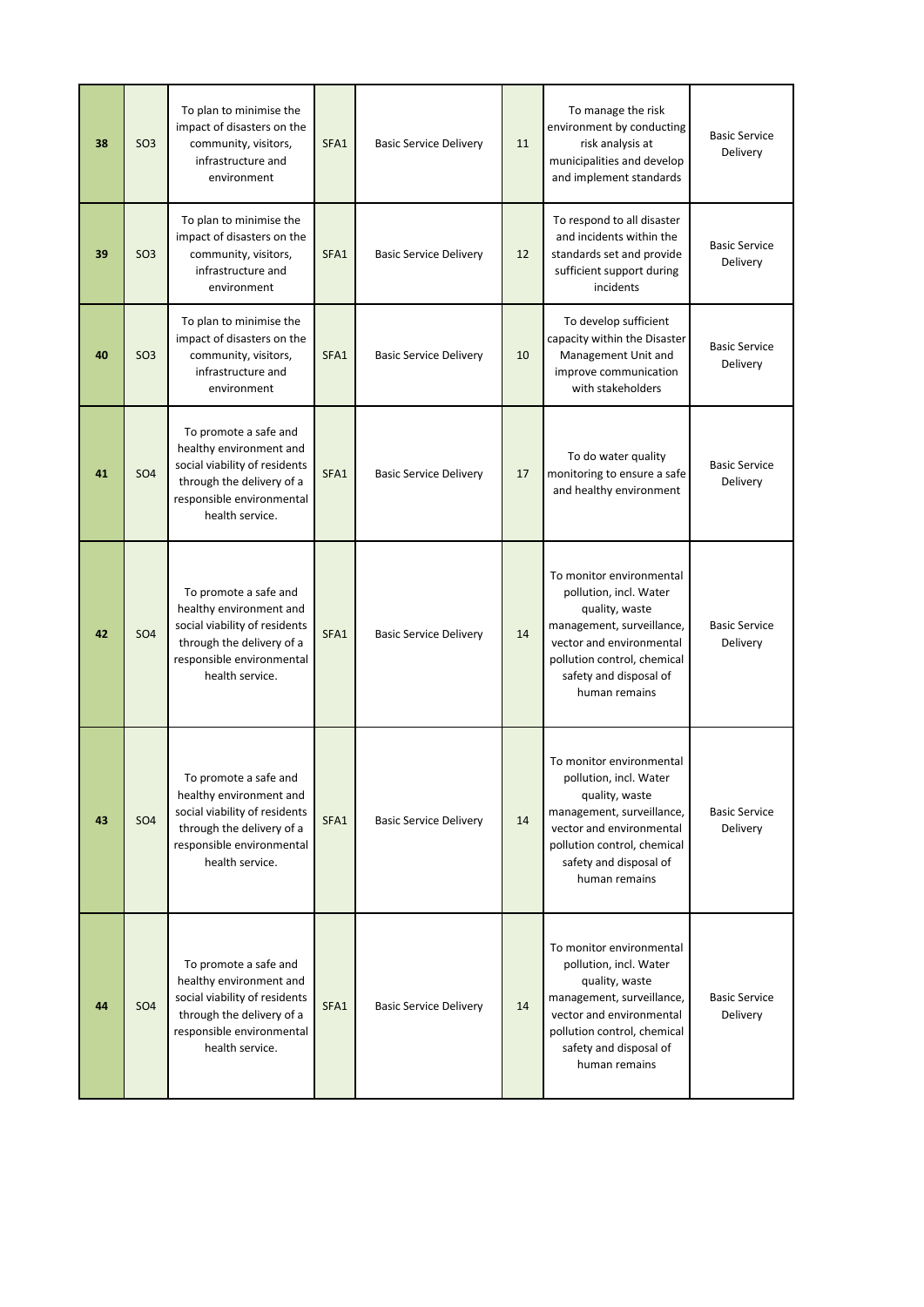| 45 | SO <sub>4</sub> | To promote a safe and<br>healthy environment and<br>social viability of residents<br>through the delivery of a<br>responsible environmental<br>health service. | SFA1 | <b>Basic Service Delivery</b> | 14 | To monitor environmental<br>pollution, incl. Water<br>quality, waste<br>management, surveillance,<br>vector and environmental<br>pollution control, chemical<br>safety and disposal of<br>human remains | <b>Basic Service</b><br>Delivery |
|----|-----------------|----------------------------------------------------------------------------------------------------------------------------------------------------------------|------|-------------------------------|----|---------------------------------------------------------------------------------------------------------------------------------------------------------------------------------------------------------|----------------------------------|
| 46 | SO <sub>4</sub> | To promote a safe and<br>healthy environment and<br>social viability of residents<br>through the delivery of a<br>responsible environmental<br>health service. | SFA1 | <b>Basic Service Delivery</b> | 18 | To administer an<br>environmental health<br>management system                                                                                                                                           | <b>Basic Service</b><br>Delivery |
| 47 | <b>SO4</b>      | To promote a safe and<br>healthy environment and<br>social viability of residents<br>through the delivery of a<br>responsible environmental<br>health service. | SFA1 | <b>Basic Service Delivery</b> | 19 | To facilitate air quality<br>management                                                                                                                                                                 | <b>Basic Service</b><br>Delivery |
| 48 | <b>SO4</b>      | To promote a safe and<br>healthy environment and<br>social viability of residents<br>through the delivery of a<br>responsible environmental<br>health service. | SFA1 | <b>Basic Service Delivery</b> | 14 | To monitor environmental<br>pollution, incl. Water<br>quality, waste<br>management, surveillance,<br>vector and environmental<br>pollution control, chemical<br>safety and disposal of<br>human remains | <b>Basic Service</b><br>Delivery |
| 49 | <b>SO4</b>      | To promote a safe and<br>healthy environment and<br>social viability of residents<br>through the delivery of a<br>responsible environmental<br>health service. | SFA1 | <b>Basic Service Delivery</b> | 14 | To monitor environmental<br>pollution, incl. Water<br>quality, waste<br>management, surveillance,<br>vector and environmental<br>pollution control, chemical<br>safety and disposal of<br>human remains | <b>Basic Service</b><br>Delivery |
| 50 | <b>SO4</b>      | To promote a safe and<br>healthy environment and<br>social viability of residents<br>through the delivery of a<br>responsible environmental<br>health service. | SFA1 | <b>Basic Service Delivery</b> | 14 | To monitor environmental<br>pollution, incl. Water<br>quality, waste<br>management, surveillance,<br>vector and environmental<br>pollution control, chemical<br>safety and disposal of<br>human remains | <b>Basic Service</b><br>Delivery |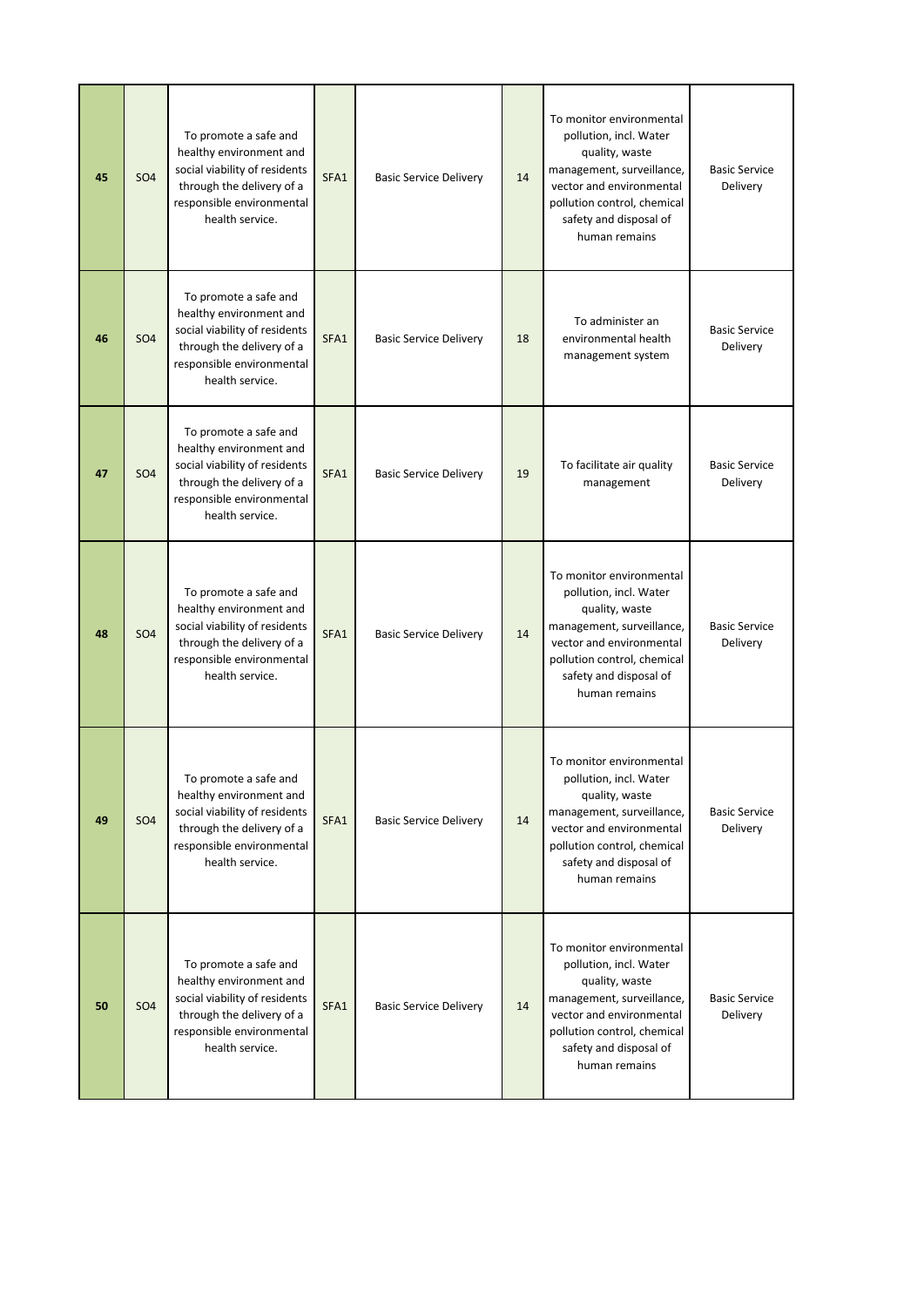| 51 | <b>SO4</b> | To promote a safe and<br>healthy environment and<br>social viability of residents<br>through the delivery of a<br>responsible environmental<br>health service. | SFA1 | <b>Basic Service Delivery</b> | 14 | To monitor environmental<br>pollution, incl. Water<br>quality, waste<br>management, surveillance,<br>vector and environmental<br>pollution control, chemical<br>safety and disposal of<br>human remains  | <b>Basic Service</b><br>Delivery |
|----|------------|----------------------------------------------------------------------------------------------------------------------------------------------------------------|------|-------------------------------|----|----------------------------------------------------------------------------------------------------------------------------------------------------------------------------------------------------------|----------------------------------|
| 52 | <b>SO4</b> | To promote a safe and<br>healthy environment and<br>social viability of residents<br>through the delivery of a<br>responsible environmental<br>health service. | SFA1 | <b>Basic Service Delivery</b> | 15 | To enhance consumer<br>protection with sufficient<br>food control                                                                                                                                        | <b>Basic Service</b><br>Delivery |
| 53 | <b>SO4</b> | To promote a safe and<br>healthy environment and<br>social viability of residents<br>through the delivery of a<br>responsible environmental<br>health service. | SFA1 | <b>Basic Service Delivery</b> | 15 | To enhance consumer<br>protection with sufficient<br>food control                                                                                                                                        | <b>Basic Service</b><br>Delivery |
| 54 | <b>SO4</b> | To promote a safe and<br>healthy environment and<br>social viability of residents<br>through the delivery of a<br>responsible environmental<br>health service. | SFA1 | <b>Basic Service Delivery</b> | 14 | To monitor environmental<br>pollution, incl. Water<br>quality, waste<br>management, surveillance,<br>vector and environmental<br>pollution control, chemical<br>safety and disposal of                   | <b>Basic Service</b><br>Delivery |
| 55 | <b>SO4</b> | To promote a safe and<br>healthy environment and<br>social viability of residents<br>through the delivery of a<br>responsible environmental<br>health service. | SFA1 | <b>Basic Service Delivery</b> | 14 | To monitor environmental<br>pollution, incl. Water<br>quality, waste<br>management, surveillance,<br>vector and environmental<br>pollution control, chemical<br>safety and disposal of<br>يمنحصمه محصيبط | <b>Basic Service</b><br>Delivery |
| 56 | <b>SO4</b> | To promote a safe and<br>healthy environment and<br>social viability of residents<br>through the delivery of a<br>responsible environmental<br>health service. | SFA1 | <b>Basic Service Delivery</b> | 16 | To create public awareness<br>wrt environmental health<br>issues                                                                                                                                         | <b>Basic Service</b><br>Delivery |
| 57 | <b>SO4</b> | To promote a safe and<br>healthy environment and<br>social viability of residents<br>through the delivery of a<br>responsible environmental<br>health service. | SFA1 | <b>Basic Service Delivery</b> | 18 | To administer an<br>environmental health<br>management system                                                                                                                                            | <b>Basic Service</b><br>Delivery |
| 58 | <b>SO4</b> | To promote a safe and<br>healthy environment and<br>social viability of residents<br>through the delivery of a<br>responsible environmental<br>health service. | SFA1 | <b>Basic Service Delivery</b> | 18 | To administer an<br>environmental health<br>management system                                                                                                                                            | <b>Basic Service</b><br>Delivery |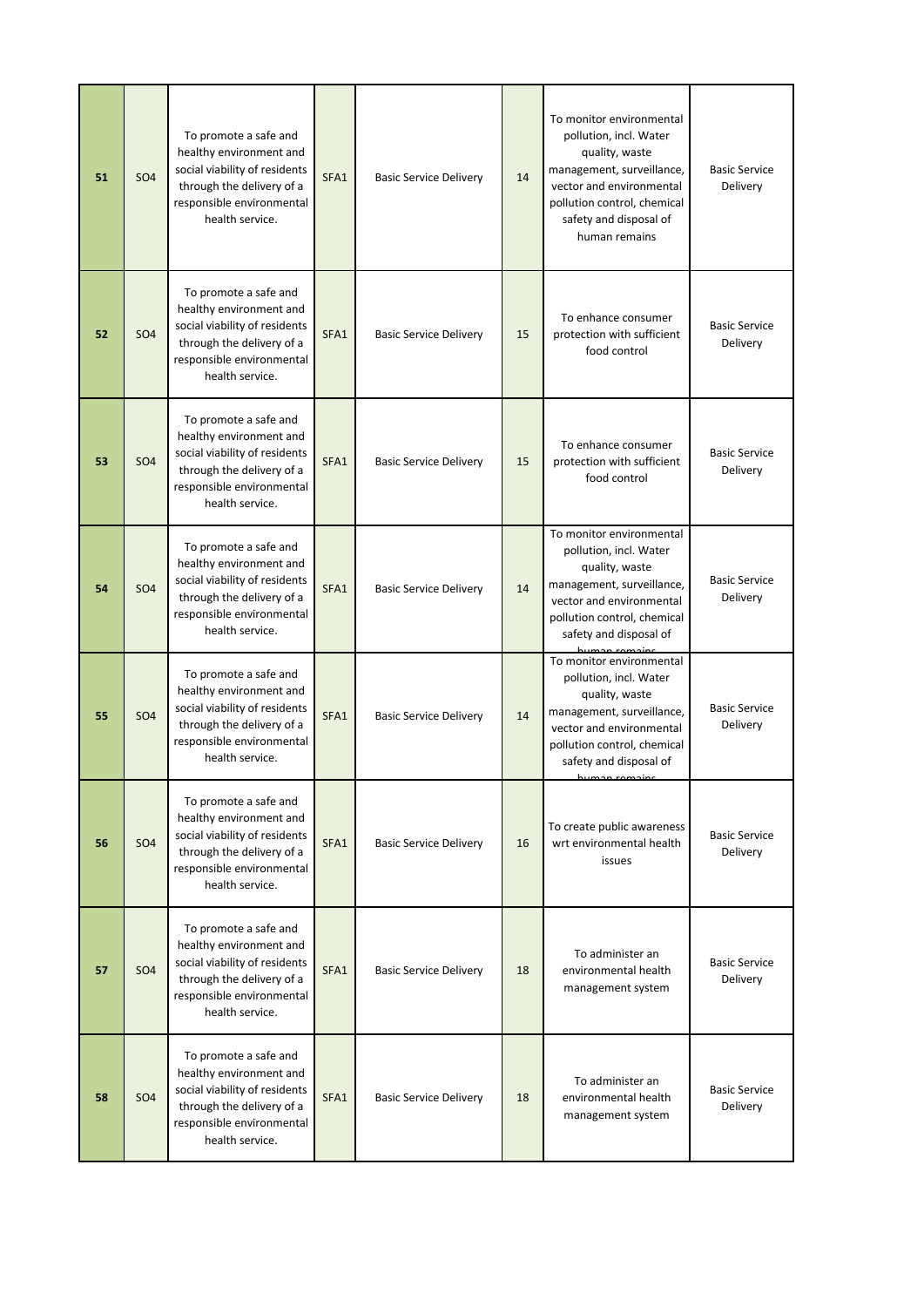| 59 | <b>SO4</b>      | To promote a safe and<br>healthy environment and<br>social viability of residents<br>through the delivery of a<br>responsible environmental<br>health service. | SFA1 | <b>Basic Service Delivery</b> | 18 | To administer an<br>environmental health<br>management system    | <b>Basic Service</b><br>Delivery |
|----|-----------------|----------------------------------------------------------------------------------------------------------------------------------------------------------------|------|-------------------------------|----|------------------------------------------------------------------|----------------------------------|
| 60 | SO <sub>4</sub> | To promote a safe and<br>healthy environment and<br>social viability of residents<br>through the delivery of a<br>responsible environmental<br>health service. | SFA1 | <b>Basic Service Delivery</b> | 16 | To create public awareness<br>wrt environmental health<br>issues | <b>Basic Service</b><br>Delivery |
| 61 | <b>SO4</b>      | To promote a safe and<br>healthy environment and<br>social viability of residents<br>through the delivery of a<br>responsible environmental<br>health service. | SFA1 | <b>Basic Service Delivery</b> | 18 | To administer an<br>environmental health<br>management system    | <b>Basic Service</b><br>Delivery |
| 62 | <b>SO4</b>      | To promote a safe and<br>healthy environment and<br>social viability of residents<br>through the delivery of a<br>responsible environmental<br>health service. | SFA1 | <b>Basic Service Delivery</b> | 18 | To administer an<br>environmental health<br>management system    | <b>Basic Service</b><br>Delivery |
| 63 | SO <sub>4</sub> | To promote a safe and<br>healthy environment and<br>social viability of residents<br>through the delivery of a<br>responsible environmental<br>health service. | SFA1 | <b>Basic Service Delivery</b> | 18 | To administer an<br>environmental health<br>management system    | <b>Basic Service</b><br>Delivery |
| 64 | <b>SO4</b>      | To promote a safe and<br>healthy environment and<br>social viability of residents<br>through the delivery of a<br>responsible environmental<br>health service. | SFA1 | <b>Basic Service Delivery</b> | 18 | To administer an<br>environmental health<br>management system    | <b>Basic Service</b><br>Delivery |
| 65 | SO <sub>4</sub> | To promote a safe and<br>healthy environment and<br>social viability of residents<br>through the delivery of a<br>responsible environmental<br>health service. | SFA1 | <b>Basic Service Delivery</b> | 18 | To administer an<br>environmental health<br>management system    | <b>Basic Service</b><br>Delivery |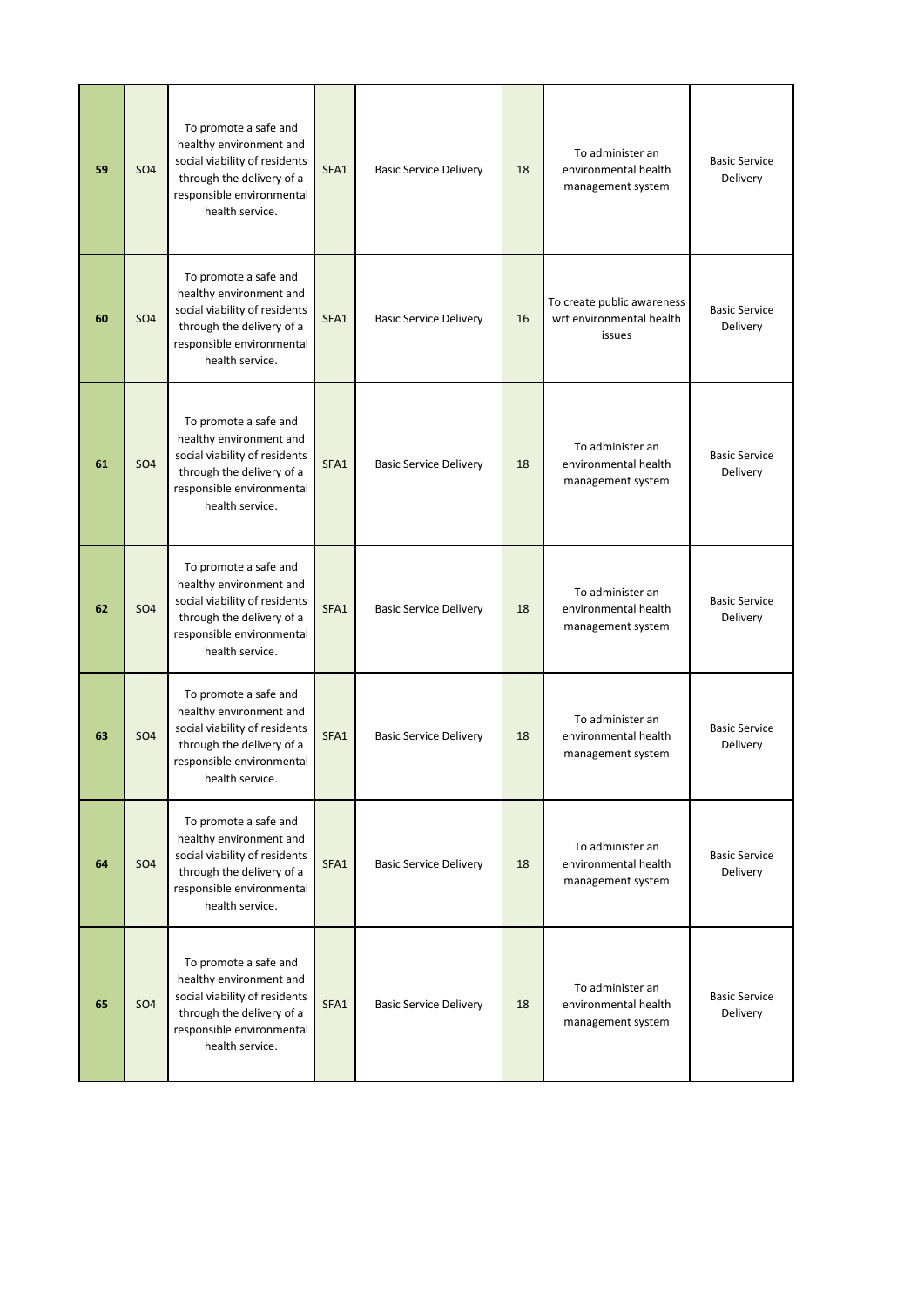| 66 | SO <sub>5</sub> | To establish an inclusive<br>tourism sector through<br>sustainable development<br>and marketing which is<br>public sector led, private<br>sector driven and<br>community based | SFA4             | Local Economic<br>Development                      | 20 | To enhance tourism<br>promotion by revising the<br>tourism strategy                                            | Local Economic<br>Development                  |
|----|-----------------|--------------------------------------------------------------------------------------------------------------------------------------------------------------------------------|------------------|----------------------------------------------------|----|----------------------------------------------------------------------------------------------------------------|------------------------------------------------|
| 67 | SO <sub>5</sub> | To establish an inclusive<br>tourism sector through<br>sustainable development<br>and marketing which is<br>public sector led, private<br>sector driven and<br>community based | SFA4             | Local Economic<br>Development                      | 21 | To develop and market<br>tourism in the Central<br>Karoo District Region                                       | Local Economic<br>Development                  |
| 68 | SO <sub>5</sub> | To establish an inclusive<br>tourism sector through<br>sustainable development<br>and marketing which is<br>public sector led, private<br>sector driven and<br>community based | SFA4             | Local Economic<br>Development                      | 21 | To develop and market<br>tourism in the Central<br>Karoo District Region                                       | Local Economic<br>Development                  |
| 69 | <b>SO5</b>      | To establish an inclusive<br>tourism sector through<br>sustainable development<br>and marketing which is<br>public sector led, private<br>sector driven and<br>community based | SFA4             | Local Economic<br>Development                      | 21 | To develop and market<br>tourism in the Central<br>Karoo District Region                                       | Local Economic<br>Development                  |
| 70 | SO <sub>5</sub> | To establish an inclusive<br>tourism sector through<br>sustainable development<br>and marketing which is<br>public sector led, private<br>sector driven and<br>community based | SFA4             | Local Economic<br>Development                      | 21 | To develop and market<br>tourism in the Central<br>Karoo District Region                                       | Local Economic<br>Development                  |
| 71 | <b>SO6</b>      | To ensure a united<br>integrated development<br>path in a safe and<br>sustainable environment                                                                                  | SFA <sub>5</sub> | Good Governance and<br><b>Public Participation</b> | 22 | To review the District SDF<br>and align it with the<br>national and provincial<br>SDF's and inform local SDF's | Good Governance<br>and Public<br>Participation |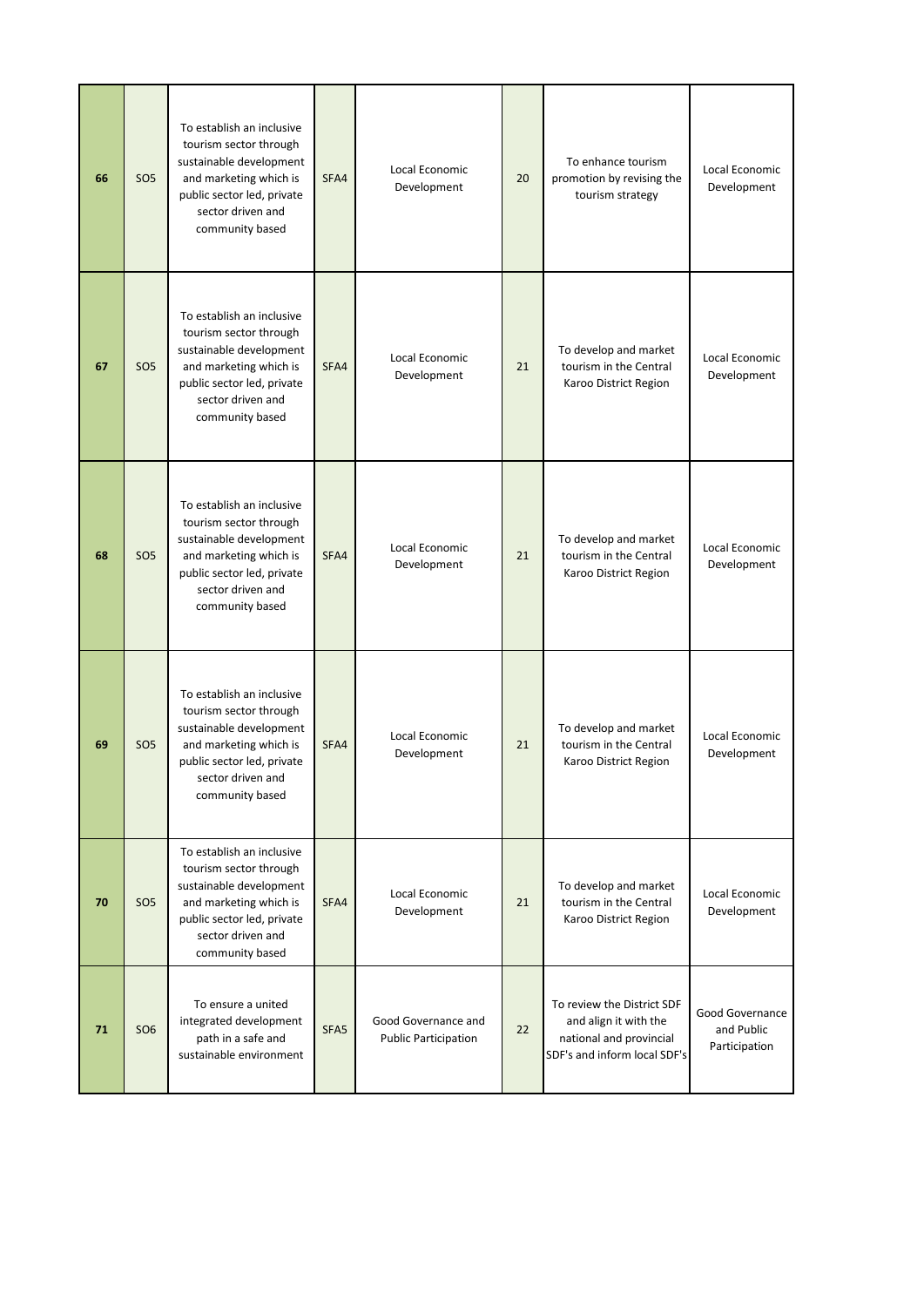| 72 | <b>SO6</b> | To ensure a united<br>integrated development<br>path in a safe and<br>sustainable environment   | SFA5 | Good Governance and<br><b>Public Participation</b> | 23 | To implement a district<br>wide GIS system and<br>maintain key statistical data    | Good Governance<br>and Public<br>Participation |
|----|------------|-------------------------------------------------------------------------------------------------|------|----------------------------------------------------|----|------------------------------------------------------------------------------------|------------------------------------------------|
| 73 | <b>SO6</b> | To ensure a united<br>integrated development<br>path in a safe and<br>sustainable environment   | SFA5 | Good Governance and<br><b>Public Participation</b> | 23 | To implement a district<br>wide GIS system and<br>maintain key statistical data    | Good Governance<br>and Public<br>Participation |
| 74 | <b>SO6</b> | To ensure a united<br>integrated development<br>path in a safe and<br>sustainable environment.  | SFA4 | Local Economic<br>Development                      | 24 | To increase access to water<br>supply in the region                                | Local Economic<br>Development                  |
| 75 | <b>SO6</b> | To pursue economic growth<br>opportunities that will<br>create jobs                             | SFA4 | Local Economic<br>Development                      | 26 | To review the district<br>growth and development<br>strategy                       | Local Economic<br>Development                  |
| 76 | <b>SO6</b> | To pursue economic growth<br>opportunities that will<br>create jobs                             | SFA4 | Local Economic<br>Development                      | 34 | To implement the<br>Masikhule Sonke Mayoral<br><b>Community Works</b><br>Programme | Local Economic<br>Development                  |
| 77 | <b>SO6</b> | To enhance a united<br>integrated development<br>path in a safe and<br>sustainable environment. | SFA1 | <b>Basic Service Delivery</b>                      | 25 | To review and implement<br>the crime prevention<br>strategy                        | <b>Basic Service</b><br>Delivery               |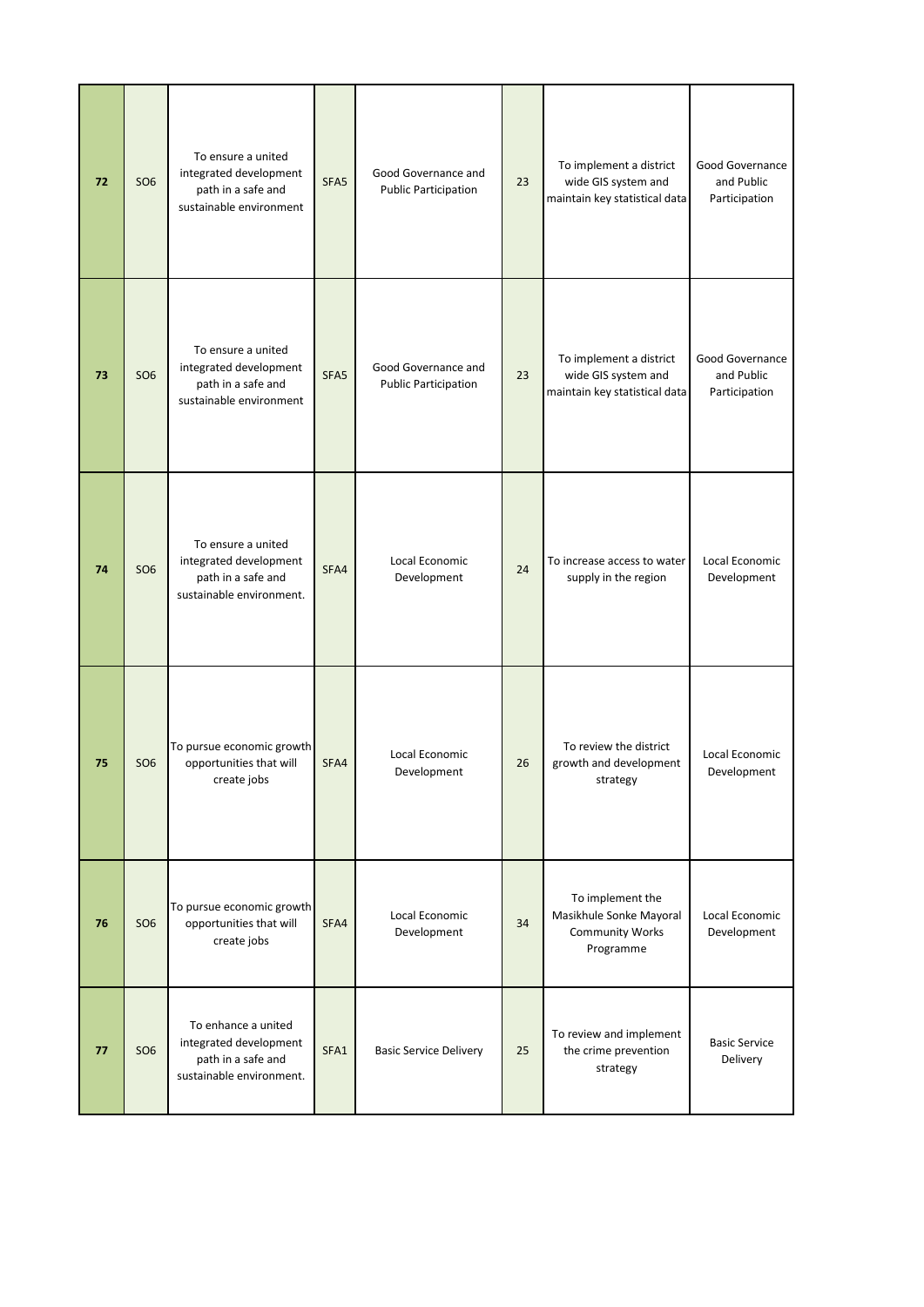| 78 | <b>SO6</b> | To enhance a united<br>integrated development<br>path in a safe and<br>sustainable environment. | SFA1 | <b>Basic Service Delivery</b> | 25 | To review and implement<br>the crime prevention<br>strategy                                           | <b>Basic Service</b><br>Delivery |
|----|------------|-------------------------------------------------------------------------------------------------|------|-------------------------------|----|-------------------------------------------------------------------------------------------------------|----------------------------------|
| 79 | <b>SO6</b> | To ensure a united<br>integrated development<br>path in a safe and<br>sustainable environment.  | SFA1 | <b>Basic Service Delivery</b> | 24 | To increase access to water<br>supply in the region                                                   | <b>Basic Service</b><br>Delivery |
| 80 | <b>SO7</b> | To pursue economic growth<br>opportunities that will<br>create descent work.                    | SFA4 | Local Economic<br>Development | 32 | Facilitate the establishment<br>and functioning of the<br><b>Economic Development</b><br>Agency (EDA) | Local Economic<br>Development    |
| 81 | <b>SO7</b> | To pursue economic growth<br>opportunities that will<br>create jobs                             | SFA4 | Local Economic<br>Development | 32 | Facilitate the establishment<br>and functioning of the<br><b>Economic Development</b><br>Agency (EDA) | Local Economic<br>Development    |
| 82 | <b>SO7</b> | To pursue economic growth<br>opportunities that will<br>create jobs                             | SFA4 | Local Economic<br>Development | 32 | Facilitate the establishment<br>and functioning of the<br><b>Economic Development</b><br>Agency (EDA) | Local Economic<br>Development    |
| 83 | <b>SO7</b> | To pursue economic growth<br>opportunities that will<br>create jobs                             | SFA4 | Local Economic<br>Development | 27 | To establish a regional LED<br>forum to support economic<br>activity in the region                    | Local Economic<br>Development    |
| 84 | <b>SO7</b> | To pursue economic growth<br>opportunities that will<br>create jobs                             | SFA4 | Local Economic<br>Development | 27 | To establish a regional LED<br>forum to support economic<br>activity in the region                    | Local Economic<br>Development    |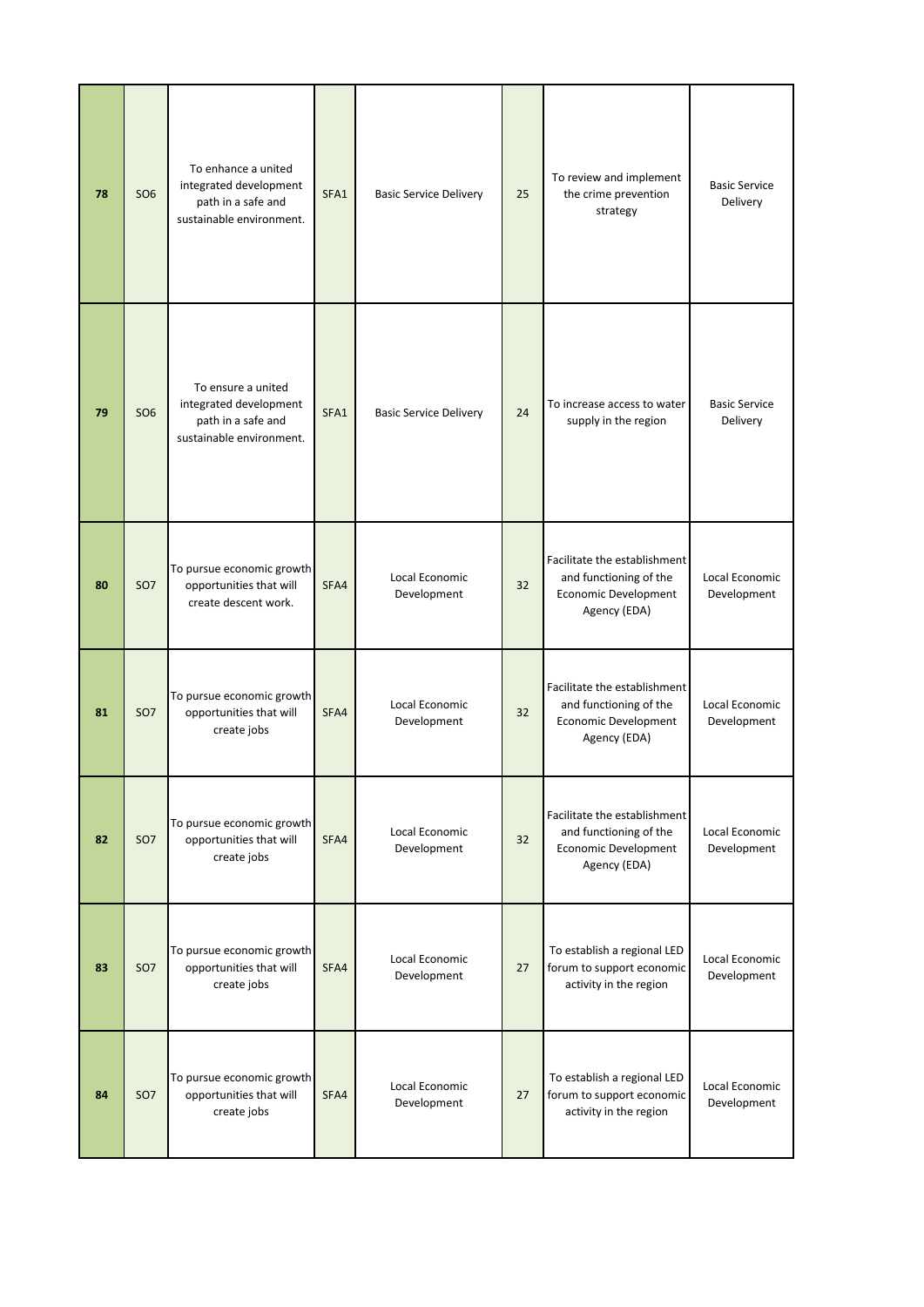| 85 | <b>SO7</b>      | To pursue economic growth<br>opportunities that will<br>create jobs          | SFA4 | Local Economic<br>Development                      | 28 | To create an enabling<br>economic environment for<br>investment                                                                                 | Local Economic<br>Development                  |
|----|-----------------|------------------------------------------------------------------------------|------|----------------------------------------------------|----|-------------------------------------------------------------------------------------------------------------------------------------------------|------------------------------------------------|
| 86 | <b>SO7</b>      | To pursue economic growth<br>opportunities that will<br>create jobs          | SFA4 | Local Economic<br>Development                      | 29 | To increase SMME activities                                                                                                                     | Local Economic<br>Development                  |
| 87 | <b>SO7</b>      | To pursue economic growth<br>opportunities that will<br>create jobs          | SFA4 | Local Economic<br>Development                      | 33 | To strengthen the Health<br>and HIV programmes by<br>enhancing improved<br>interface between sectors,<br>access to health services<br>and ARV's | Local Economic<br>Development                  |
| 88 | <b>SO7</b>      | To pursue economic growth<br>opportunities that will<br>create jobs          | SFA4 | Local Economic<br>Development                      | 33 | To strengthen the Health<br>and HIV programmes by<br>enhancing improved<br>interface between sectors,<br>access to health services<br>and ARV's | Local Economic<br>Development                  |
| 89 | <b>SO7</b>      | To pursue economic growth<br>opportunities that will<br>create jobs          | SFA4 | Local Economic<br>Development                      | 31 | The promote integrated<br>youth, elderly, disabled and<br>gender development                                                                    | Local Economic<br>Development                  |
| 90 | SO <sub>7</sub> | To pursue economic growth<br>opportunities that will<br>create jobs          | SFA4 | Local Economic<br>Development                      | 31 | The promote integrated<br>youth, elderly, disabled and<br>gender development                                                                    | Local Economic<br>Development                  |
| 91 | <b>SO7</b>      | To pursue economic growth<br>opportunities that will<br>create descent work. | SFA4 | Local Economic<br>Development                      | 30 | To implement identified<br>road projects in a labour<br>intensive way                                                                           | Local Economic<br>Development                  |
| 92 | SO <sub>8</sub> | To facilitate effective<br>stakeholder participation                         | SFA5 | Good Governance and<br><b>Public Participation</b> | 36 | To enhance the working<br>relationship of all the<br>municipalities and key<br>stakeholders in the region                                       | Good Governance<br>and Public<br>Participation |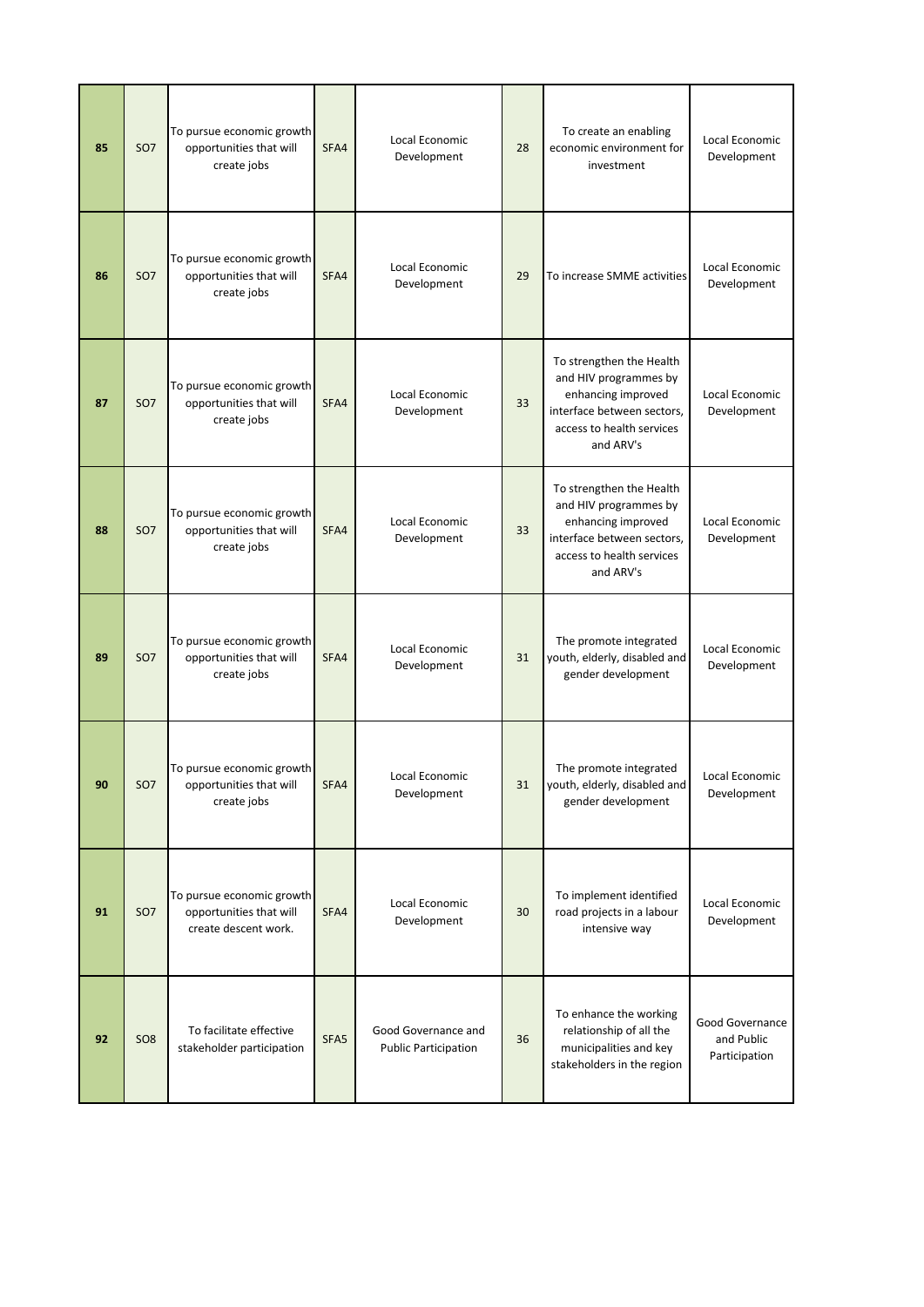| 93 | SO <sub>8</sub> | To facilitate effective<br>stakeholder participation | SFA <sub>5</sub> | Good Governance and<br><b>Public Participation</b> | 37 | To develop and implement<br>a communication strategy<br>which enhance internal and<br>external communication | Good Governance<br>and Public<br>Participation |
|----|-----------------|------------------------------------------------------|------------------|----------------------------------------------------|----|--------------------------------------------------------------------------------------------------------------|------------------------------------------------|
| 94 | SO <sub>8</sub> | To facilitate effective<br>stakeholder participation | SFA <sub>5</sub> | Good Governance and<br><b>Public Participation</b> | 37 | To develop and implement<br>a communication strategy<br>which enhance internal and<br>external communication | Good Governance<br>and Public<br>Participation |
| 95 | SO <sub>8</sub> | To facilitate effective<br>stakeholder participation | SFA5             | Good Governance and<br><b>Public Participation</b> | 37 | To develop and implement<br>a communication strategy<br>which enhance internal and<br>external communication | Good Governance<br>and Public<br>Participation |
| 96 | SO <sub>8</sub> | To facilitate effective<br>stakeholder participation | SFA4             | Local Economic<br>Development                      | 31 | The promote integrated<br>youth, elderly, disabled and<br>gender development                                 | Local Economic<br>Development                  |
| 97 | SO <sub>8</sub> | To facilitate effective<br>stakeholder participation | SFA4             | Local Economic<br>Development                      | 35 | To establish and coordinate<br>a regional sport forum                                                        | Local Economic<br>Development                  |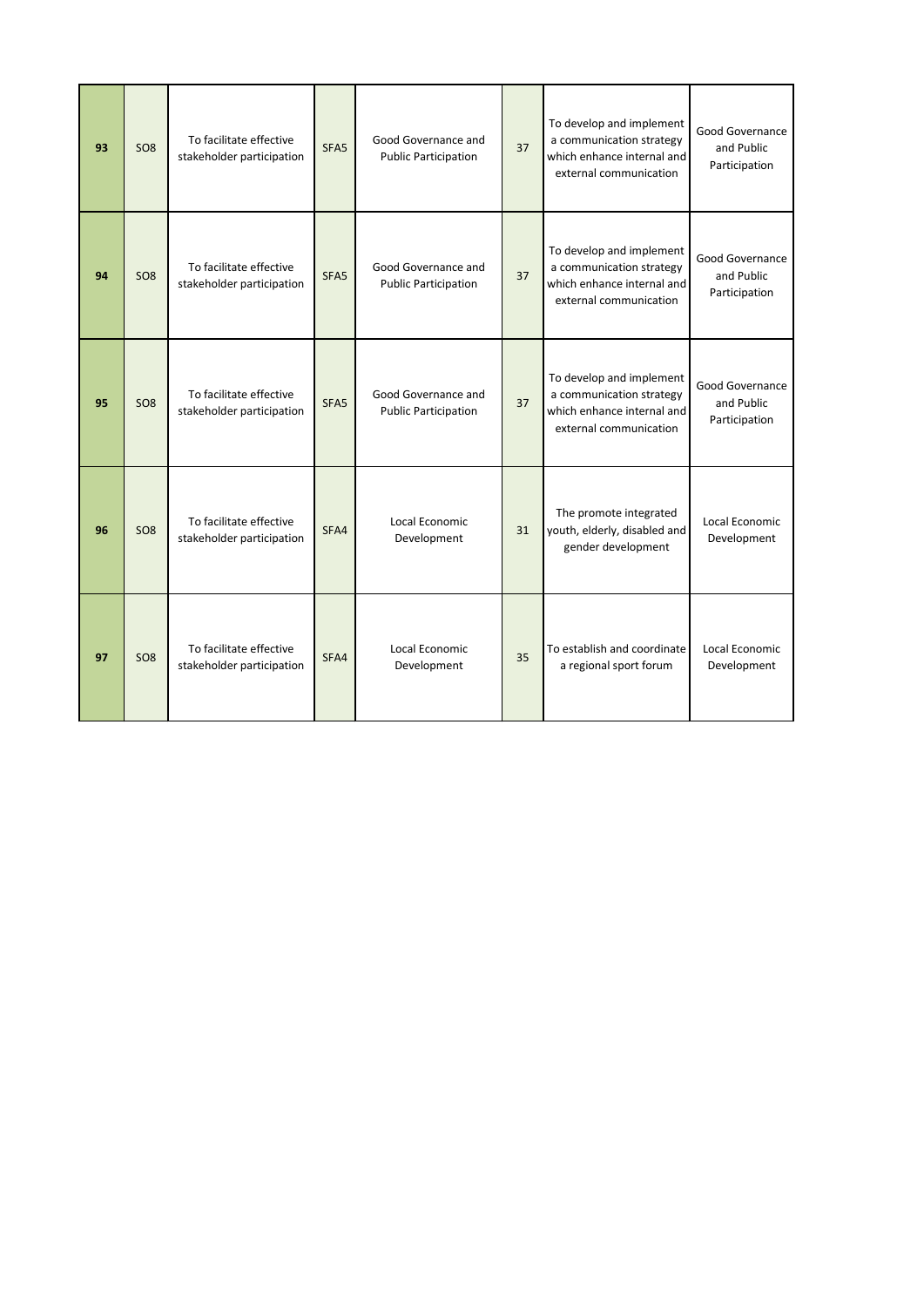| <b>National Link</b>                                                                          |                                                       | <b>Provincial link</b>                                                          |                                        |                         | <b>Municipal</b>                                                                                             |  |  |
|-----------------------------------------------------------------------------------------------|-------------------------------------------------------|---------------------------------------------------------------------------------|----------------------------------------|-------------------------|--------------------------------------------------------------------------------------------------------------|--|--|
| <b>National</b><br><b>Outcomes</b>                                                            | <b>National Develop-</b><br>ment Priorities<br>(2030) | Provincial<br><b>Strategic</b><br>Objective                                     | <b>Expected outcome/ Impact Ref no</b> |                         | <b>Activity/Indicator</b>                                                                                    |  |  |
| An effective,<br>competitive and<br>responsive<br>economic<br>infrastructure<br>network       | Improving<br>infrastructure                           | Increasing access<br>to safe and<br>efficient transport                         | Improved roads and safer<br>transport  | $\mathbf{1}$            | Roads Capital conditional<br>grant spent                                                                     |  |  |
| An effective,<br>competitive and<br>responsive<br>economic<br>infrastructure<br>network       | Improving<br>infrastructure                           | Increasing access<br>to safe and<br>efficient transport                         | Improved roads and safer<br>transport  | $\overline{2}$          | Maintenance of provincial<br>roads measured by the No<br>of KM's graded per quarter                          |  |  |
| An effective,<br>competitive and<br>responsive<br>economic<br>infrastructure<br>network       | Improving<br>infrastructure                           | Increasing access<br>to safe and<br>efficient transport                         | Improved roads and safer<br>transport  | $\overline{\mathbf{3}}$ | Roads operational<br>conditional grant spent                                                                 |  |  |
| An effective,<br>competitive and<br>responsive<br>economic<br>infrastructure<br>network       | Improving<br>infrastructure                           | Increasing access<br>to safe and<br>efficient transport                         | Improved roads and safer<br>transport  | $\overline{4}$          | Regravel Roads                                                                                               |  |  |
| An effective,<br>competitive and<br>responsive<br>economic<br>infrastructure<br>network       | Improving<br>infrastructure                           | Increasing access<br>to safe and<br>efficient transport                         | Improved roads and safer<br>transport  | 5                       | Submission of annual draft<br>roads budget application<br>for inclusion in the<br><b>Provincial RPM</b>      |  |  |
| An effective,<br>competitive and<br>responsive<br>economic<br>infrastructure<br>network       | Improving<br>infrastructure                           | Increasing access<br>to safe and<br>efficient transport                         | Improved roads and safer<br>transport  | 6                       | Annual revision of the<br>integrated public transport<br>plan / or divisions when<br>required by legislation |  |  |
| An effective,<br>competitive and<br>responsive<br>economic<br>infrastructure<br>network       | Improving<br>infrastructure                           | Increasing access<br>to safe and<br>efficient transport                         | Improved roads and safer<br>transport  | $\overline{7}$          | To implement projects in<br>the district integrated<br>transport plan                                        |  |  |
| A responsive and,<br>accountable,<br>effective and<br>efficient local<br>government<br>system | n/a                                                   | Mainstreaming<br>sustainability and<br>optimising<br>resource-use<br>efficiency | Clean audit                            | 8                       | To establish a fully fletched<br><b>Internal Audit Unit</b>                                                  |  |  |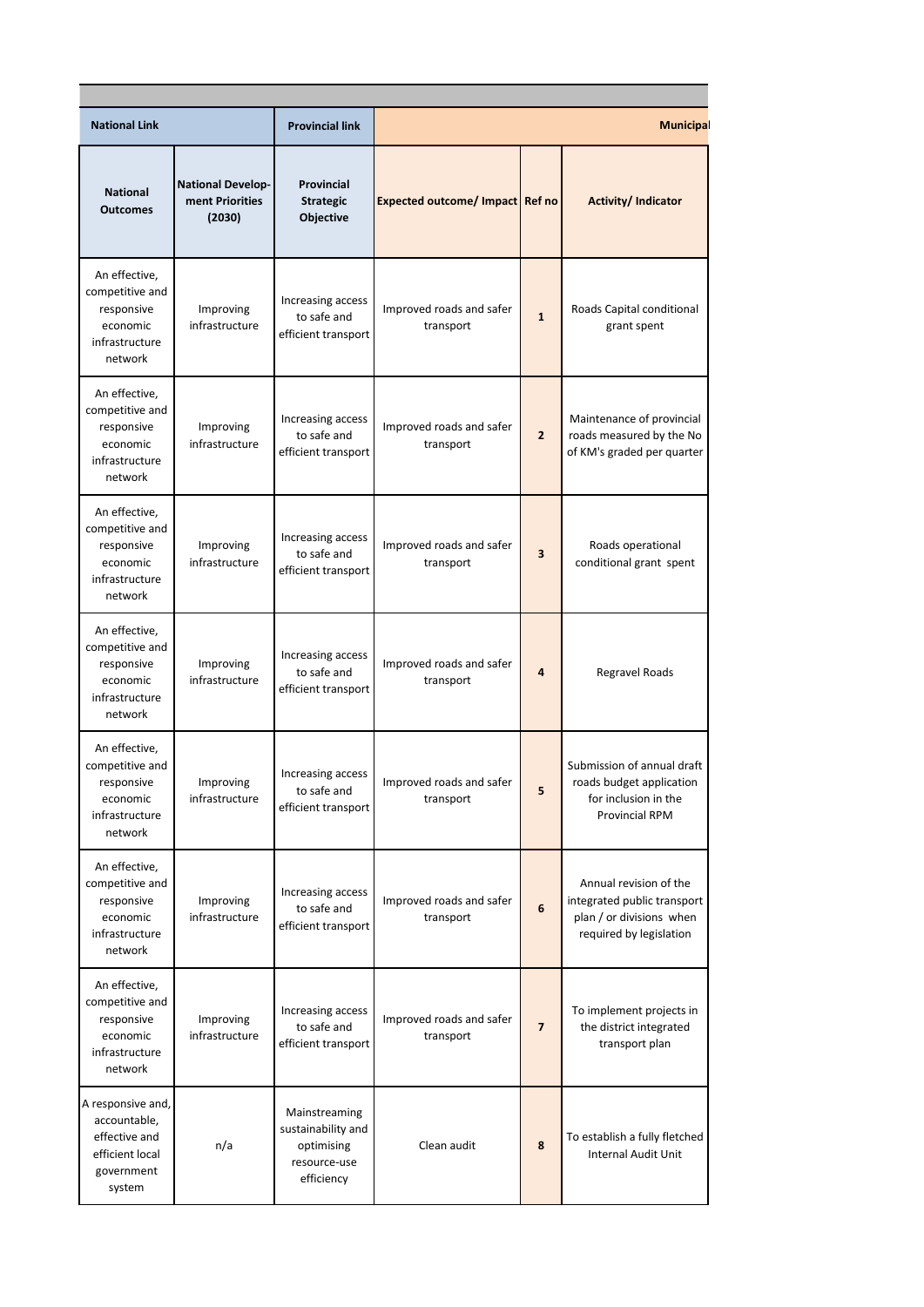| A responsive and,<br>accountable,<br>effective and<br>efficient local<br>government<br>system | n/a                             | Mainstreaming<br>sustainability and<br>optimising<br>resource-use<br>efficiency | Clean audit                            | 9  | Risk based audit plan<br>approved annually                                                                               |
|-----------------------------------------------------------------------------------------------|---------------------------------|---------------------------------------------------------------------------------|----------------------------------------|----|--------------------------------------------------------------------------------------------------------------------------|
| A responsive and,<br>accountable,<br>effective and<br>efficient local<br>government<br>system | n/a                             | Mainstreaming<br>sustainability and<br>optimising<br>resource-use<br>efficiency | Clean audit                            | 10 | Implementation of RBAP                                                                                                   |
| A responsive and,<br>accountable,<br>effective and<br>efficient local<br>government<br>system | n/a                             | Mainstreaming<br>sustainability and<br>optimising<br>resource-use<br>efficiency | Clean audit                            | 11 | Internal and external anti-<br>corruption awareness<br>initiatives                                                       |
| A responsive and,<br>accountable,<br>effective and<br>efficient local<br>government<br>system | n/a                             | Mainstreaming<br>sustainability and<br>optimising<br>resource-use<br>efficiency | Enhanced service delivery              | 12 | Review the performance of<br>the municipality to identify<br>early warning signs and<br>implement corrective<br>measures |
| A responsive and,<br>accountable,<br>effective and<br>efficient local<br>government<br>system | n/a                             | Mainstreaming<br>sustainability and<br>optimising<br>resource-use<br>efficiency | Enhanced service delivery              | 13 | Develop an action plan to<br>address the top 10<br>municipal risks                                                       |
| A skilled and<br>capable<br>workforce to<br>support inclusive<br>growth                       | Reforming the<br>public service | n/a                                                                             | Less than 5 % vacancies at<br>any time | 14 | Vacancy rate                                                                                                             |
| A skilled and<br>capable<br>workforce to<br>support inclusive<br>growth                       | Reforming the<br>public service | n/a                                                                             | Sound HR practices                     | 15 | Review of identified HR<br>policies                                                                                      |
| A skilled and<br>capable<br>workforce to<br>support inclusive<br>growth                       | Reforming the<br>public service | n/a                                                                             | Sound HR practices                     | 16 | Develop a staff wellness<br>policy                                                                                       |
| A skilled and<br>capable<br>workforce to<br>support inclusive<br>growth                       | Reforming the<br>public service | n/a                                                                             | Sound HR practices                     | 17 | Promote staff wellness                                                                                                   |
| A skilled and<br>capable<br>workforce to<br>support inclusive<br>growth                       | Reforming the<br>public service | n/a                                                                             | Sound HR practices                     | 18 | Develop a register of all HR<br>policies                                                                                 |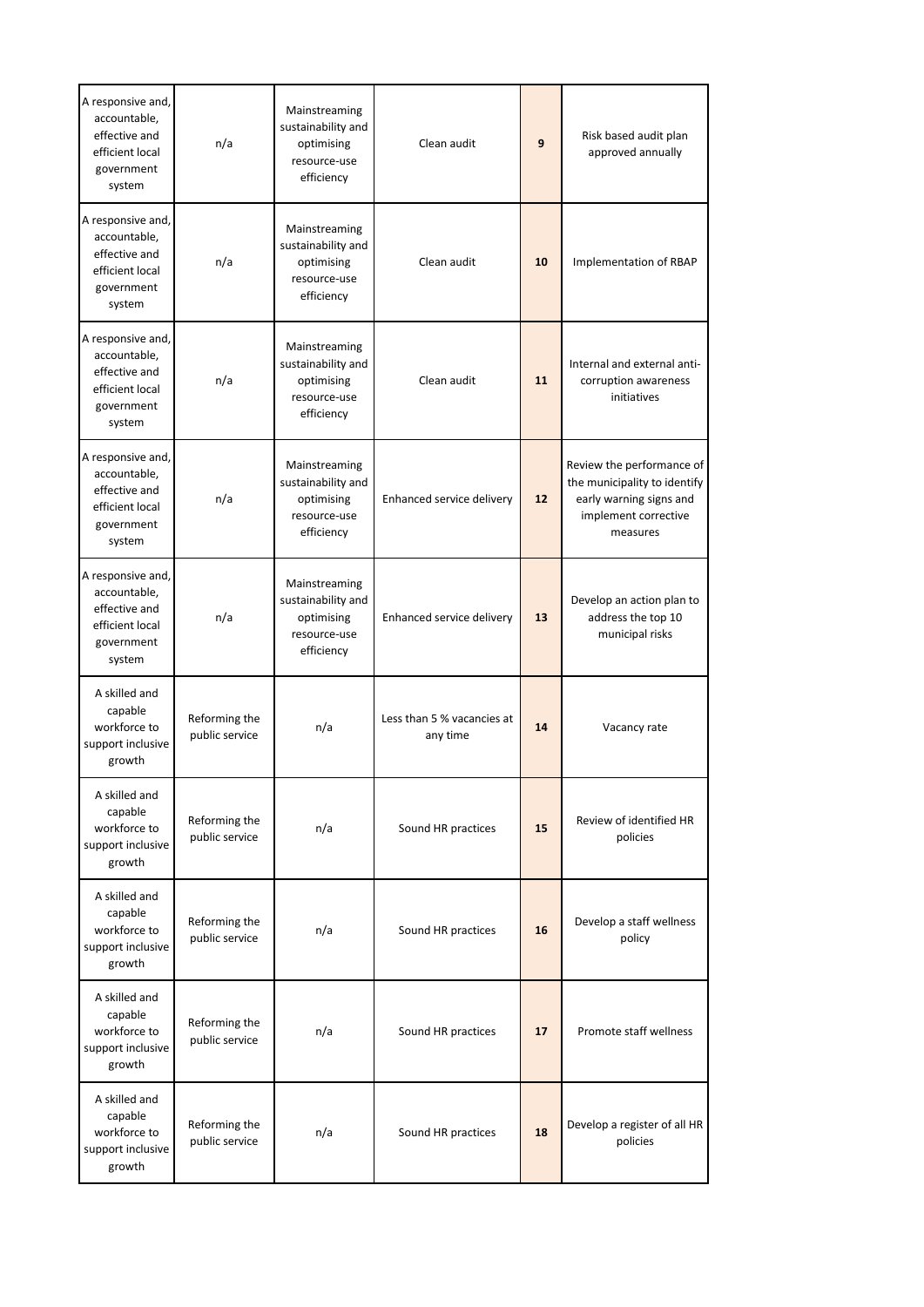| A skilled and<br>capable<br>workforce to<br>support inclusive<br>growth                       | Reforming the<br>public service                                      | n/a               | Enhanced employment<br>equity targets | 19 | Review the Employment<br><b>Equity Plan</b>                 |
|-----------------------------------------------------------------------------------------------|----------------------------------------------------------------------|-------------------|---------------------------------------|----|-------------------------------------------------------------|
| A skilled and<br>capable<br>workforce to<br>support inclusive<br>growth                       | Reforming the<br>public service                                      | n/a               | Enhanced service delivery             | 20 | To implement performance<br>management to post level<br>T14 |
| A skilled and<br>capable<br>workforce to<br>support inclusive<br>growth                       | Reforming the<br>public service                                      | n/a               | Enhanced service delivery             | 21 | Update administrator<br>record keeping system               |
| A skilled and<br>capable<br>workforce to<br>support inclusive<br>growth                       | Improving the<br>quality of<br>education, training<br>and innovation | N/A               | Skilled Workforce                     | 22 | Skills development                                          |
| A skilled and<br>capable<br>workforce to<br>support inclusive<br>growth                       | Improving the<br>quality of<br>education, training<br>and innovation | N/A               | Skilled Workforce                     | 23 | Review Workplace Skills<br>Plan                             |
| A responsive and,<br>accountable,<br>effective and<br>efficient local<br>government<br>system | n/a                                                                  | n/a               | <b>Financial Viability</b>            | 24 | Timeous submission of<br>financial statements               |
| A responsive and,<br>accountable,<br>effective and<br>efficient local<br>government<br>system | n/a                                                                  | n/a               | <b>Financial Viability</b>            | 25 | Review required budget<br>implementation policies           |
| A responsive and,<br>accountable,<br>effective and<br>efficient local<br>government<br>system | n/a                                                                  | n/a               | <b>Financial Viability</b>            | 26 | Maintain an unqualified<br>audit opinion                    |
| A responsive and,<br>accountable,<br>effective and<br>efficient local<br>government<br>system | n/a                                                                  | n/a               | <b>Financial Viability</b>            | 27 | Upgrade of the IT systems<br>of the municipality            |
| All people in<br>south Africa<br>protected and<br>feel safe                                   | Social protection                                                    | Increasing safety | Decreased possible disaster<br>risks  | 28 | Revise the District Disaster<br>Management Framework        |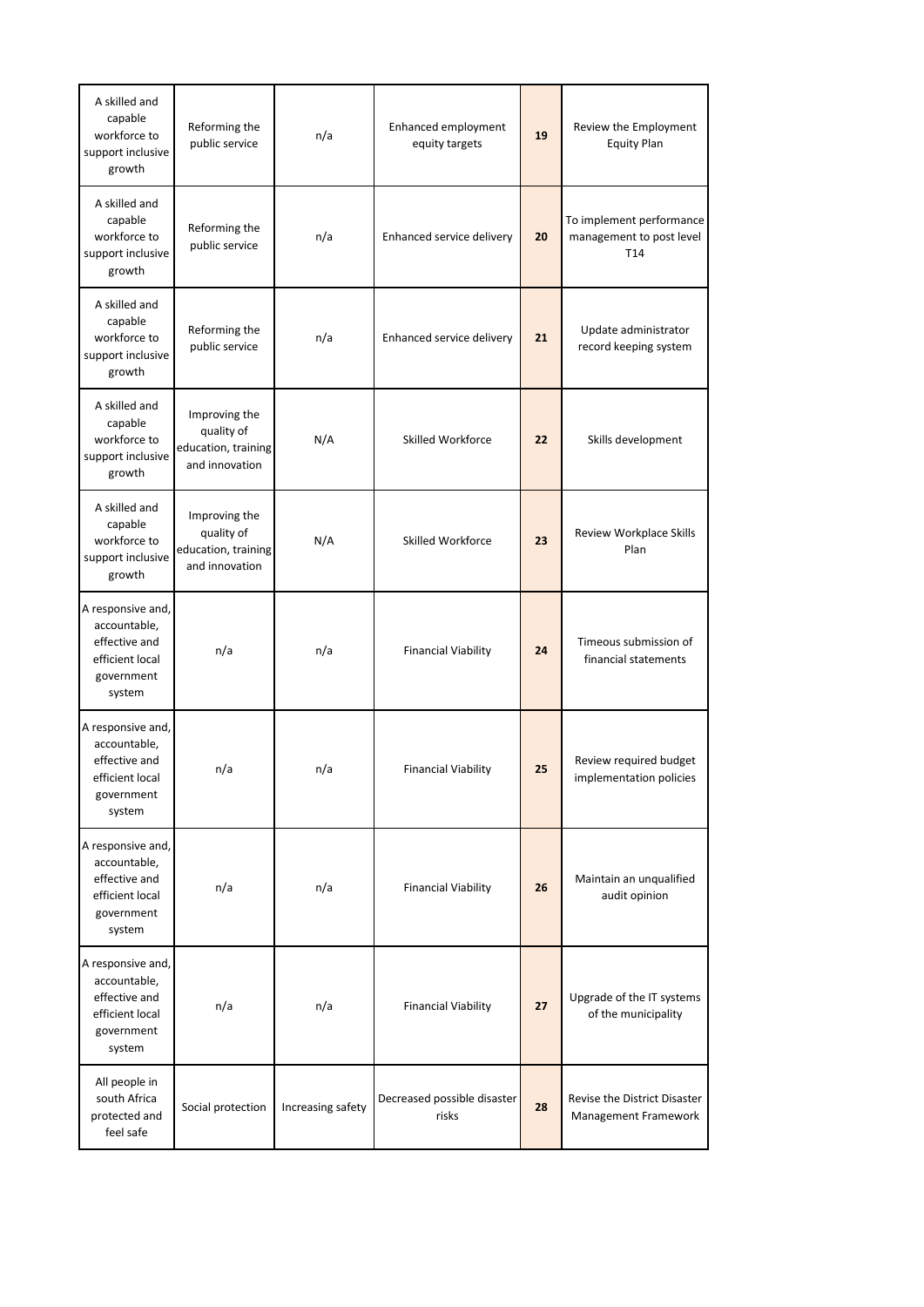| All people in<br>south Africa<br>protected and<br>feel safe | Social protection | Increasing safety | <b>Effectively handled</b><br>disasters               | 29 | Effective handling and<br>coordinating of all disasters<br>in the district                                                                                                                                     |
|-------------------------------------------------------------|-------------------|-------------------|-------------------------------------------------------|----|----------------------------------------------------------------------------------------------------------------------------------------------------------------------------------------------------------------|
| All people in<br>south Africa<br>protected and<br>feel safe | Social protection | Increasing safety | Decreased possible disaster<br>risks                  | 30 | Increase public awareness<br>in terms of disaster<br>management                                                                                                                                                |
| All people in<br>south Africa<br>protected and<br>feel safe | Social protection | Increasing safety | Decreased possible disaster<br>risks                  | 31 | Monitor the effective<br>provision of fire brigade<br>services in the District to<br>ensure effective Fire<br>Services                                                                                         |
| All people in<br>south Africa<br>protected and<br>feel safe | Social protection | Increasing safety | Decreased possible disaster<br>risks                  | 32 | Provide training for<br>emergency personnel and<br>volunteers                                                                                                                                                  |
| All people in<br>south Africa<br>protected and<br>feel safe | Social protection | Increasing safety | Decreased possible disaster<br>risks                  | 33 | Revision of disaster risk<br>assessment to identify<br>possible high risk areas                                                                                                                                |
| All people in<br>south Africa<br>protected and<br>feel safe | Social protection | Increasing safety | Decreased possible disaster<br>risks                  | 34 | Annual revision of identified<br><b>District Disaster</b><br>Management contingency<br>Plans                                                                                                                   |
| All people in<br>south Africa<br>protected and<br>feel safe | Social protection | Increasing safety | <b>Effectively handled</b><br>disasters and incidents | 35 | Coordination of the<br>functioning of the<br>"Volunteers relief" sub<br>Committee of the disaster<br>management advisory<br>forum with volunteers to<br>support victims of accidents<br>and/or disasters (NPO) |
| All people in<br>south Africa<br>protected and<br>feel safe | Social protection | Increasing safety | Decreased possible disaster<br>risks                  | 36 | Coordination of disaster<br>management in the District<br>with the effective<br>functioning of the disaster<br>management forum                                                                                |
| All people in<br>south Africa<br>protected and<br>feel safe | Social protection | Increasing safety | Decreased possible disaster<br>risks                  | 37 | Coordination of disaster<br>management in the District<br>with the functioning of all<br>sub committees ((fire<br>services, drought,<br>environmental and flood/<br>accident and response)                     |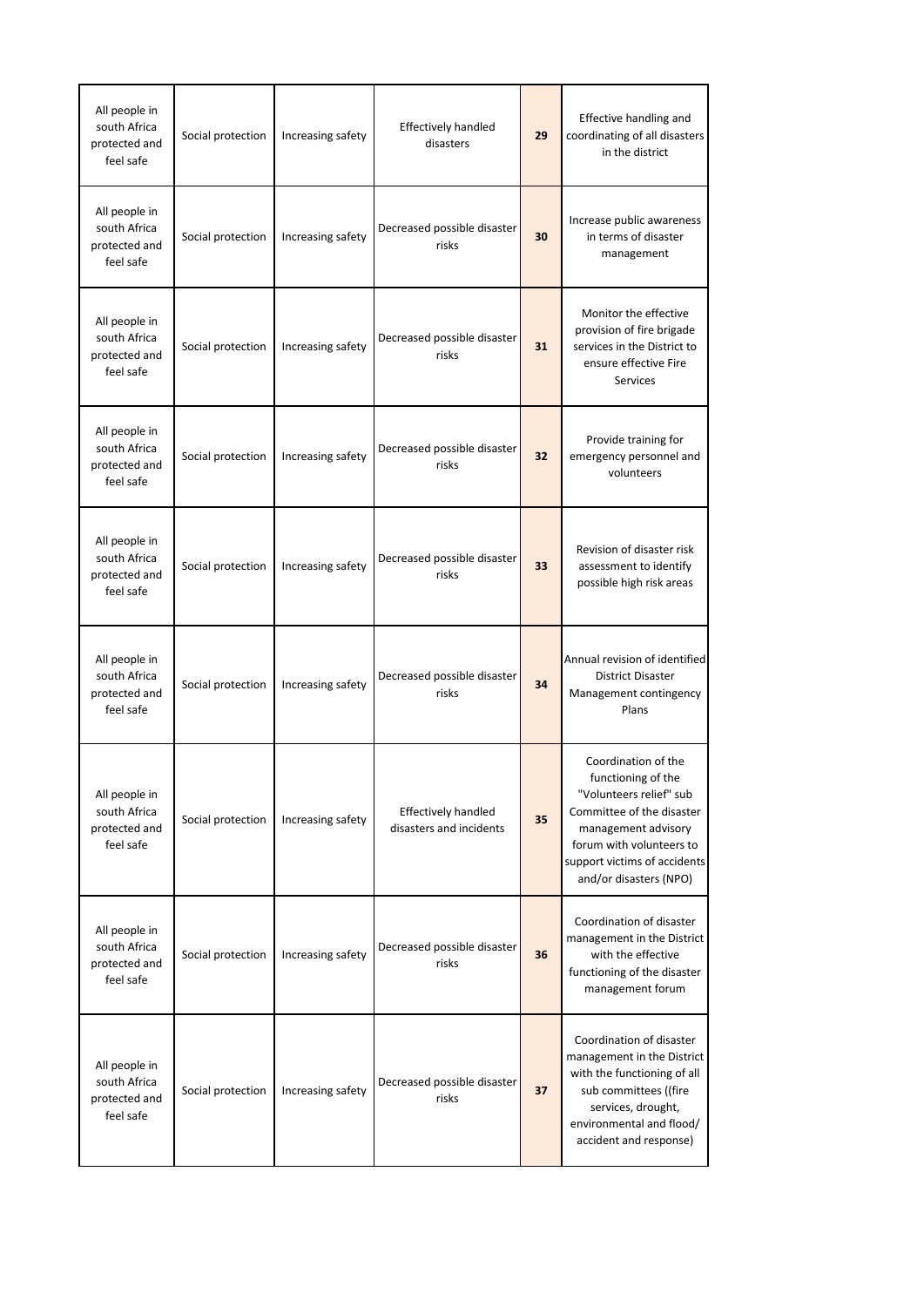| All people in<br>south Africa<br>protected and<br>feel safe | Social protection              | Increasing safety      | Decreased possible disaster<br>risks           | 38 | Execute fire prevention<br>inspections                             |
|-------------------------------------------------------------|--------------------------------|------------------------|------------------------------------------------|----|--------------------------------------------------------------------|
| All people in<br>south Africa<br>protected and<br>feel safe | Social protection              | Increasing safety      | Effectively handled<br>disasters and incidents | 39 | Reports on all fires<br>submitted                                  |
| All people in<br>south Africa<br>protected and<br>feel safe | Social protection              | Increasing safety      | Effectively handled<br>disasters and incidents | 40 | Review contract<br>agreements with all local<br>municipalities     |
| All people in<br>south Africa<br>protected and<br>feel safe | Quality health care<br>for all | Increasing<br>wellness | Safe potable water                             | 41 | <b>Bacteriological &amp; Chemical</b><br>sampling of potable water |
| All people in<br>south Africa<br>protected and<br>feel safe | Quality health care<br>for all | Increasing<br>wellness | Safer environmental health                     | 42 | Monitoring of Solid & Liquid<br><b>Waste Sites</b>                 |
| All people in<br>south Africa<br>protected and<br>feel safe | Quality health care<br>for all | Increasing<br>wellness | Safer environmental health                     | 43 | Bacteriological & Chemical<br>sampling of sewerage water           |
| All people in<br>south Africa<br>protected and<br>feel safe | Quality health care<br>for all | Increasing<br>wellness | Safer environmental health                     | 44 | Monitoring of Informal<br>Settlements                              |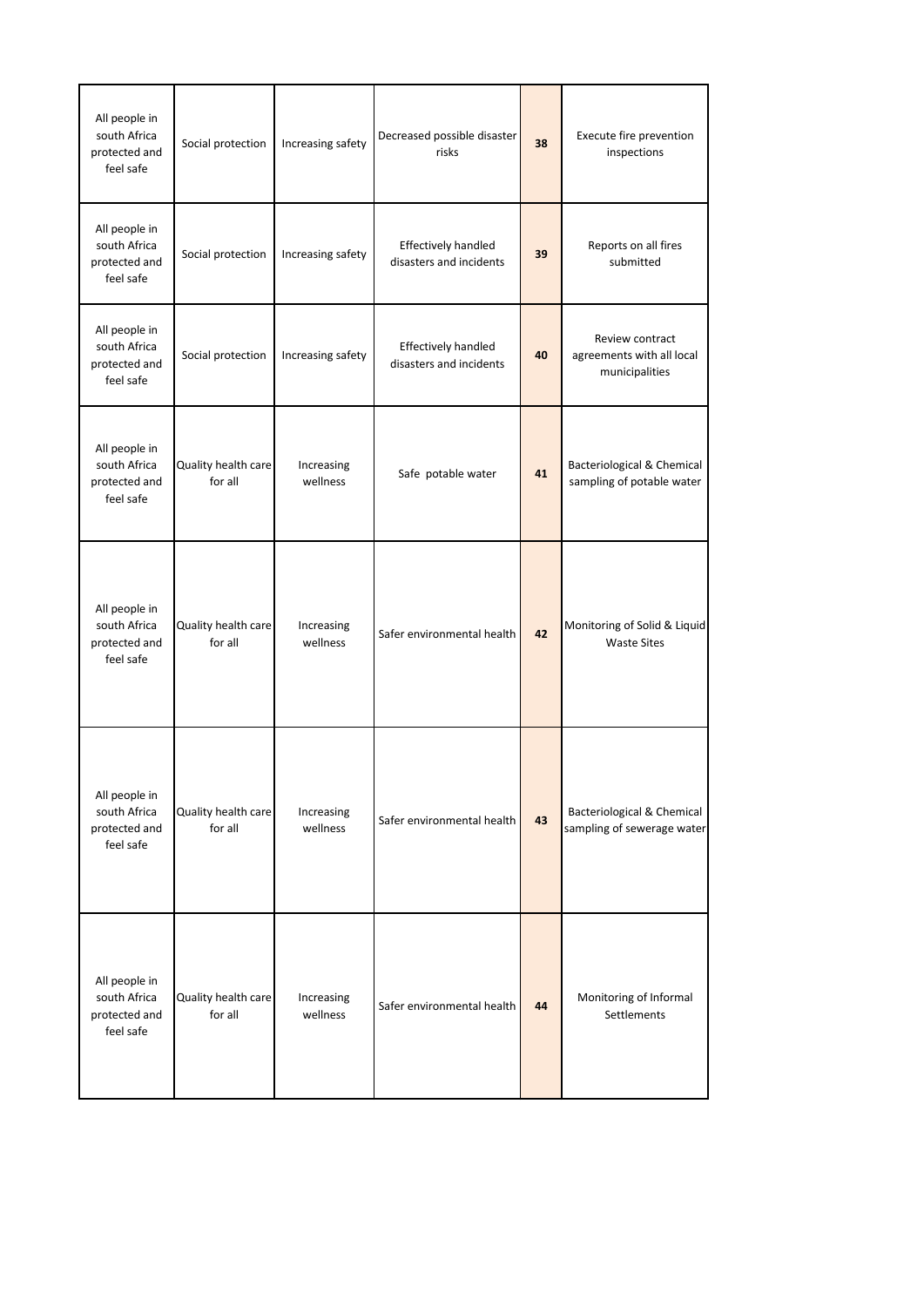| All people in<br>south Africa<br>protected and<br>feel safe | Quality health care<br>for all | Increasing<br>wellness | Safer environmental health | 45 | Monitoring of public<br>institutions (non food)                                                              |
|-------------------------------------------------------------|--------------------------------|------------------------|----------------------------|----|--------------------------------------------------------------------------------------------------------------|
| All people in<br>south Africa<br>protected and<br>feel safe | Quality health care<br>for all | Increasing<br>wellness | Safer environmental health | 46 | <b>Evaluation of Building Plans</b><br>from a health point of view                                           |
| All people in<br>south Africa<br>protected and<br>feel safe | Quality health care<br>for all | Increasing<br>wellness | Safer environmental health | 47 | Compilation and annual<br>review of an Integrated Air<br><b>Quality Management Plan</b><br>for the District  |
| All people in<br>south Africa<br>protected and<br>feel safe | Quality health care<br>for all | Increasing<br>wellness | Safer environmental health | 48 | Investigation and<br>monitoring of all cases of<br>communicable diseases<br>reported                         |
| All people in<br>south Africa<br>protected and<br>feel safe | Quality health care<br>for all | Increasing<br>wellness | Safer environmental health | 49 | Investigation and<br>monitoring of reported<br>conditions promoting the<br>habits and breeding of<br>vectors |
| All people in<br>south Africa<br>protected and<br>feel safe | Quality health care<br>for all | Increasing<br>wellness | Safer environmental health | 50 | Investigation & monitoring<br>of all notifications and<br>incidents of pesticide<br>poisonings reported      |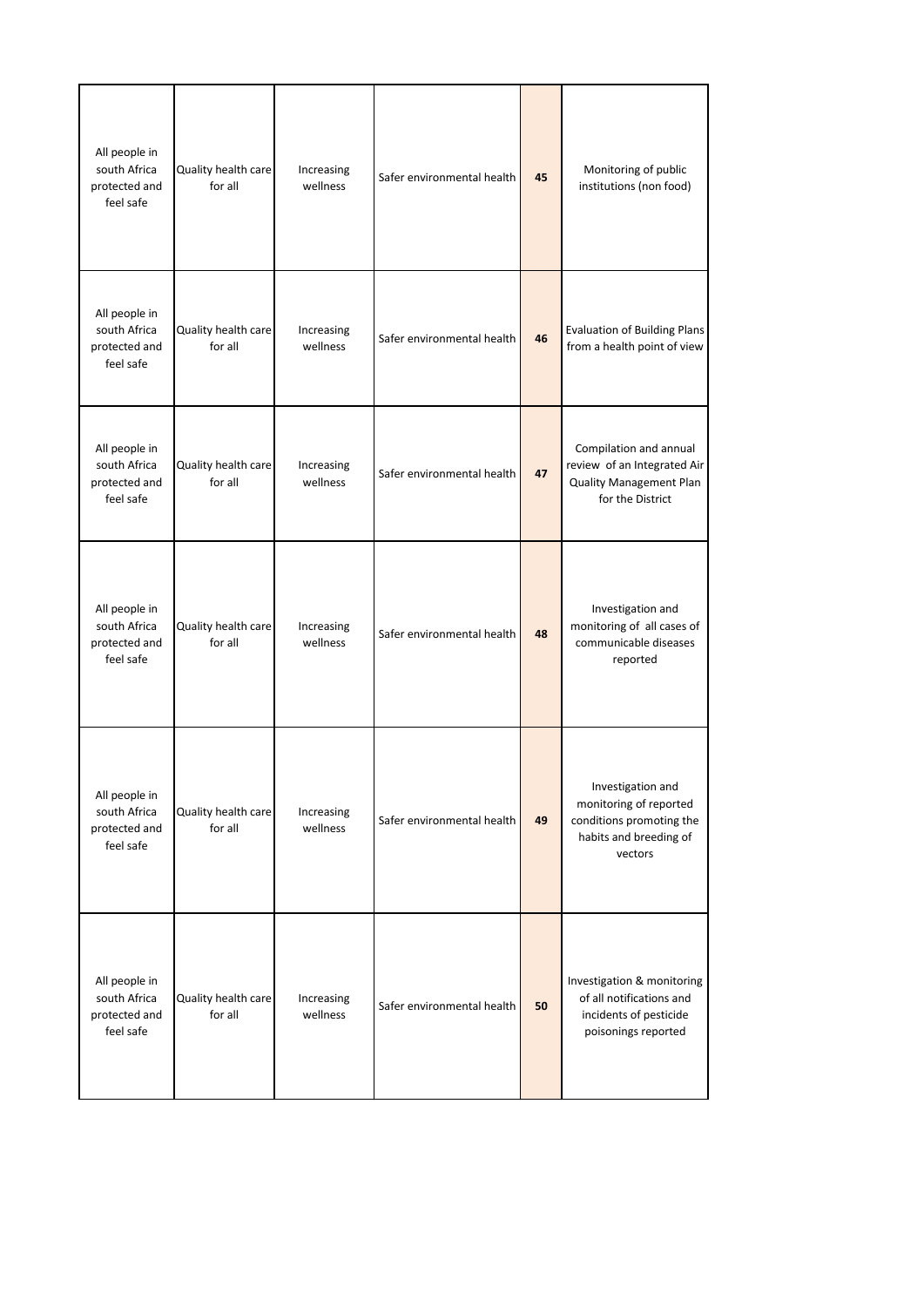| All people in<br>south Africa<br>protected and<br>feel safe | Quality health care<br>for all | Increasing<br>wellness | Safer environmental health | 51 | Monitoring of all<br>applications received for<br>the exhumation, reburial or<br>disposal of human remains           |
|-------------------------------------------------------------|--------------------------------|------------------------|----------------------------|----|----------------------------------------------------------------------------------------------------------------------|
| All people in<br>south Africa<br>protected and<br>feel safe | Quality health care<br>for all | Increasing<br>wellness | Safer environmental health | 52 | Monitoring of all formal &<br>informal Food Premises                                                                 |
| All people in<br>south Africa<br>protected and<br>feel safe | Quality health care<br>for all | Increasing<br>wellness | Safer environmental health | 53 | Bacteriological & Chemical<br>Sampling of Foodstuffs                                                                 |
| All people in<br>south Africa<br>protected and<br>feel safe | Quality health care<br>for all | Increasing<br>wellness | Safer environmental health | 54 | Bacteriological & Chemical<br>Sampling Project obo DWA                                                               |
| All people in<br>south Africa<br>protected and<br>feel safe | Quality health care<br>for all | Increasing<br>wellness | Safer environmental health | 55 | Submission of Water<br><b>Quality Monitoring</b><br>Progress Reports to the<br>Department of Water<br><b>Affairs</b> |
| All people in<br>south Africa<br>protected and<br>feel safe | Quality health care<br>for all | Increasing<br>wellness | Safer environmental health | 56 | Health & Hygiene training<br>and education through<br>awareness campaigns and<br>local media                         |
| All people in<br>south Africa<br>protected and<br>feel safe | Quality health care<br>for all | Increasing<br>wellness | Safer environmental health | 57 | Registration of all EHP's at<br><b>Health Professional Council</b><br>(HPCSA)                                        |
| All people in<br>south Africa<br>protected and<br>feel safe | Quality health care<br>for all | Increasing<br>wellness | Safer environmental health | 58 | Compilation / Submission of<br><b>EH Reports to Council's</b><br>relevant Portfolio<br>Committee                     |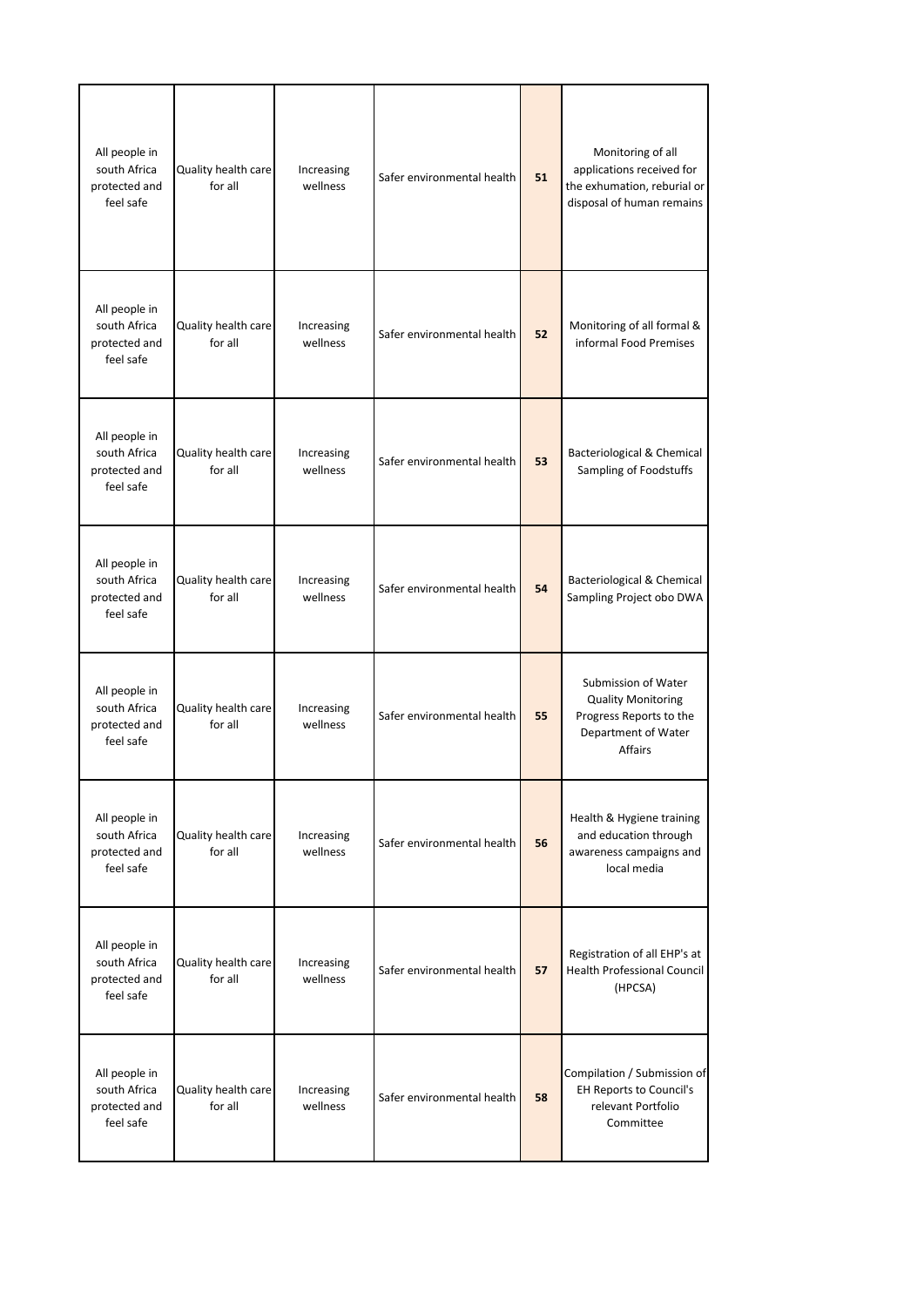| All people in<br>south Africa<br>protected and<br>feel safe | Quality health care<br>for all | Increasing<br>wellness | Safer environmental health | 59 | Submission of Sinjani<br>Reports to the Department<br>of Health (PGWC)                |
|-------------------------------------------------------------|--------------------------------|------------------------|----------------------------|----|---------------------------------------------------------------------------------------|
| All people in<br>south Africa<br>protected and<br>feel safe | Quality health care<br>for all | Increasing<br>wellness | Safer environmental health | 60 | Compilation of an EH<br>Information / News letter<br>to Category B-<br>Municipalities |
| All people in<br>south Africa<br>protected and<br>feel safe | Quality health care<br>for all | Increasing<br>wellness | Safer environmental health | 61 | Updating and development<br>of EH Information Systems                                 |
| All people in<br>south Africa<br>protected and<br>feel safe | Quality health care<br>for all | Increasing<br>wellness | Safer environmental health | 62 | Revision of EH Policies &<br>MHS By-law.                                              |
| All people in<br>south Africa<br>protected and<br>feel safe | Quality health care<br>for all | Increasing<br>wellness | Safer environmental health | 63 | Investigation of all EH<br>related complaints received                                |
| All people in<br>south Africa<br>protected and<br>feel safe | Quality health care<br>for all | Increasing<br>wellness | Safer environmental health | 64 | <b>Compilation of Business</b><br>Proposals in order to get<br>funding for projects   |
| All people in<br>south Africa<br>protected and<br>feel safe | Quality health care<br>for all | Increasing<br>wellness | Safer environmental health | 65 | Appointment of an EHP to<br>strengthen EH Service<br>delivery                         |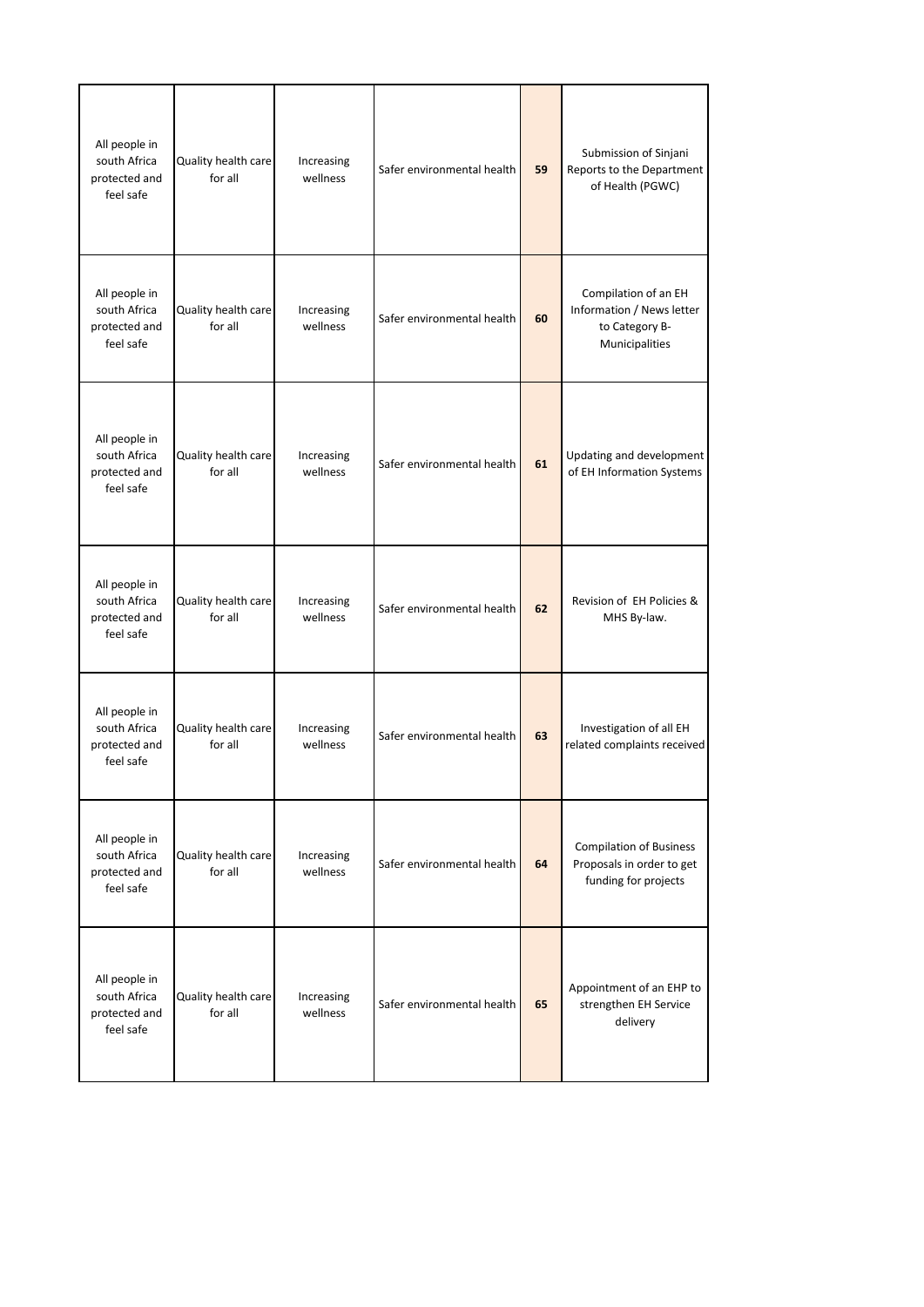| Decent<br>employment<br>through inclusive<br>economic growth                                  | An economy that<br>will creates more<br>jobs | Creating<br>opportunities for<br>growth and jobs                                | Increased tourism to<br>improved LED | 66 | Revise the tourism strategy                                                                                 |
|-----------------------------------------------------------------------------------------------|----------------------------------------------|---------------------------------------------------------------------------------|--------------------------------------|----|-------------------------------------------------------------------------------------------------------------|
| Decent<br>employment<br>through inclusive<br>economic growth                                  | An economy that<br>will creates more<br>jobs | Creating<br>opportunities for<br>growth and jobs                                | Increased tourism to<br>improved LED | 67 | Host the annual district and<br>provincial "welcome"<br>campaign                                            |
| Decent<br>employment<br>through inclusive<br>economic growth                                  | An economy that<br>will creates more<br>jobs | Creating<br>opportunities for<br>growth and jobs                                | Increased tourism to<br>improved LED | 68 | Development of advertising<br>and promotional material                                                      |
| Decent<br>employment<br>through inclusive<br>economic growth                                  | An economy that<br>will creates more<br>jobs | Creating<br>opportunities for<br>growth and jobs                                | Increased tourism to<br>improved LED | 69 | Provide identified training<br>for tourism burro's                                                          |
| Decent<br>employment<br>through inclusive<br>economic growth                                  | An economy that<br>will creates more<br>jobs | Creating<br>opportunities for<br>growth and jobs                                | Increased tourism to<br>improved LED | 70 | To extend tourism<br>learneships                                                                            |
| A responsive and,<br>accountable,<br>effective and<br>efficient local<br>government<br>system | n/a                                          | Mainstreaming<br>sustainability and<br>optimising<br>resource-use<br>efficiency | Enhanced service delivery            | 71 | Review the District SDF and<br>align it with the national<br>and provincial SDF's and<br>inform local SDF's |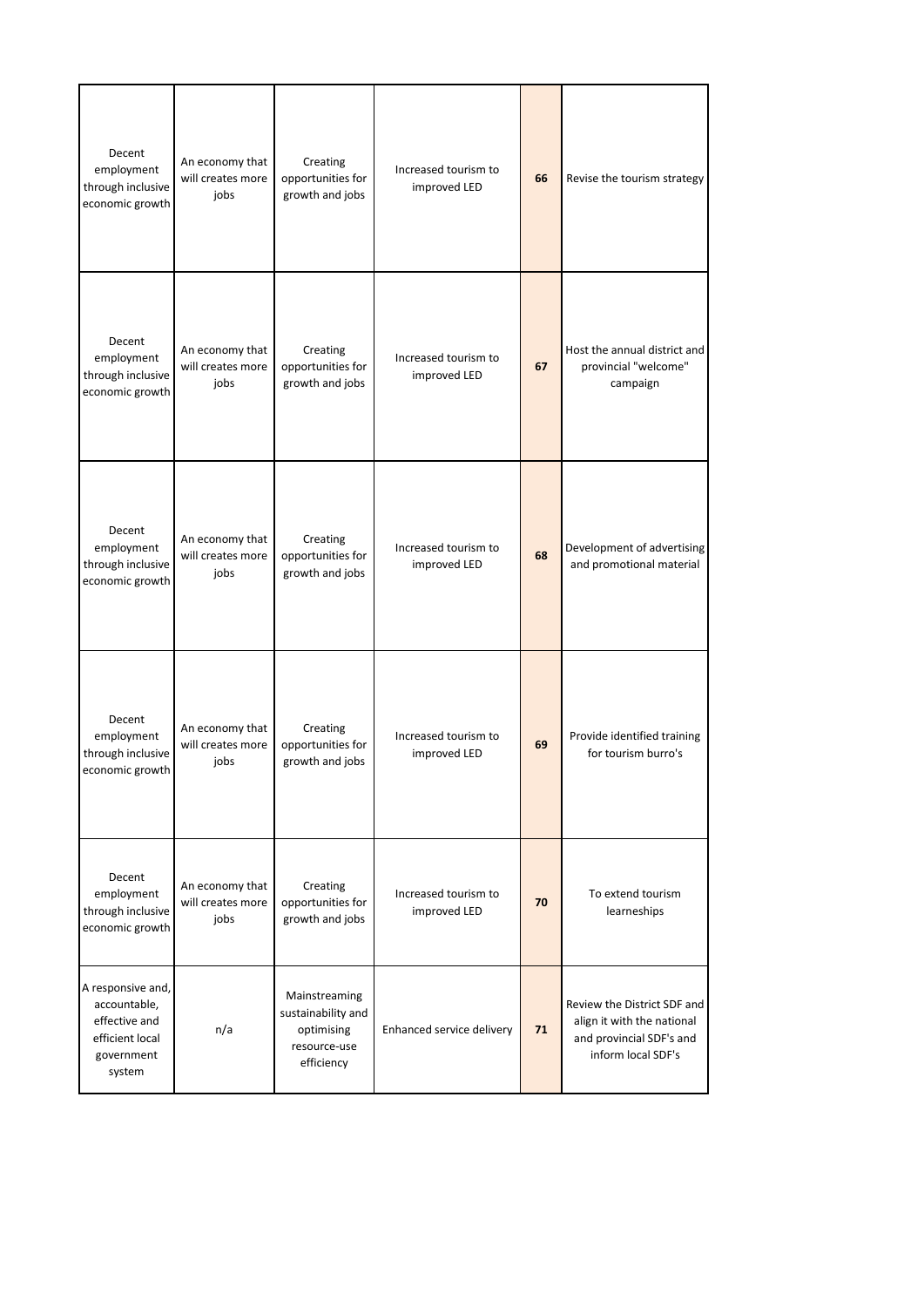| A responsive and,<br>accountable,<br>effective and<br>efficient local<br>government<br>system | n/a                                          | Mainstreaming<br>sustainability and<br>optimising<br>resource-use<br>efficiency | Enhanced service delivery | 72 | Complete a needs analysis<br>in district to determine<br>which data to be kept and<br>format |
|-----------------------------------------------------------------------------------------------|----------------------------------------------|---------------------------------------------------------------------------------|---------------------------|----|----------------------------------------------------------------------------------------------|
| A responsive and,<br>accountable,<br>effective and<br>efficient local<br>government<br>system | n/a                                          | Mainstreaming<br>sustainability and<br>optimising<br>resource-use<br>efficiency | Enhanced service delivery | 73 | Implement district wide GIS<br>system                                                        |
| Decent<br>employment<br>through inclusive<br>economic growth                                  | An economy that<br>will creates more<br>jobs | Creating<br>opportunities for<br>growth and jobs                                | Enhanced job creation     | 74 | Source funding for a<br>feasibility study for the<br>Gariep dam scheme (EDA)                 |
| Decent<br>employment<br>through inclusive<br>economic growth                                  | An economy that<br>will creates more<br>jobs | Creating<br>opportunities for<br>growth and jobs                                | Enhanced job creation     | 75 | Review the district growth<br>and development strategy                                       |
| Decent<br>employment<br>through inclusive<br>economic growth                                  | An economy that<br>will creates more<br>jobs | Creating<br>opportunities for<br>growth and jobs                                | Enhanced job creation     | 76 | Implement the Masikhule<br>Sonke Mayoral Community<br><b>Works Programme</b>                 |
| All people in<br>south Africa<br>protected and<br>feel safe                                   | Social protection                            | Increasing safety                                                               | Decrease crime            | 77 | Review the crime<br>prevention strategy                                                      |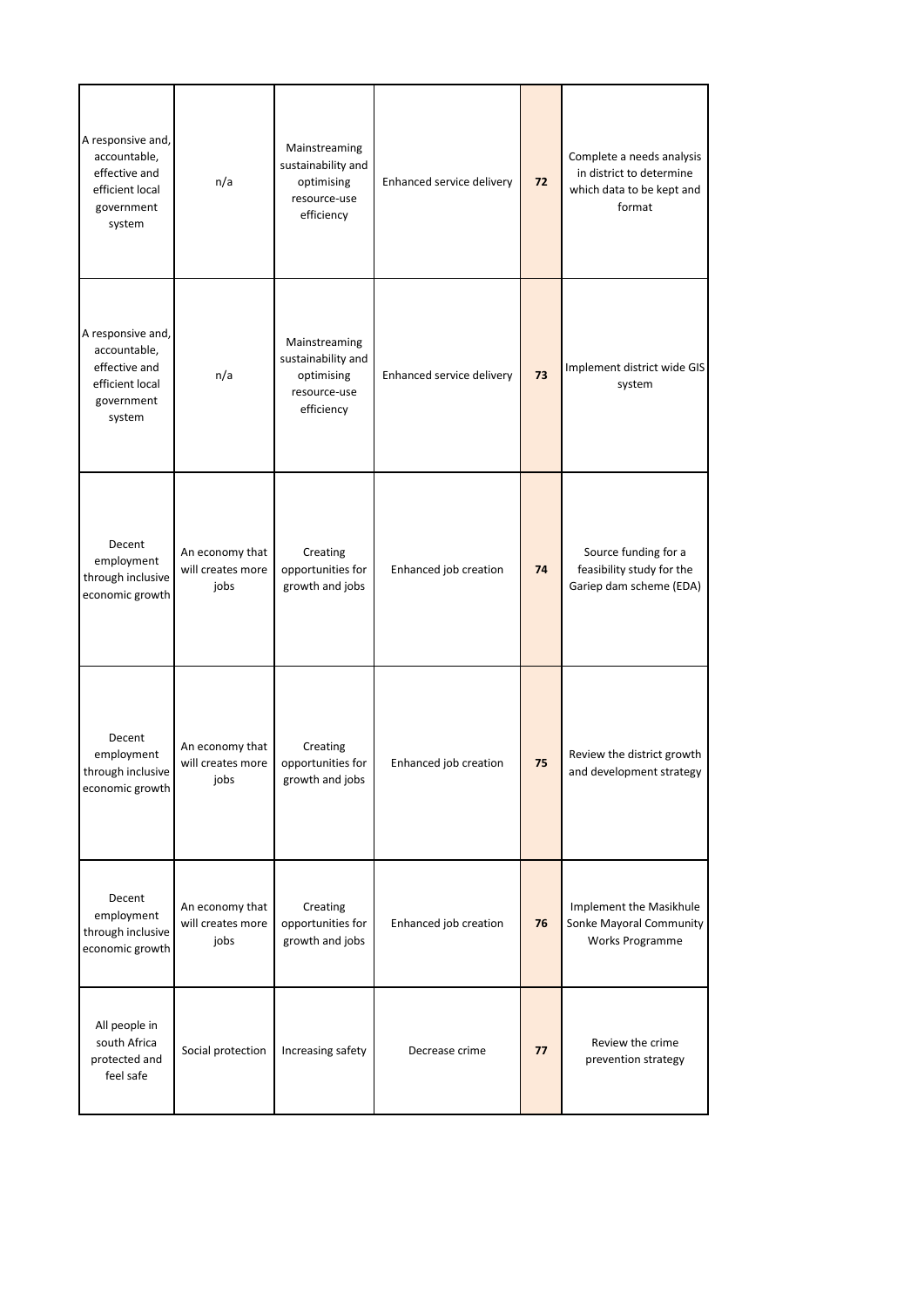| All people in<br>south Africa<br>protected and<br>feel safe                          | Social protection                            | Increasing safety                                                               | Decrease crime            | 78 | Implement the crime<br>prevention strategy                                                                            |
|--------------------------------------------------------------------------------------|----------------------------------------------|---------------------------------------------------------------------------------|---------------------------|----|-----------------------------------------------------------------------------------------------------------------------|
| Protection and<br>enhancement of<br>environmental<br>assets and<br>natural resources | n/a                                          | Mainstreaming<br>sustainability and<br>optimising<br>resource-use<br>efficiency | Water scarecity awareness | 79 | Increase public awareness<br>in terms of water with the<br>"working of water" projects                                |
| Decent<br>employment<br>through inclusive<br>economic growth                         | An economy that<br>will creates more<br>jobs | Creating<br>opportunities for<br>growth and jobs                                | Enhanced job creation     | 80 | Complete phase two of the<br>establishment, including<br>finalising the organogram<br>and appointment of<br>personnel |
| Decent<br>employment<br>through inclusive<br>economic growth                         | An economy that<br>will creates more<br>jobs | Creating<br>opportunities for<br>growth and jobs                                | Enhanced job creation     | 81 | Obtain and approve annual<br>operational of EDA                                                                       |
| Decent<br>employment<br>through inclusive<br>economic growth                         | An economy that<br>will creates more<br>jobs | Creating<br>opportunities for<br>growth and jobs                                | Enhanced job creation     | 82 | Obtain and approve at least<br>two viable business plans of<br><b>EDA</b>                                             |
| Decent<br>employment<br>through inclusive<br>economic growth                         | An economy that<br>will creates more<br>jobs | Creating<br>opportunities for<br>growth and jobs                                | Enhanced job creation     | 83 | Support EDA with the<br>Establish a regional LED<br>forum                                                             |
| Decent<br>employment<br>through inclusive<br>economic growth                         | An economy that<br>will creates more<br>jobs | Creating<br>opportunities for<br>growth and jobs                                | Enhanced job creation     | 84 | Monitor the functioning of<br>the regional LED forum                                                                  |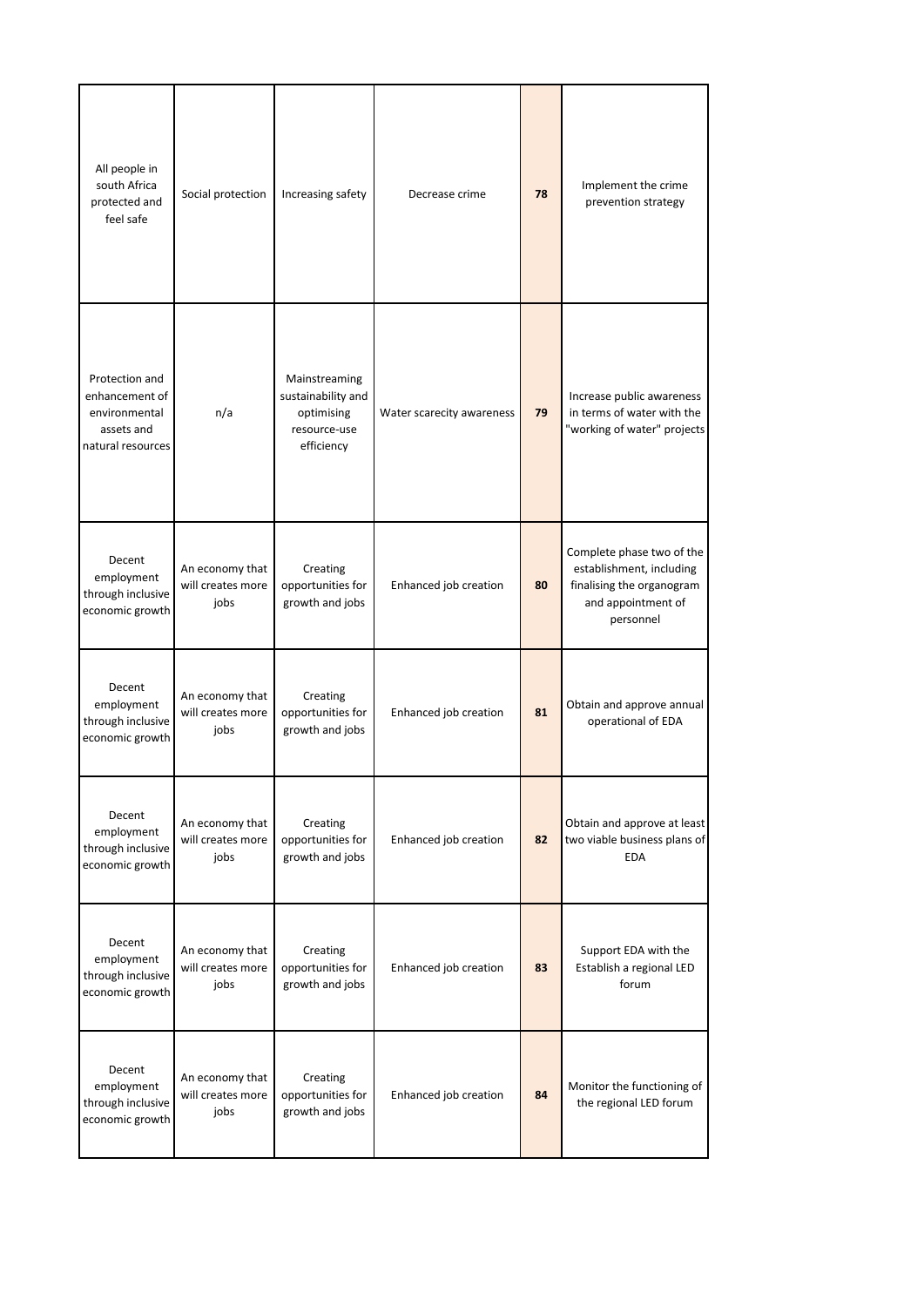| Decent<br>employment<br>through inclusive<br>economic growth                                  | An economy that<br>will creates more<br>jobs | Creating<br>opportunities for<br>growth and jobs                                | Enhanced job creation     | 85 | Obtain reports from EDA on<br>at least two negotiations<br>with potential investors                                          |
|-----------------------------------------------------------------------------------------------|----------------------------------------------|---------------------------------------------------------------------------------|---------------------------|----|------------------------------------------------------------------------------------------------------------------------------|
| Decent<br>employment<br>through inclusive<br>economic growth                                  | An economy that<br>will creates more<br>jobs | Creating<br>opportunities for<br>growth and jobs                                | Enhanced job creation     | 86 | To capacitate potential<br>SMME's                                                                                            |
| Decent<br>employment<br>through inclusive<br>economic growth                                  | An economy that<br>will creates more<br>jobs | Creating<br>opportunities for<br>growth and jobs                                | Enhanced job creation     | 87 | Implement and monitor<br>approved HIV/AIDS projects                                                                          |
| Decent<br>employment<br>through inclusive<br>economic growth                                  | An economy that<br>will creates more<br>jobs | Creating<br>opportunities for<br>growth and jobs                                | Enhanced job creation     | 88 | Maintain the existing Multi<br><b>Sectoral Action Teams</b><br>(MSAT's) for HIV/AIDS in<br>the district                      |
| Decent<br>employment<br>through inclusive<br>economic growth                                  | An economy that<br>will creates more<br>jobs | Creating<br>opportunities for<br>growth and jobs                                | Enhanced job creation     | 89 | Seek external funding to<br>host at least two projects<br>per annum concerning the<br>youth, disabled, elderly and<br>gender |
| Decent<br>employment<br>through inclusive<br>economic growth                                  | An economy that<br>will creates more<br>jobs | Creating<br>opportunities for<br>growth and jobs                                | Enhanced job creation     | 90 | Provide bursaries to<br>prospective candidates                                                                               |
| Decent<br>employment<br>through inclusive<br>economic growth                                  | An economy that<br>will creates more<br>jobs | Creating<br>opportunities for<br>growth and jobs                                | Enhanced job creation     | 91 | To implement identified<br>road projects in a labour<br>intensive way                                                        |
| A responsive and,<br>accountable,<br>effective and<br>efficient local<br>government<br>system | n/a                                          | Mainstreaming<br>sustainability and<br>optimising<br>resource-use<br>efficiency | Enhanced service delivery | 92 | Facilitate the regular<br>meeting of the District<br>Intergovernmental Forum<br>(Technical)                                  |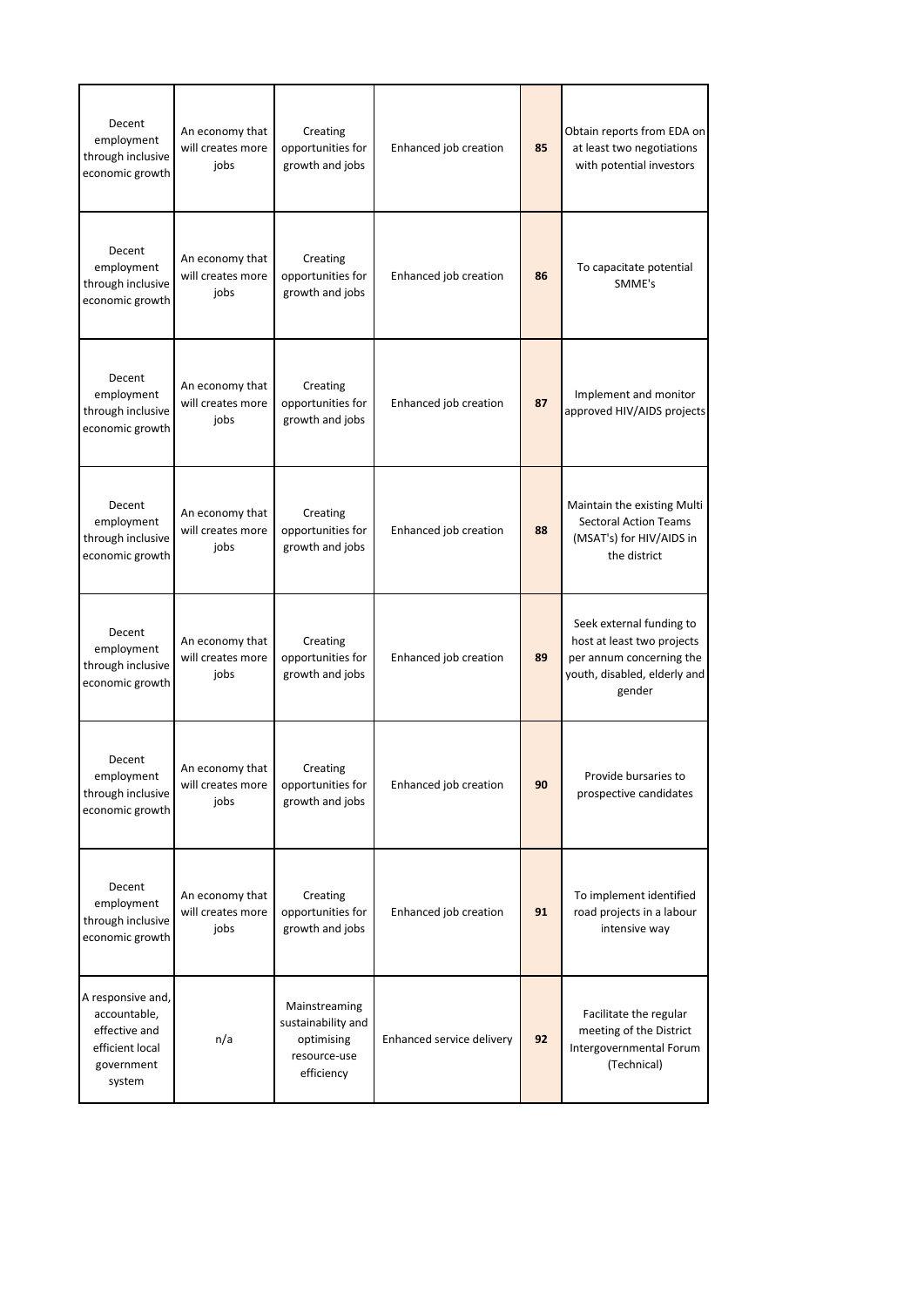| A responsive and,<br>accountable,<br>effective and<br>efficient local<br>government<br>system | Transforming<br>society and uniting<br>the country | n/a                                              | Improved community<br>involvement     | 93 | Review the communication<br>strategy                      |
|-----------------------------------------------------------------------------------------------|----------------------------------------------------|--------------------------------------------------|---------------------------------------|----|-----------------------------------------------------------|
| A responsive and,<br>accountable,<br>effective and<br>efficient local<br>government<br>system | Transforming<br>society and uniting<br>the country | n/a                                              | Improved community<br>involvement     | 94 | Implement the<br>communication strategy                   |
| A responsive and,<br>accountable,<br>effective and<br>efficient local<br>government<br>system | Transforming<br>society and uniting<br>the country | n/a                                              | Improved community<br>involvement     | 95 | Develop an improved<br>website                            |
| Decent<br>employment<br>through inclusive<br>economic growth                                  | An economy that<br>will creates more<br>jobs       | Creating<br>opportunities for<br>growth and jobs | Increased activities for the<br>youth | 96 | Establish a regional sport<br>forum                       |
| Decent<br>employment<br>through inclusive<br>economic growth                                  | An economy that<br>will creates more<br>jobs       | Creating<br>opportunities for<br>growth and jobs | Increased activities for the<br>youth | 97 | Facilitate the functioning of<br>the regional sport forum |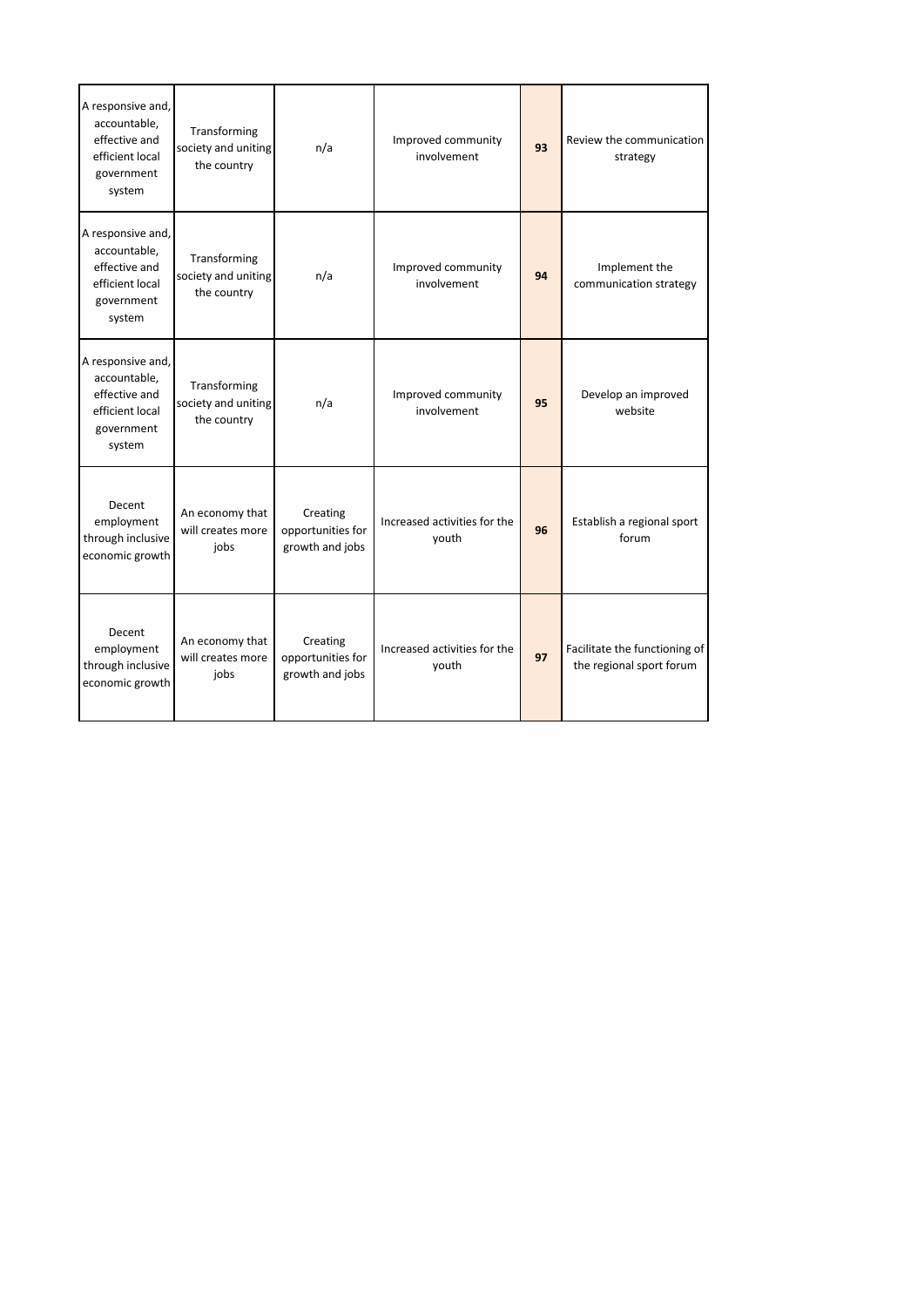| I delivery                                                        |                                    |              | <b>Budget link</b>        |                               | Year 1:        |                            |  |
|-------------------------------------------------------------------|------------------------------------|--------------|---------------------------|-------------------------------|----------------|----------------------------|--|
| <b>Unit of measurement</b>                                        | Responsible<br><b>Department</b>   | Ward no/Area | <b>Budget Vote</b>        | <b>Budget cost</b><br>centrum | <b>Target</b>  | <b>Funding</b><br>Internal |  |
| % spent of approved<br>provincial roads capital<br>allocation     | <b>Technical Services</b>          |              | <b>Technical Services</b> | Roads                         | 100%           |                            |  |
| Kms of roads graded                                               | <b>Technical Services</b>          |              | <b>Technical Services</b> | Roads                         | 8,200          |                            |  |
| % spent of approved<br>provincial roads<br>maintenance allocation | <b>Technical Services</b>          |              | <b>Technical Services</b> | Roads                         | 100%           |                            |  |
| No of Kms regravelled                                             | <b>Technical Services</b>          |              | <b>Technical Services</b> | Roads                         | 45             |                            |  |
| Budget submitted                                                  | <b>Technical Services</b>          |              | <b>Technical Services</b> | Roads                         | 100%           |                            |  |
| % completed                                                       | <b>Technical Services</b>          |              | <b>Technical Services</b> | Roads                         | 100%           |                            |  |
| No of projects                                                    | <b>Technical Services</b>          |              | <b>Technical Services</b> | Roads                         | $\overline{2}$ |                            |  |
| Established unit                                                  | Office of the<br>Municipal Manager |              | Executive and<br>Council  | Internal audit                | 100%           | $\mathsf{V}$               |  |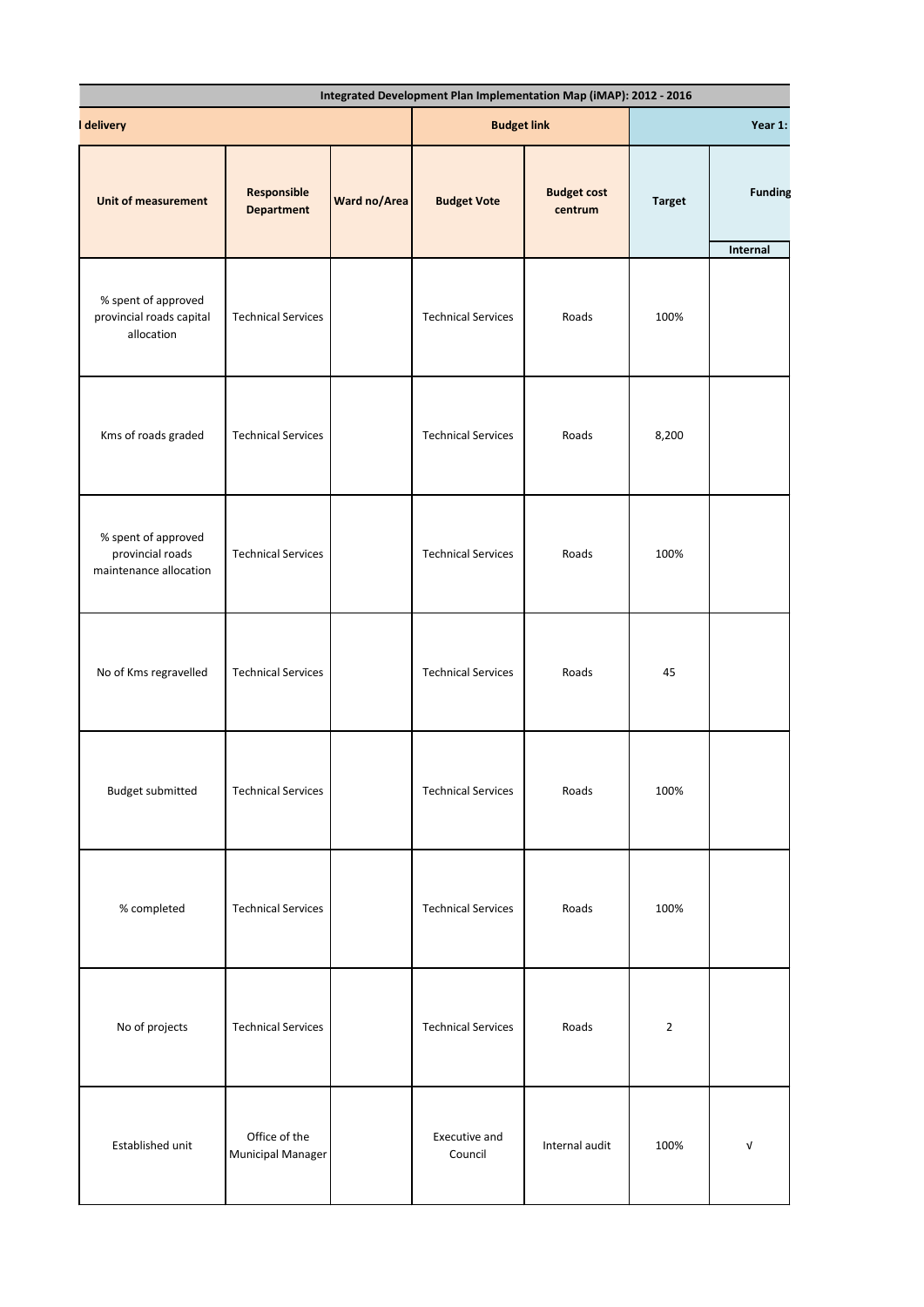| Plan approved                                     | Office of the<br><b>Municipal Manager</b> | Executive and<br>Council | Internal audit     | 100%         | $\sqrt{ }$ |
|---------------------------------------------------|-------------------------------------------|--------------------------|--------------------|--------------|------------|
| % implemented                                     | Office of the<br><b>Municipal Manager</b> | Executive and<br>Council | Internal audit     | 60%          | $\sqrt{ }$ |
| Number of initiatives                             | Office of the<br><b>Municipal Manager</b> | Executive and<br>Council | Municipal manager  | $1\,$        | V          |
| No of performance reports<br>submitted to council | Office of the<br><b>Municipal Manager</b> | Executive and<br>Council | Municipal manager  | 4            | $\sqrt{ }$ |
| Number of plans                                   | Office of the<br><b>Municipal Manager</b> | Executive and<br>Council | Municipal manager  | $\mathbf 1$  | $\sqrt{ }$ |
| Less than 5%                                      | Corporate Services                        | Corporate Services       | Corporate services | Less than 5% | n/a        |
| Number reviewed per<br>annum                      | Corporate Services                        | Corporate Services       | Corporate services | 4            | $\sqrt{ }$ |
| % completed                                       | Corporate Services                        | Corporate Services       | Corporate services | 100%         | V          |
| No of initiatives                                 | Corporate Services                        | Corporate Services       | Corporate services | $1\,$        | $\sqrt{ }$ |
| % completed                                       | Corporate Services                        | Corporate Services       | Corporate services | 100%         | V          |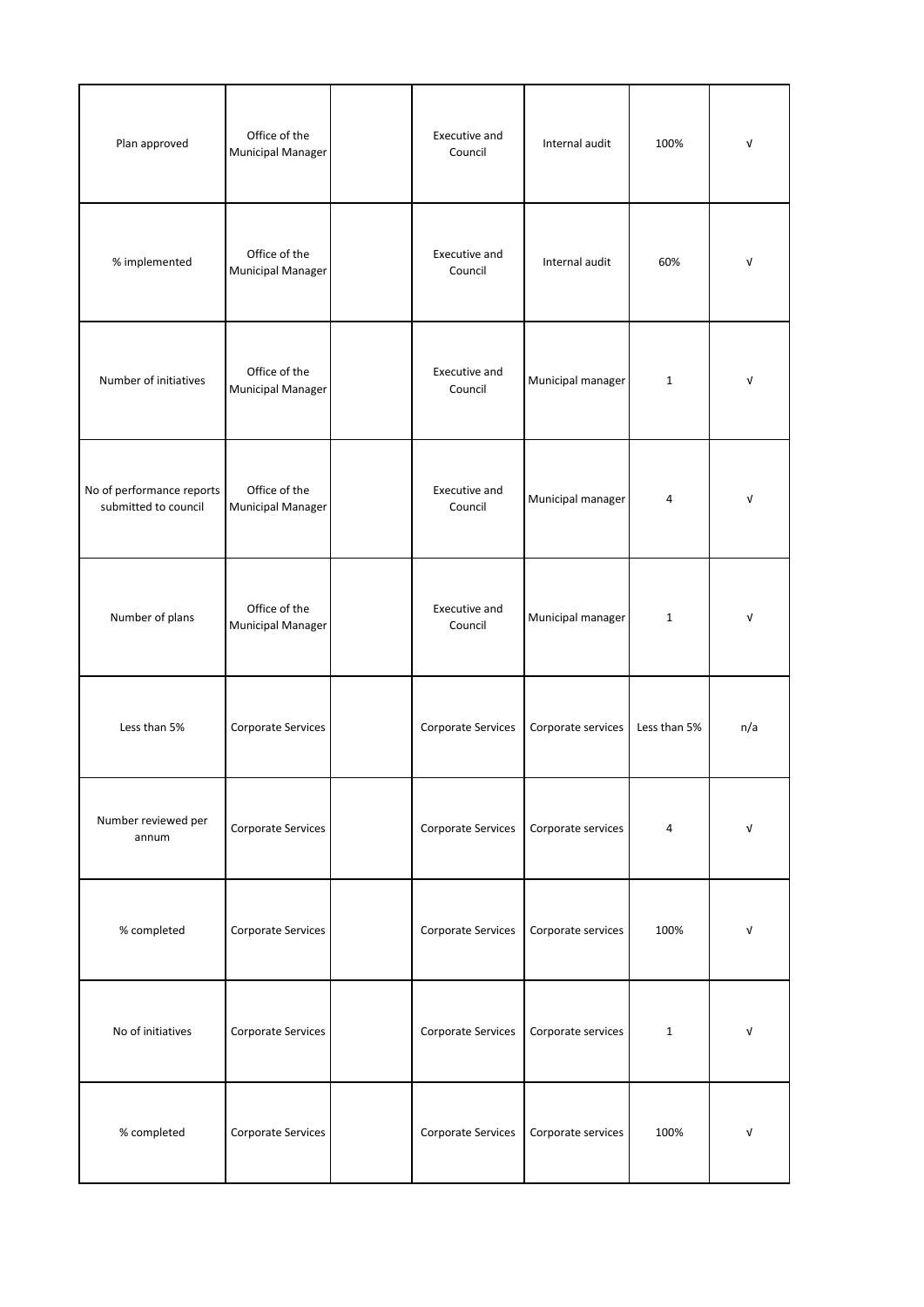| Plan reviewed                                       | Corporate Services | Corporate Services         | Corporate services        | 100% | V          |
|-----------------------------------------------------|--------------------|----------------------------|---------------------------|------|------------|
| % completed                                         | Corporate Services | Corporate Services         | Corporate services        | 100% | ν          |
| % completed                                         | Corporate Services | Corporate Services         | Corporate services        | 100% | V          |
| % Of personnel budget use<br>for skills development | Corporate Services | Corporate Services         | Corporate services        | 1%   | $\sqrt{ }$ |
| % completed                                         | Corporate Services | Corporate Services         | Corporate services        | 100% | $\sqrt{ }$ |
| % of target reached                                 | Finance            | <b>Budget and Treasury</b> | <b>Financial services</b> | 100% | V          |
| Number of policies                                  | Finance            | <b>Budget and Treasury</b> | Financial services        | 4    | V          |
| % achieved                                          | Finance            | <b>Budget and Treasury</b> | <b>Financial services</b> | 100% | $\sqrt{ }$ |
| % completion                                        | Finance            | <b>Budget and Treasury</b> | <b>Financial services</b> | 100% | $\sqrt{ }$ |
| % completion                                        | Corporate Services | Corporate Services         | Civil defence             |      |            |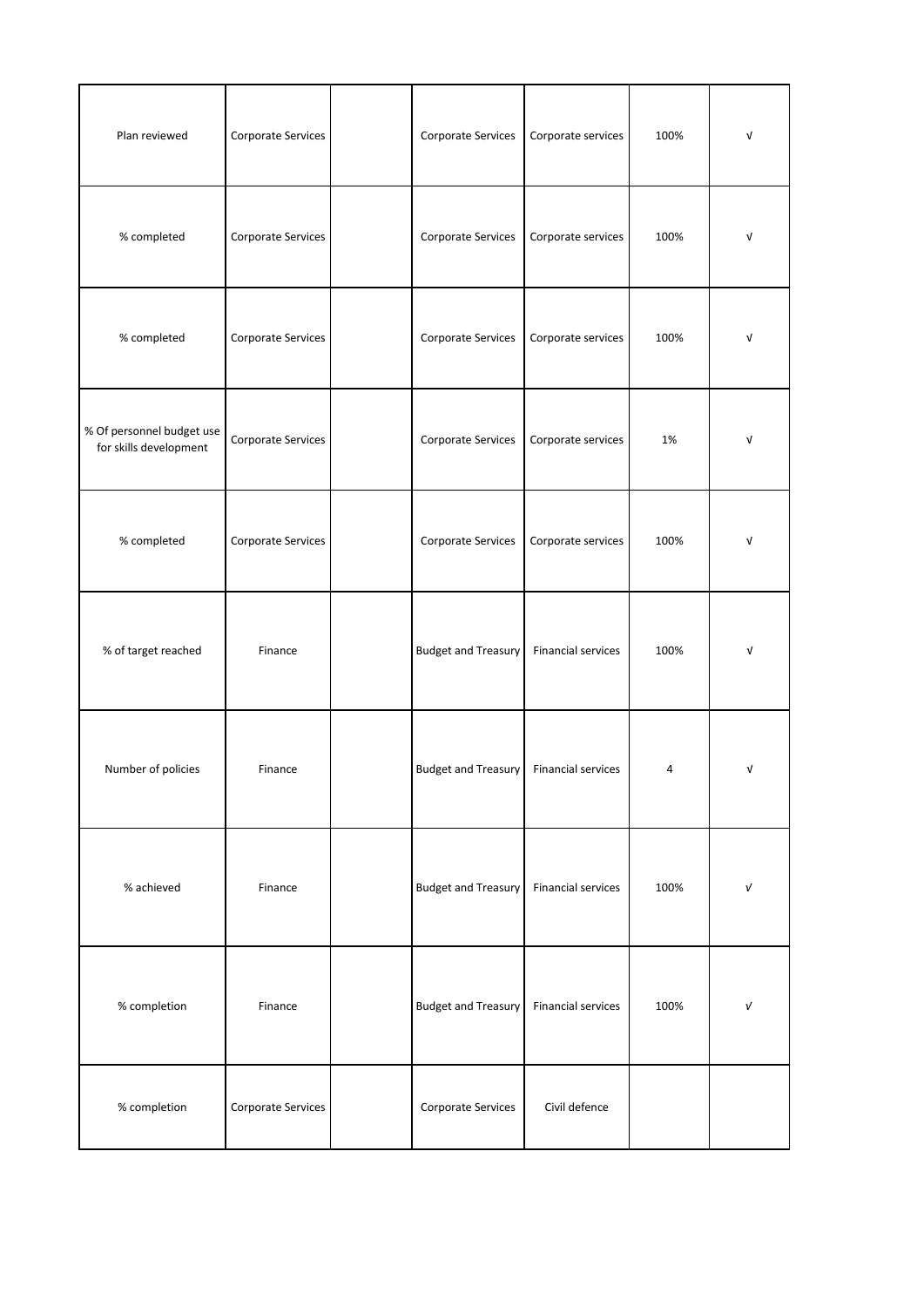| % of disasters coordinated                                                                   | Corporate Services | Corporate Services | Civil defence | 100%           | V |
|----------------------------------------------------------------------------------------------|--------------------|--------------------|---------------|----------------|---|
| No of initiatives                                                                            | Corporate Services | Corporate Services | Civil defence | $\overline{4}$ | V |
| No of inspections of the fire<br>brigade services of local<br>municipalities in the District | Corporate Services | Corporate Services | Civil defence | 6              | V |
| No of training sessions per<br>year                                                          | Corporate Services | Corporate Services | Civil defence | 4              | V |
| Assessment completed                                                                         | Corporate Services | Corporate Services | Civil defence |                |   |
| <b>Identified District Disaster</b><br>Management contingency<br>Plans reviewed              | Corporate Services | Corporate Services | Civil defence | 100%           | V |
| No of meetings                                                                               | Corporate Services | Corporate Services | Civil defence | 3              | V |
| No of meetings                                                                               | Corporate Services | Corporate Services | Civil defence | $\overline{2}$ | V |
| No of functioning sub<br>committees                                                          | Corporate Services | Corporate Services | Civil defence | 4              | V |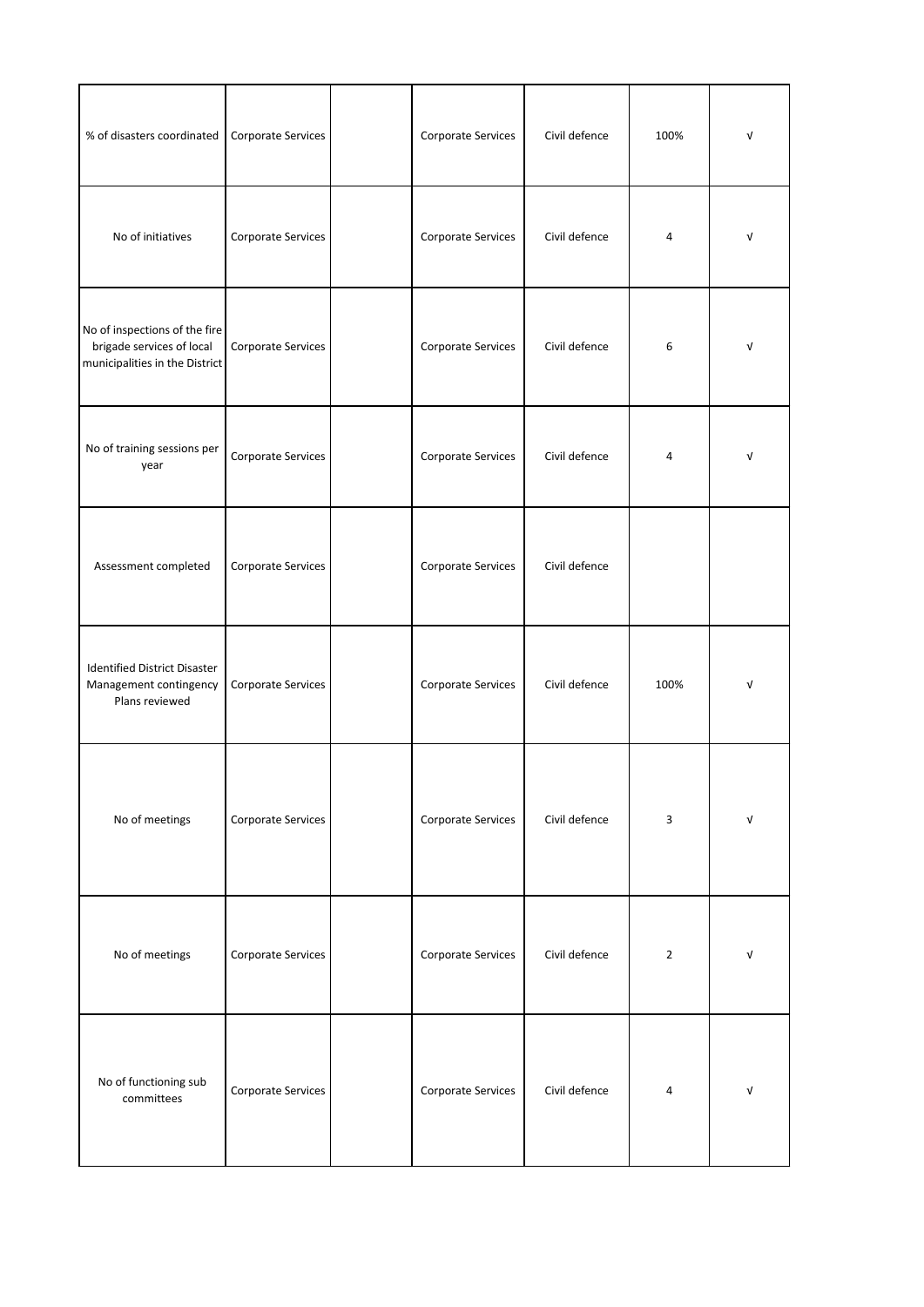| No of Fire prevention<br>inspections per annum | Corporate Services | Corporate Services | Civil defence           | $\overline{4}$ | V          |
|------------------------------------------------|--------------------|--------------------|-------------------------|----------------|------------|
| % submitted when<br>applicable                 | Corporate Services | Corporate Services | Civil defence           | 100%           | V          |
| Contacts reviewed                              | Corporate Services | Corporate Services | Civil defence           |                |            |
| No. of Water Samples<br>taken ito SANS 241     | Corporate Services | Corporate Services | Environmental<br>health | 200            | $\sqrt{ }$ |
| No. of Solid & Liquid Waste<br>Sites monitored | Corporate Services | Corporate Services | Environmental<br>health | 132            | $\sqrt{ }$ |
| No. of Sewerage Water<br>Samples taken         | Corporate Services | Corporate Services | Environmental<br>health | 40             | $\sqrt{ }$ |
| No. of Informal Settlements<br>monitored       | Corporate Services | Corporate Services | Environmental<br>health | 16             | $\sqrt{ }$ |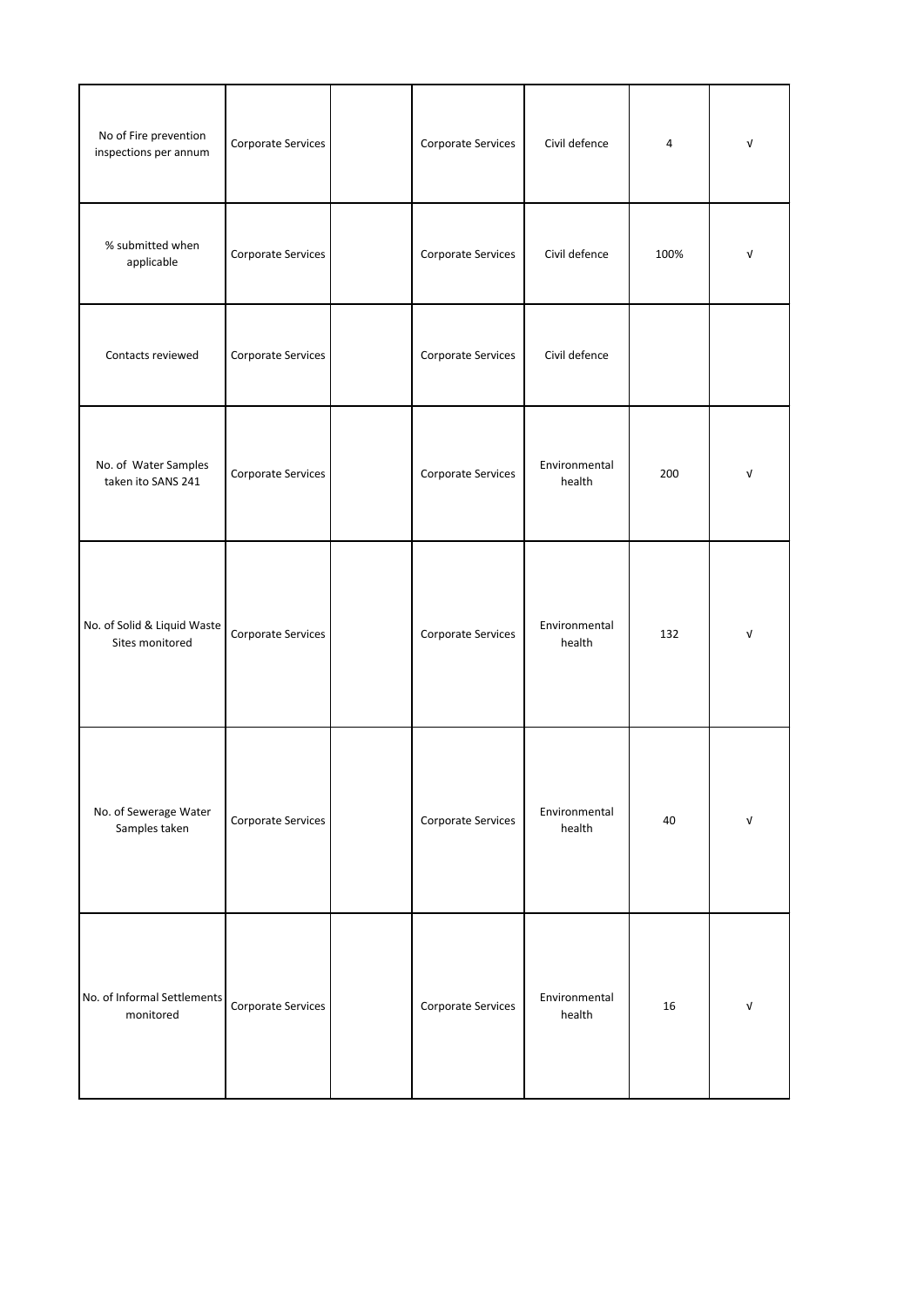| No. of Public Institutions<br>(non food) monitored                           | Corporate Services | Corporate Services | Environmental<br>health | 96           | $\sqrt{ }$ |
|------------------------------------------------------------------------------|--------------------|--------------------|-------------------------|--------------|------------|
| % of received Building Plans<br>evaluated                                    | Corporate Services | Corporate Services | Environmental<br>health | 100%         | $\sqrt{ }$ |
| No of Integrated Air<br><b>Quality Management Plans</b><br>compiled/reviewed | Corporate Services | Corporate Services | Environmental<br>health | $\mathbf{1}$ | ν          |
| % of reported<br>Communicable Diseases<br>investigated / monitored           | Corporate Services | Corporate Services | Environmental<br>health | 100%         | $\sqrt{ }$ |
| % of reported Vector<br>Investations investigated &<br>monitored             | Corporate Services | Corporate Services | Environmental<br>health | 100%         | $\sqrt{ }$ |
| % of notifications &<br>reported incidents<br>investigated & monitored       | Corporate Services | Corporate Services | Environmental<br>health | 100%         | V          |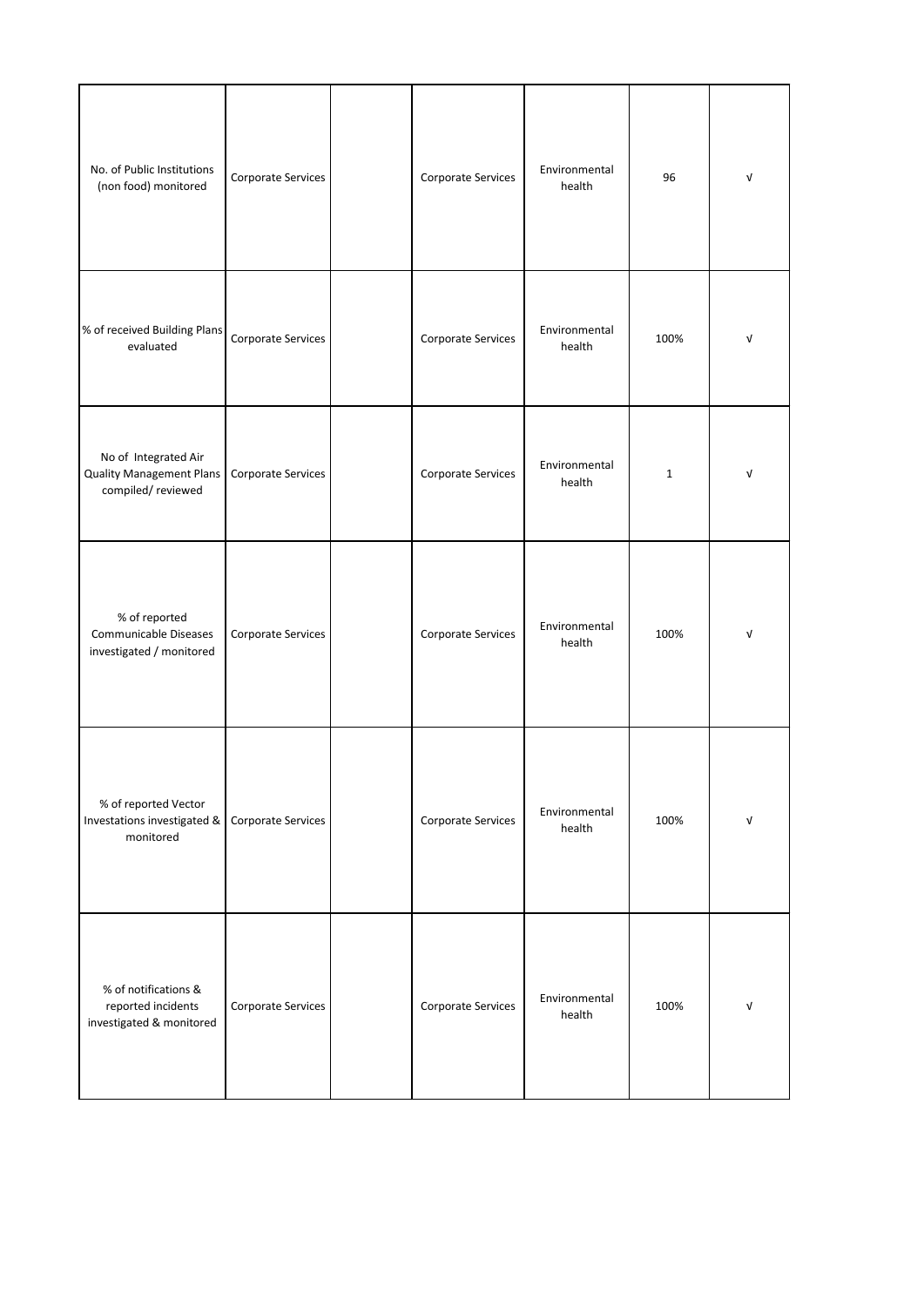| % of applications for<br>exhumations and re-<br>interments monitored     | Corporate Services | Corporate Services | Environmental<br>health | 100%         | $\sqrt{ }$ |
|--------------------------------------------------------------------------|--------------------|--------------------|-------------------------|--------------|------------|
| No. of Food Premises<br>monitored                                        | Corporate Services | Corporate Services | Environmental<br>health | 1,152        | V          |
| No. of Food Samples taken                                                | Corporate Services | Corporate Services | Environmental<br>health | 48           | ν          |
| No. of Water Samples taken<br>according to<br><b>Implementation Plan</b> | Corporate Services | Corporate Services | Environmental<br>health | 68           |            |
| No of Progress Reports<br>submitted to DWA                               | Corporate Services | Corporate Services | Environmental<br>health | $\mathbf{1}$ |            |
| No. of H&H Training /<br><b>Education awareness</b><br>sessions held     | Corporate Services | Corporate Services | Environmental<br>health | 12           | V          |
| No. of EHP's registered at<br><b>HPCSA</b>                               | Corporate Services | Corporate Services | Environmental<br>health | 5            | V          |
| No. of EH Reports compiled<br>/ submitted to Portfolio<br>Committee      | Corporate Services | Corporate Services | Environmental<br>health | 12           | V          |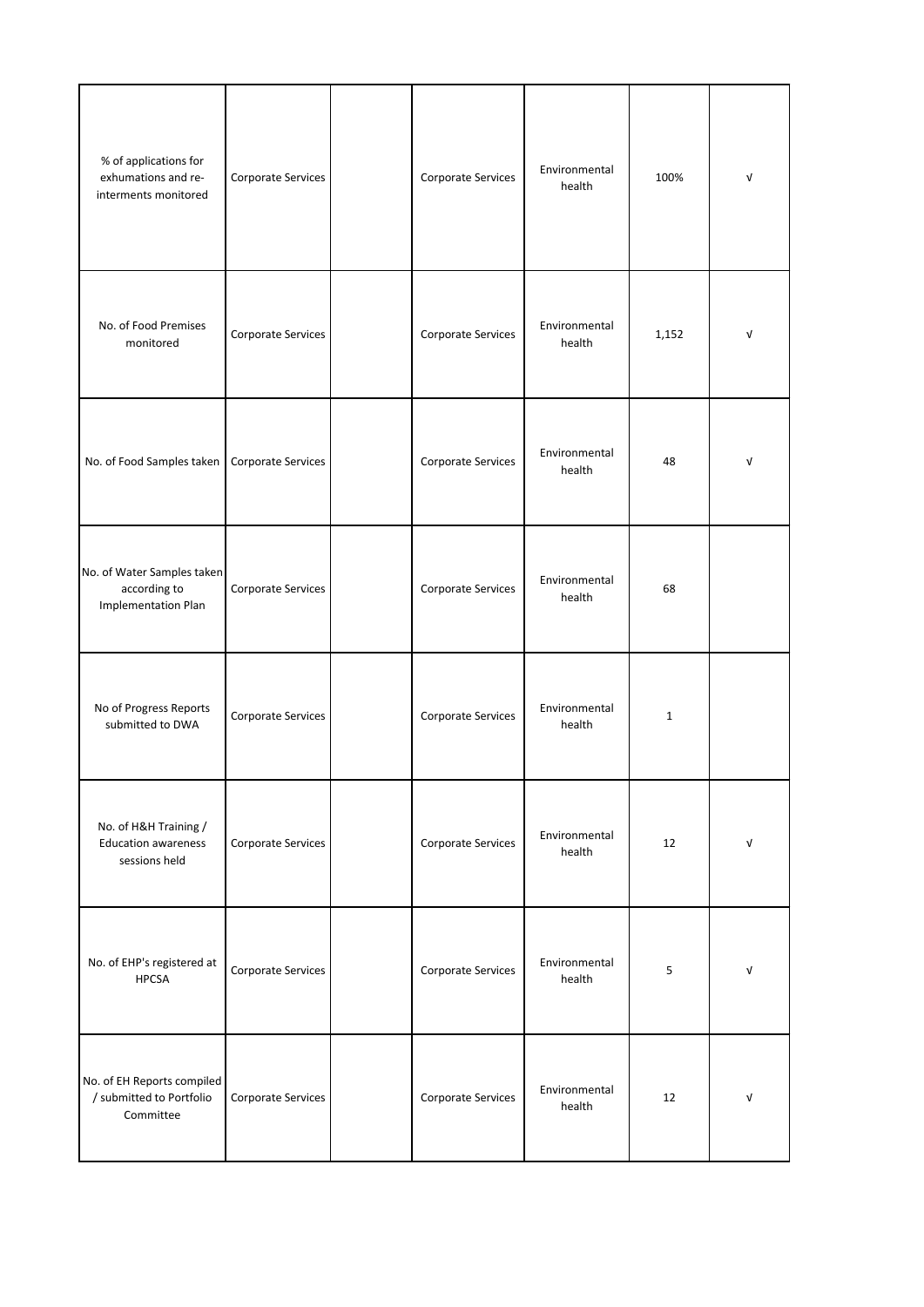| No. of Sinjani Reports<br>submitted to Dept. of<br>Health | Corporate Services | Corporate Services | Environmental<br>health | 36           | $\mathsf{V}$ |
|-----------------------------------------------------------|--------------------|--------------------|-------------------------|--------------|--------------|
| No. of EHS Info /<br>Newsletters compiled                 | Corporate Services | Corporate Services | Environmental<br>health | $\mathbf{1}$ | $\sqrt{ }$   |
| % of EH Information System<br>updated                     | Corporate Services | Corporate Services | Environmental<br>health | 100%         | $\mathsf{V}$ |
| No. of Policies / By-Laws<br>revised                      | Corporate Services | Corporate Services | Environmental<br>health | $\mathbf 1$  | $\sqrt{ }$   |
| % of received complaints<br>investigated                  | Corporate Services | Corporate Services | Environmental<br>health | 100%         | $\mathsf{V}$ |
| No. of Business Proposals<br>compiled                     | Corporate Services | Corporate Services | Environmental<br>health |              |              |
| No. of EHP'S appointed                                    | Corporate Services | Corporate Services | Environmental<br>health |              |              |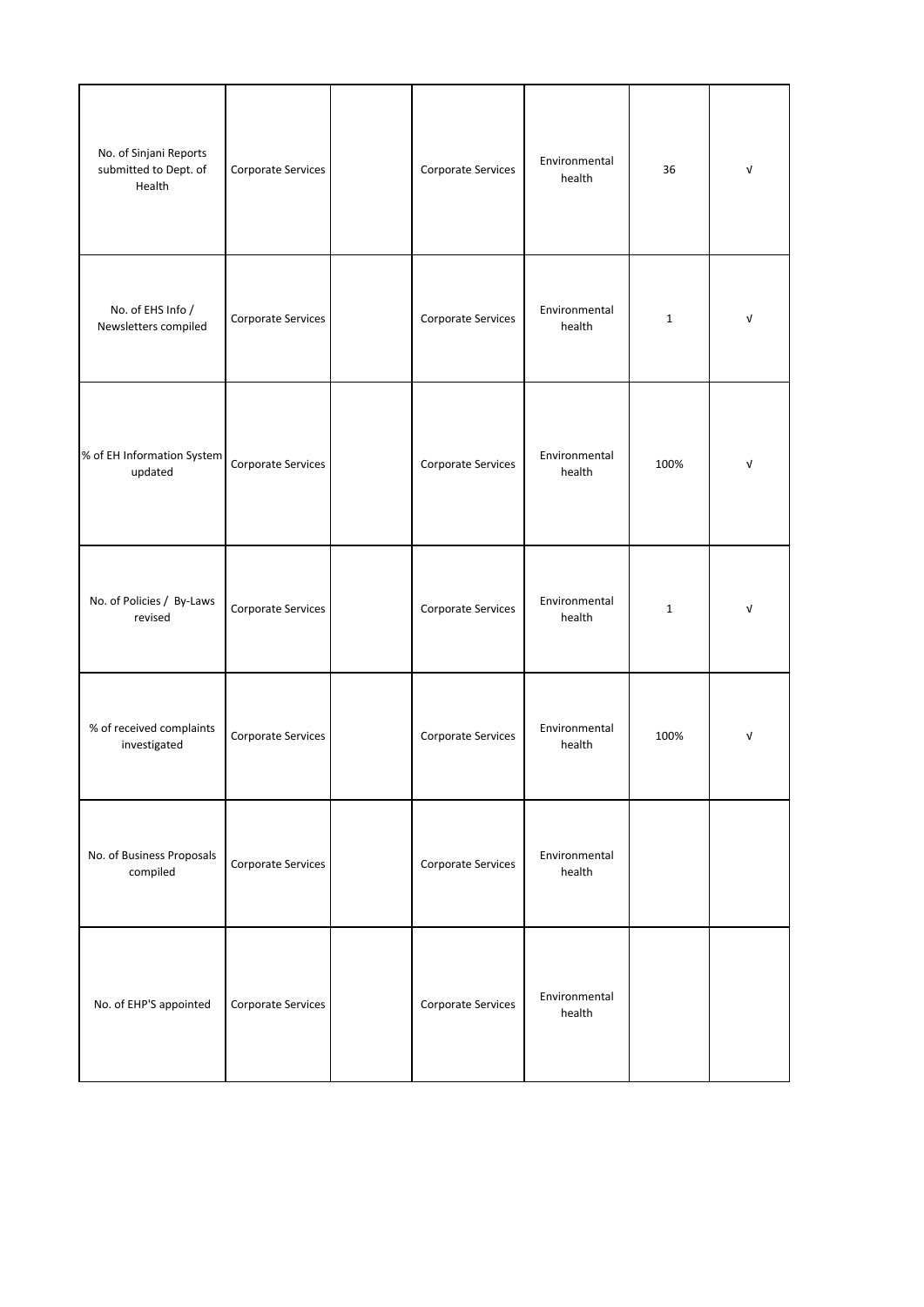| Revised strategy                                           | Corporate Services                        | Corporate Services       | Tourism | $\mathbf{1}$ | V          |
|------------------------------------------------------------|-------------------------------------------|--------------------------|---------|--------------|------------|
| Hosted campaign                                            | Corporate Services                        | Corporate Services       | Tourism | 100%         | V          |
| No of advertising and<br>promotional material<br>developed | Corporate Services                        | Corporate Services       | Tourism | $\mathbf{1}$ | $\sqrt{ }$ |
| No training sessions                                       | Corporate Services                        | Corporate Services       | Tourism | $\mathbf 2$  | $\sqrt{ }$ |
| No of learnership per<br>annum                             | Corporate Services                        | Corporate Services       | Tourism | 40           |            |
| $\%$ completed                                             | Office of the<br><b>Municipal Manager</b> | Executive and<br>Council | PIMMS   | 100%         |            |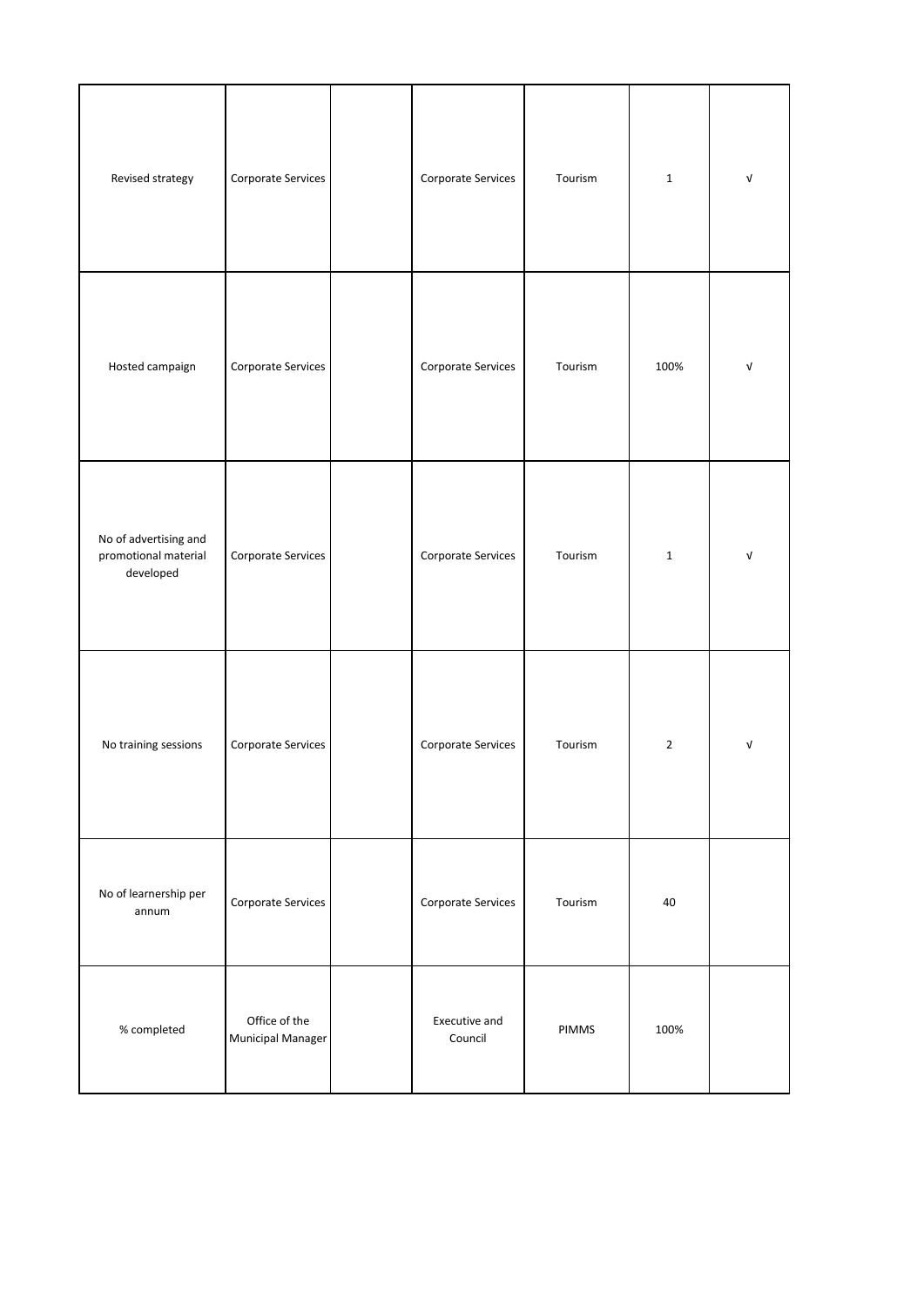| Needs analysis completed                        | Office of the<br><b>Municipal Manager</b> | Executive and<br>Council | PIMMS             |                |   |
|-------------------------------------------------|-------------------------------------------|--------------------------|-------------------|----------------|---|
| Database with completed<br>key data established | Office of the<br>Municipal Manager        | Executive and<br>Council | PIMMS             |                |   |
| Funding secured                                 | Office of the<br>Municipal Manager        | Executive and<br>Council | EDA               |                |   |
| % completed                                     | Office of the<br>Municipal Manager        | Executive and<br>Council | LED               | 100%           | V |
| No of projects per annum                        | Office of the<br><b>Municipal Manager</b> | Executive and<br>Council | PIMMS             | $\overline{2}$ |   |
| Reviewed strategy<br>approved                   | Office of the<br>Municipal Manager        | Executive and<br>Council | Municipal manager |                |   |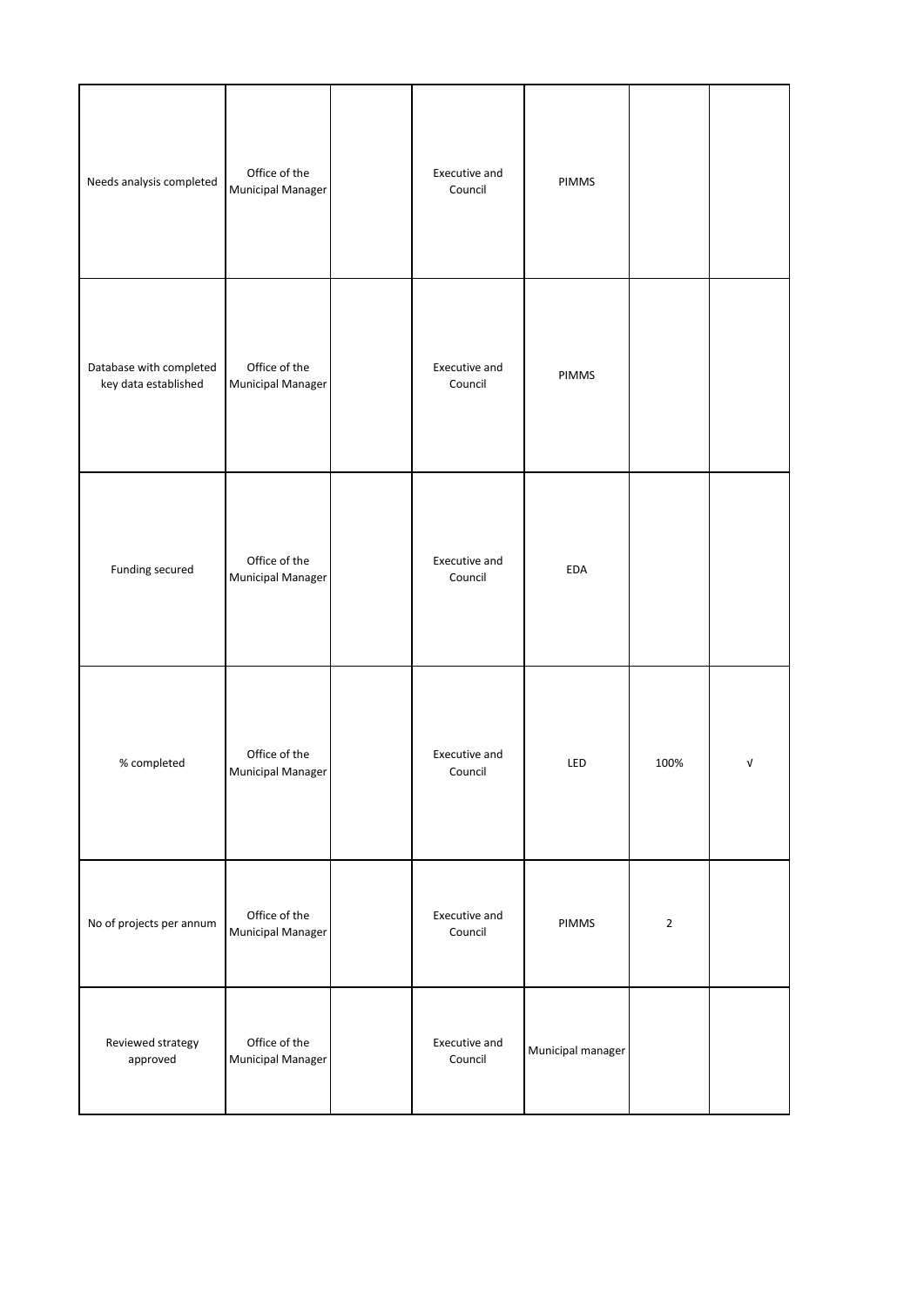| No of initiatives                       | Office of the<br><b>Municipal Manager</b> | Executive and<br>Council | Municipal manager  |                |  |
|-----------------------------------------|-------------------------------------------|--------------------------|--------------------|----------------|--|
| No of awareness initiatives             | Corporate Services                        | Corporate Services       | Corporate Services | $\overline{2}$ |  |
| Phase two of establishment<br>completed | Office of the<br><b>Municipal Manager</b> | Executive and<br>Council | EDA                | 100%           |  |
| Approved operational plan               | Office of the<br>Municipal Manager        | Executive and<br>Council | <b>EDA</b>         | 100%           |  |
| No of business plans                    | Office of the<br><b>Municipal Manager</b> | Executive and<br>Council | EDA                | $\mathbf 2$    |  |
| Forum Established                       | Office of the<br><b>Municipal Manager</b> | Executive and<br>Council | <b>EDA</b>         | 100%           |  |
| No of meetings                          | Office of the<br>Municipal Manager        | Executive and<br>Council | EDA                | $\mathbf 2$    |  |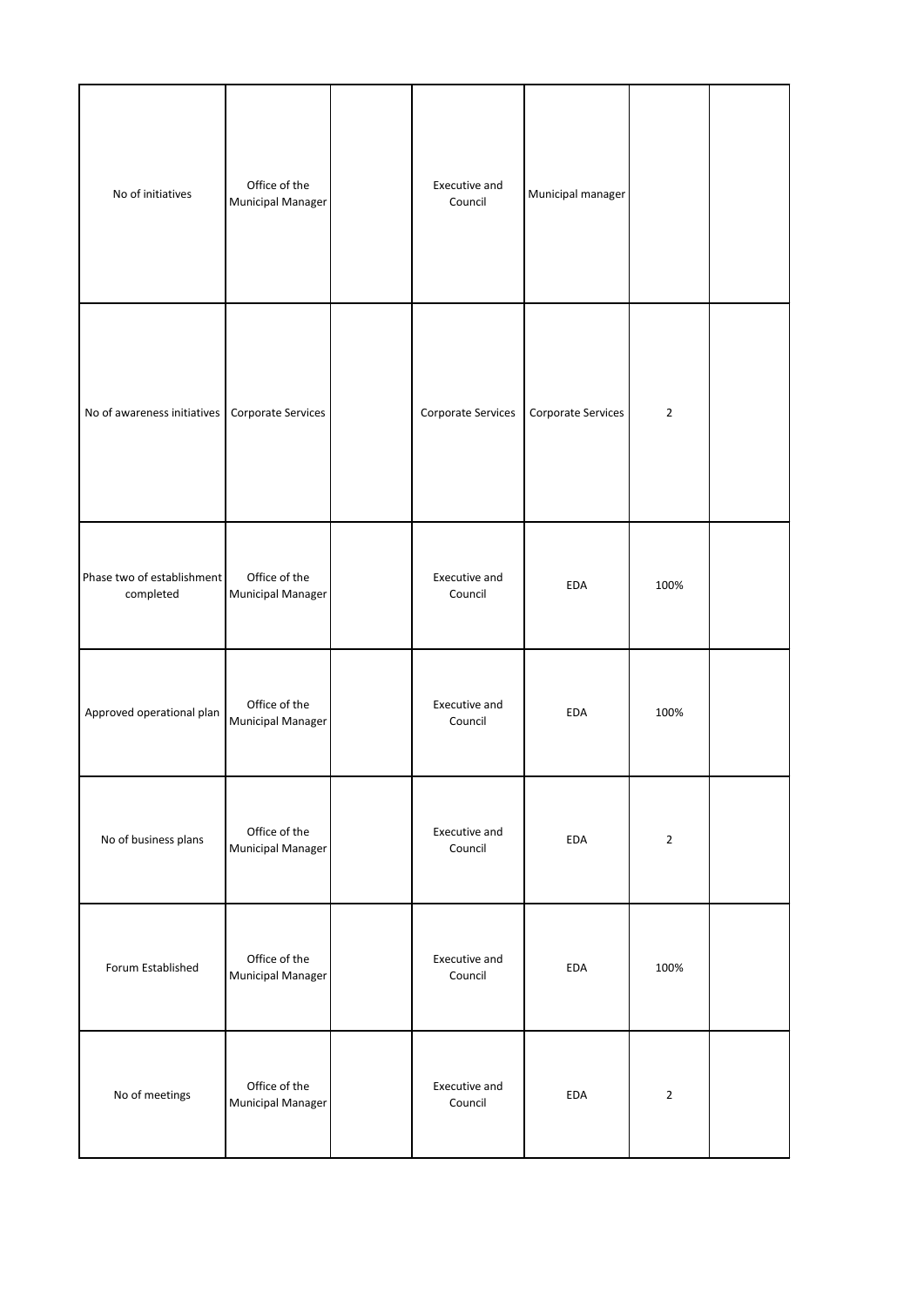| No of reports submitted to<br>council         | Office of the<br>Municipal Manager        | Executive and<br>Council  | <b>EDA</b>              | $\mathbf 2$             |   |
|-----------------------------------------------|-------------------------------------------|---------------------------|-------------------------|-------------------------|---|
| No of SMME training/info<br>sessions per year | Office of the<br><b>Municipal Manager</b> | Executive and<br>Council  | <b>EDA</b>              | $\overline{2}$          |   |
| No of projects                                | Corporate Services                        | Corporate Services        | Grants and<br>subsidies | 17                      |   |
| No of MSAT's maintained                       | Corporate Services                        | Corporate Services        | Corporate services      | $\overline{\mathbf{3}}$ | V |
| No if initiatives                             | Corporate Services                        | Corporate Services        | Corporate services      | $\mathbf 2$             |   |
| No of bursaries                               | Corporate Services                        | Corporate Services        | Corporate services      | 50                      | ٧ |
| The number of jobs<br>opportunities created   | <b>Technical Services</b>                 | <b>Technical Services</b> | Roads                   | 20                      |   |
| No of meetings                                | Office of the<br>Municipal Manager        | Executive and<br>Council  | Municipal manager       | 4                       | V |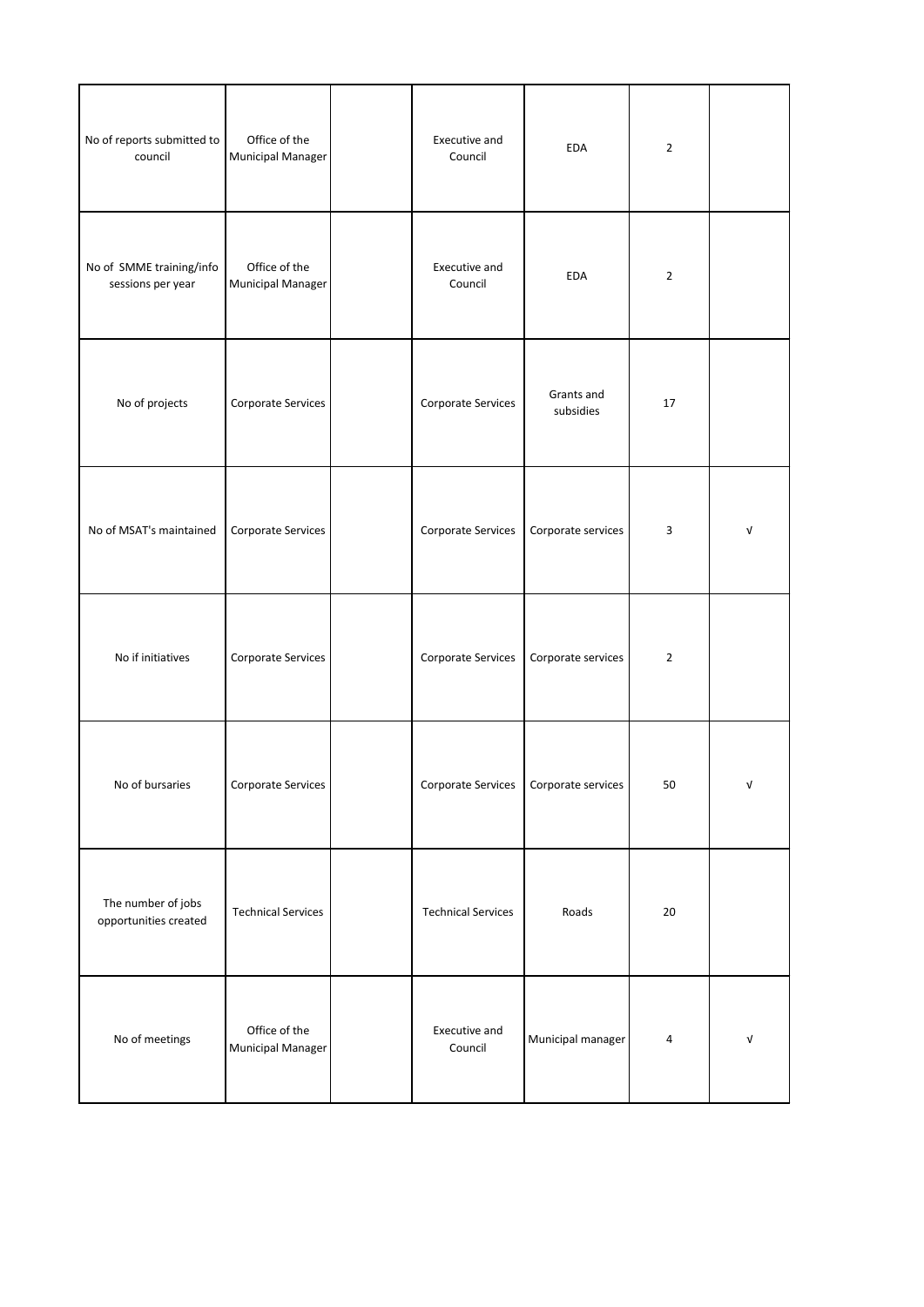| % completed                          | Corporate Services | Executive and<br>Council | Municipal manager  | 100%           |            |
|--------------------------------------|--------------------|--------------------------|--------------------|----------------|------------|
| No of articles submitted to<br>media | Corporate Services | Corporate Services       | Corporate services | 4              | V          |
| % completed                          | Corporate Services | Corporate Services       | Corporate services | 100%           | $\sqrt{ }$ |
| Established forum                    | Corporate Services | Corporate Services       | Corporate services | 100%           | ν          |
| No of meetings                       | Corporate Services | Corporate Services       | Corporate services | $\overline{4}$ | $\sqrt{ }$ |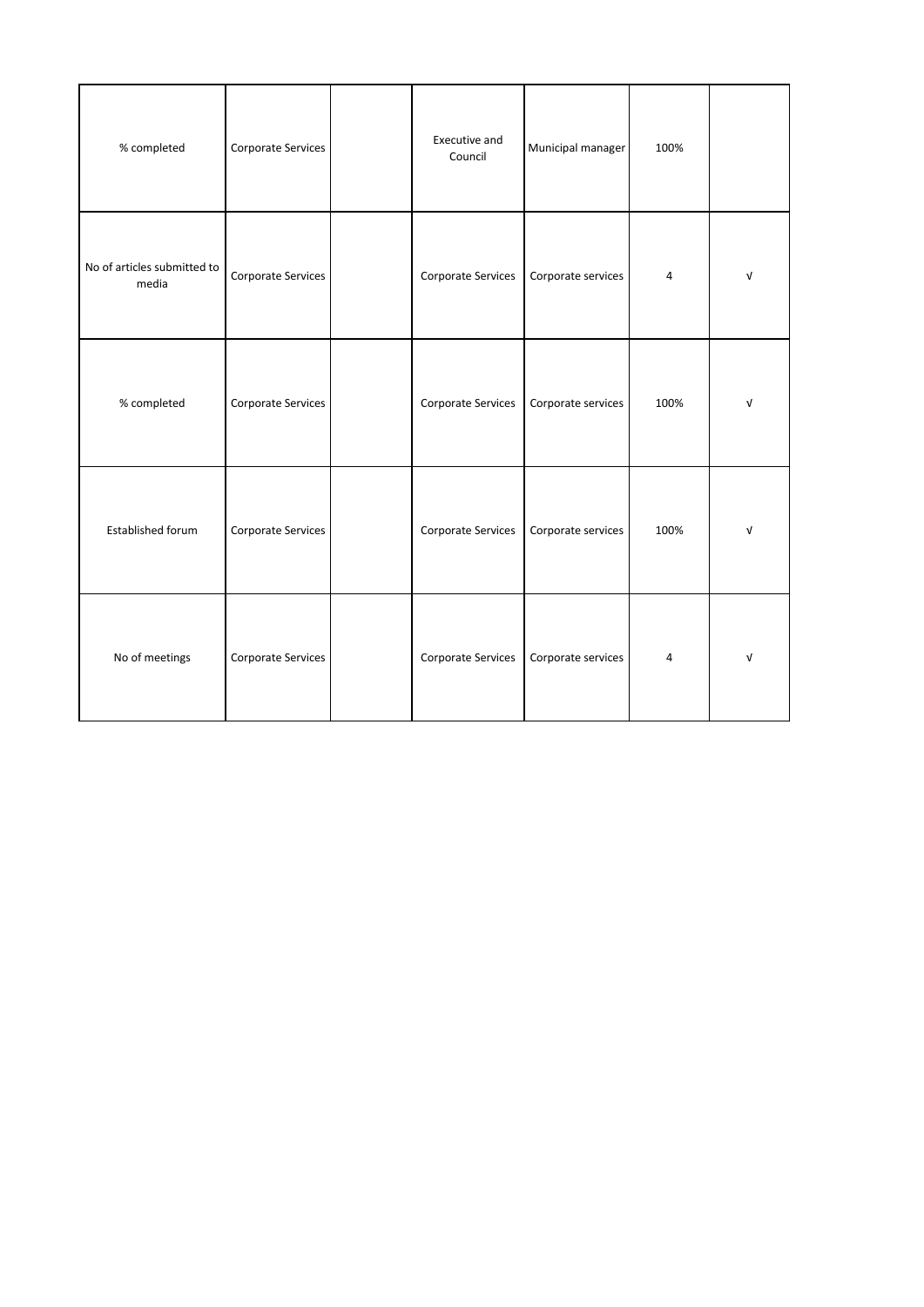| 2012/13                          |                                  |               |                       | Year 2: 2013/14                  |                                  |               |          | Year 3: 2014/15                  |
|----------------------------------|----------------------------------|---------------|-----------------------|----------------------------------|----------------------------------|---------------|----------|----------------------------------|
| source                           | <b>Estimated cost</b>            | <b>Target</b> | <b>Funding source</b> |                                  | <b>Estimated cost</b>            | <b>Target</b> |          | <b>Funding source</b>            |
| External                         | R'000                            |               | Internal              | External                         | R'000                            |               | Internal | External                         |
| $\ensuremath{\mathsf{v}}\xspace$ | 14,600                           | 100%          |                       | $\ensuremath{\mathsf{v}}\xspace$ | 15,600                           | 100%          |          | $\ensuremath{\mathsf{v}}\xspace$ |
| $\ensuremath{\mathsf{v}}\xspace$ | 6,002                            | 8,200         |                       | $\ensuremath{\mathsf{V}}$        | 6,420                            | 8,200         |          | $\ensuremath{\mathsf{V}}$        |
| $\ensuremath{\mathsf{V}}$        | 14,000                           | 100%          |                       | $\ensuremath{\mathsf{v}}\xspace$ | 15,000                           | 100%          |          | $\ensuremath{\mathsf{V}}$        |
| $\ensuremath{\mathsf{V}}$        | 14,600                           | 45            |                       | $\ensuremath{\mathsf{v}}\xspace$ | 15,600                           | 45            |          | V                                |
| V                                | Part of roads<br>budget          | 100%          |                       | V                                | Part of roads<br>budget          | 100%          |          | ${\sf V}$                        |
| $\ensuremath{\mathsf{v}}\xspace$ | Part of<br>operational<br>budget | 100%          |                       | $\ensuremath{\mathsf{v}}\xspace$ | Part of<br>operational<br>budget | 100%          |          | $\ensuremath{\mathsf{v}}\xspace$ |
| $\ensuremath{\mathsf{v}}\xspace$ | 2,000                            | $\mathbf 2$   |                       | $\ensuremath{\mathsf{v}}\xspace$ | 2,000                            | $\mathbf 2$   |          | $\ensuremath{\mathsf{v}}\xspace$ |
|                                  | 216                              |               |                       |                                  |                                  |               |          |                                  |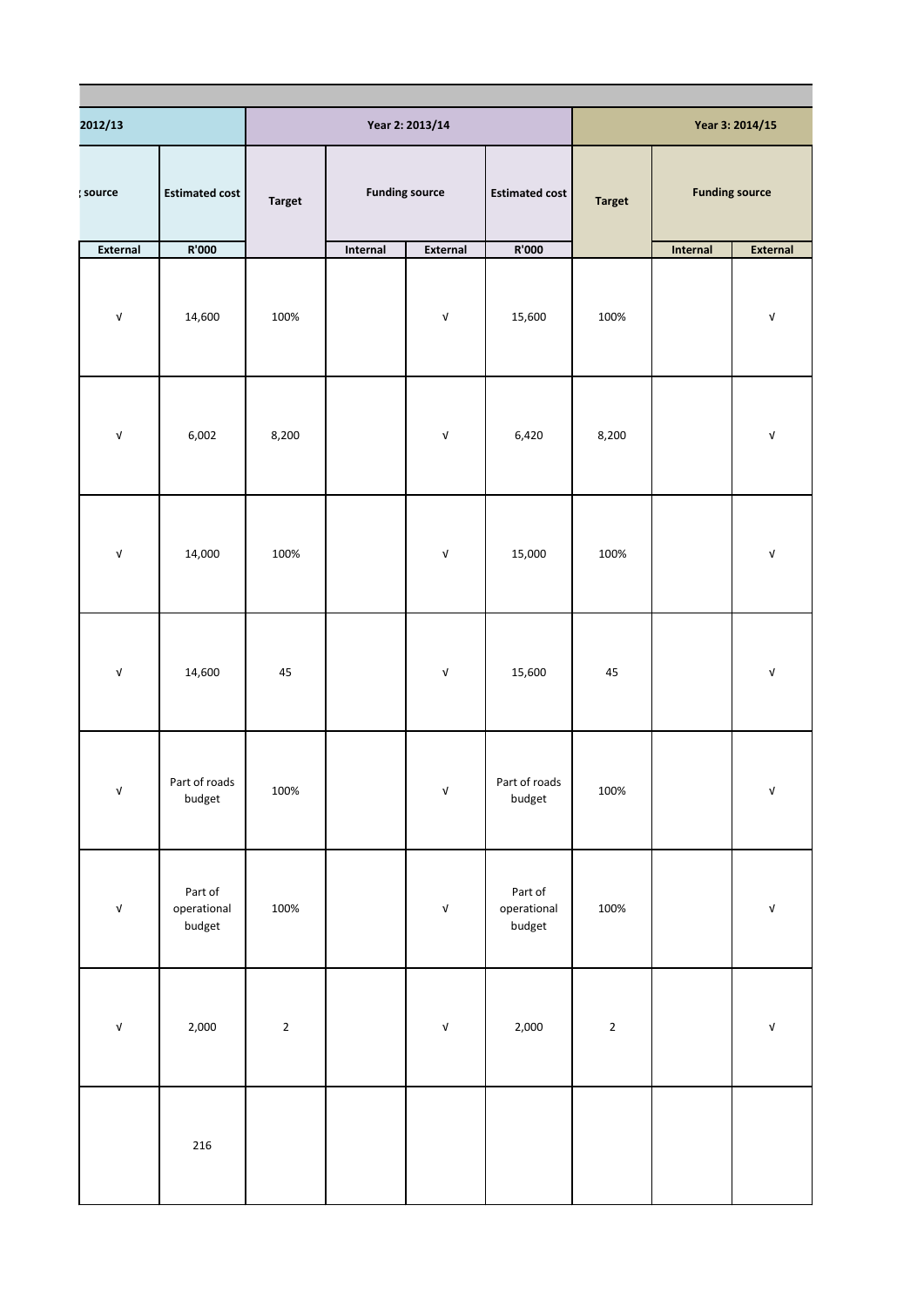|     | Part of normal<br>operational<br>budget | 100%                    | $\ensuremath{\mathsf{V}}$        |     | Part of normal<br>operational<br>budget | 100%           | $\sqrt{ }$                       |     |
|-----|-----------------------------------------|-------------------------|----------------------------------|-----|-----------------------------------------|----------------|----------------------------------|-----|
|     | Part of normal<br>operational<br>budget | 70%                     | $\ensuremath{\mathsf{v}}\xspace$ |     | Part of normal<br>operational<br>budget | 80%            | V                                |     |
|     | Part of<br>operational<br>budget        | $\mathbf 1$             | $\sqrt{ }$                       |     | Part of<br>operational<br>budget        | $\mathbf 1$    | $\mathsf{V}$                     |     |
|     | Part of<br>operational<br>budget        | $\pmb{4}$               | $\ensuremath{\mathsf{V}}$        |     | Part of<br>operational<br>budget        | $\overline{4}$ | $\mathsf{V}$                     |     |
|     | Part of<br>operational<br>budget        | $\mathbf{1}$            | $\ensuremath{\mathsf{V}}$        |     | Part of<br>operational<br>budget        | $\mathbf 1$    | $\mathsf{V}$                     |     |
| n/a | n/a                                     | 5%                      | n/a                              | n/a | n/a                                     | 5%             | n/a                              | n/a |
|     | Part of<br>operational<br>budget        | $\overline{\mathbf{4}}$ | $\ensuremath{\mathsf{v}}\xspace$ |     | Part of<br>operational<br>budget        | $\pmb{4}$      | $\ensuremath{\mathsf{v}}\xspace$ |     |
|     | Part of<br>operational<br>budget        |                         |                                  |     |                                         |                |                                  |     |
|     | 5                                       | $\mathbf 1$             | $\ensuremath{\mathsf{v}}\xspace$ |     | $\sf 5$                                 | $\mathbf 1$    | $\ensuremath{\mathsf{v}}\xspace$ |     |
|     | Part of<br>operational<br>budget        |                         |                                  |     |                                         |                |                                  |     |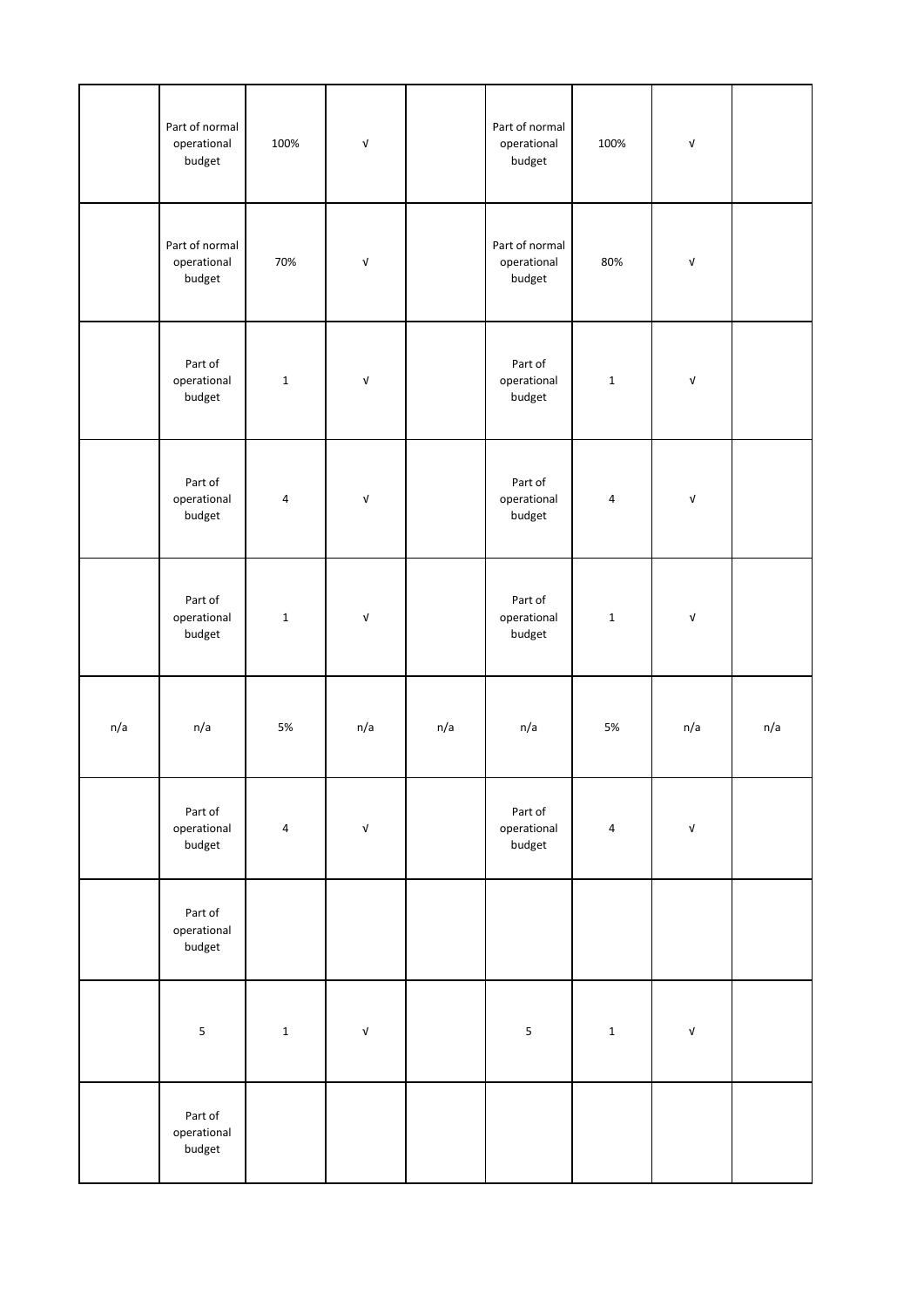| Part of<br>operational<br>budget        | 100%  | $\ensuremath{\mathsf{V}}$        | Part of<br>operational<br>budget        | 100%           | V                                |  |
|-----------------------------------------|-------|----------------------------------|-----------------------------------------|----------------|----------------------------------|--|
| Part of<br>operational<br>budget        | 100%  | $\ensuremath{\mathsf{v}}\xspace$ | Part of<br>operational<br>budget        | 100%           | $\ensuremath{\mathsf{v}}\xspace$ |  |
| 20                                      |       |                                  |                                         |                |                                  |  |
| 200                                     | $1\%$ | $\ensuremath{\mathsf{v}}\xspace$ | 200                                     | 1%             | V                                |  |
| Part of<br>operational<br>budget        | 100%  | $\ensuremath{\mathsf{v}}\xspace$ | Part of<br>operational<br>budget        | 100%           | V                                |  |
| Part of normal<br>operational<br>budget | 100%  | $\ensuremath{\mathsf{V}}$        | Part of normal<br>operational<br>budget | 100%           | V                                |  |
| Part of normal<br>operational<br>budget | 4     |                                  | Part of normal<br>operational<br>budget | $\overline{a}$ |                                  |  |
| Part of<br>operational<br>budget        | 100%  | $\sqrt{ }$                       | Part of<br>operational<br>budget        | 100%           | $\sqrt{ }$                       |  |
| 180                                     |       |                                  |                                         |                |                                  |  |
|                                         | 100%  | $\ensuremath{\mathsf{v}}\xspace$ | Part of<br>operational<br>budget        |                |                                  |  |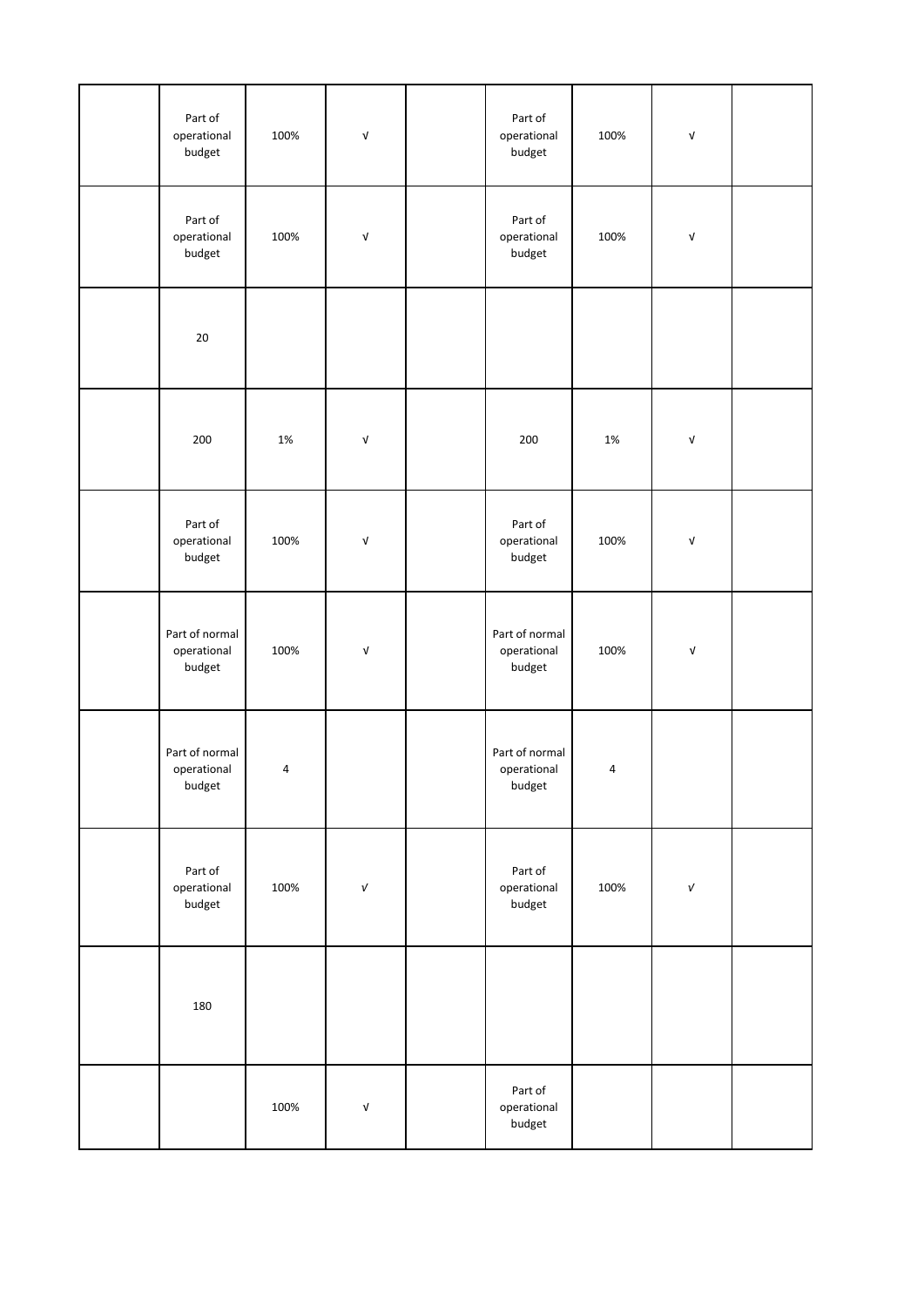| Part of<br>operational<br>budget | 100%        | $\ensuremath{\mathsf{V}}$        | Part of<br>operational<br>budget | 100%        | $\ensuremath{\mathsf{V}}$        |                                  |
|----------------------------------|-------------|----------------------------------|----------------------------------|-------------|----------------------------------|----------------------------------|
| Part of<br>operational<br>budget | 4           | $\ensuremath{\mathsf{v}}$        | Part of<br>operational<br>budget | $\sqrt{ }$  |                                  | Part of<br>operational<br>budget |
| Part of<br>operational<br>budget | $\,6\,$     | $\ensuremath{\mathsf{V}}$        | Part of<br>operational<br>budget | $\,$ 6 $\,$ | $\ensuremath{\mathsf{v}}\xspace$ |                                  |
| Part of<br>operational<br>budget | 4           | $\ensuremath{\mathsf{V}}$        | Part of<br>operational<br>budget | $\sqrt{4}$  | $\ensuremath{\mathsf{v}}\xspace$ |                                  |
|                                  | 100%        | $\ensuremath{\mathsf{V}}$        | Part of<br>operational<br>budget |             |                                  |                                  |
| Part of<br>operational<br>budget | 100%        | $\ensuremath{\mathsf{V}}$        | Part of<br>operational<br>budget | 100%        | $\ensuremath{\mathsf{V}}$        |                                  |
| Part of<br>operational<br>budget | $\mathsf 3$ | $\ensuremath{\mathsf{v}}\xspace$ | Part of<br>operational<br>budget | $\mathsf 3$ | $\ensuremath{\mathsf{v}}\xspace$ |                                  |
| Part of<br>operational<br>budget | $\mathbf 2$ | $\ensuremath{\mathsf{V}}$        | Part of<br>operational<br>budget | $\mathbf 2$ | $\ensuremath{\mathsf{V}}$        |                                  |
| Part of<br>operational<br>budget | $\pmb{4}$   | $\ensuremath{\mathsf{v}}\xspace$ | Part of<br>operational<br>budget | $\pmb{4}$   | $\ensuremath{\mathsf{V}}$        |                                  |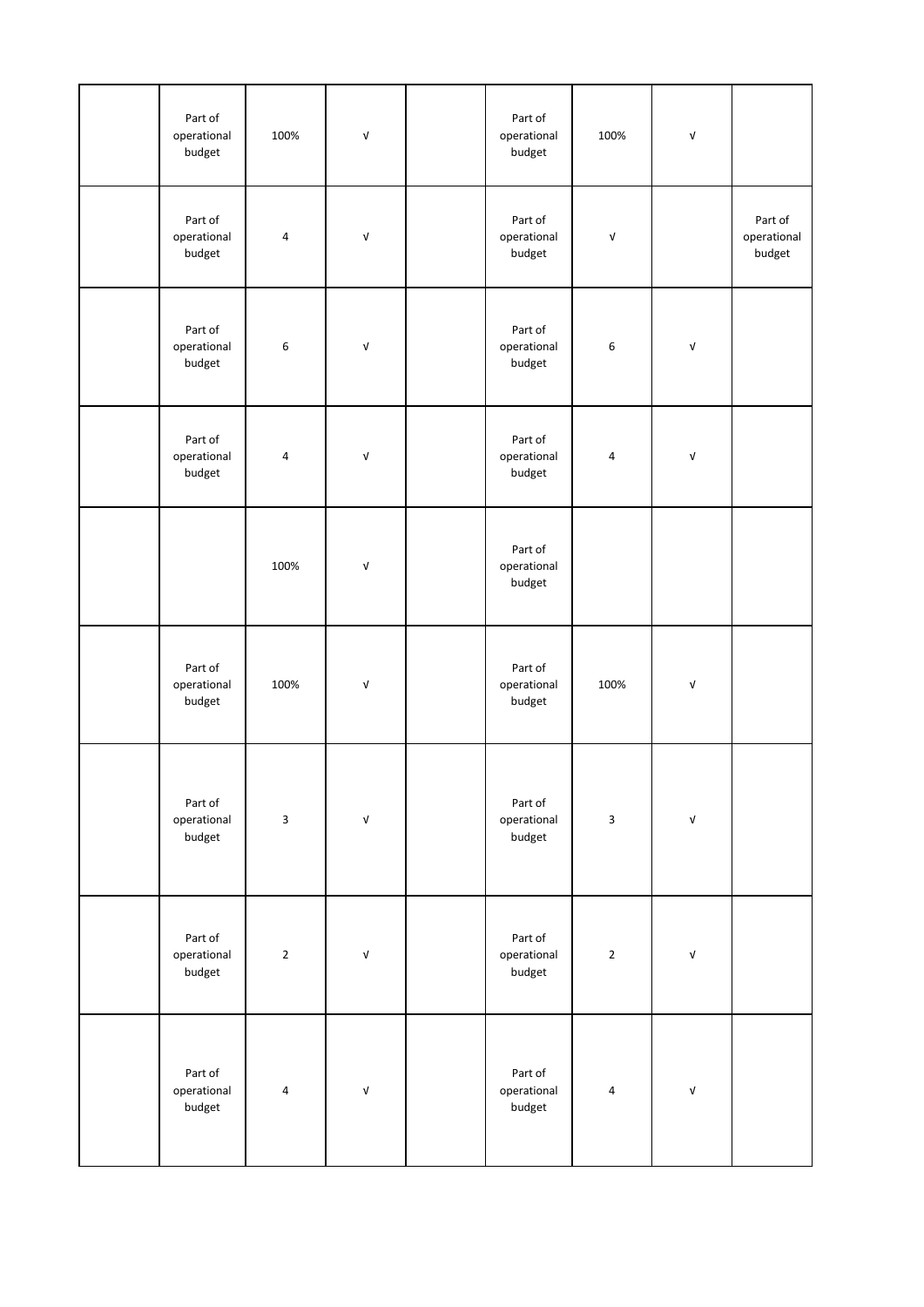| Part of<br>operational<br>budget | $\pmb{4}$ | $\ensuremath{\mathsf{V}}$        | Part of<br>operational<br>budget | 4      | V                                |  |
|----------------------------------|-----------|----------------------------------|----------------------------------|--------|----------------------------------|--|
| Part of<br>operational<br>budget | 100%      | $\ensuremath{\mathsf{V}}$        | Part of<br>operational<br>budget | 100%   | V                                |  |
|                                  |           |                                  |                                  | 100%   | $\mathsf{V}$                     |  |
| Part of<br>operational<br>budget | 200       | $\ensuremath{\mathsf{v}}\xspace$ | Part of<br>operational<br>budget | 200    | V                                |  |
| Part of<br>operational<br>budget | 132       | $\ensuremath{\mathsf{v}}\xspace$ | Part of<br>operational<br>budget | 132    | $\ensuremath{\mathsf{v}}\xspace$ |  |
| Part of<br>operational<br>budget | 40        | $\mathsf{v}$                     | Part of<br>operational<br>budget | 40     | $\ensuremath{\mathsf{v}}\xspace$ |  |
| Part of<br>operational<br>budget | 16        | $\mathsf{v}$                     | Part of<br>operational<br>budget | $16\,$ | $\mathsf{V}$                     |  |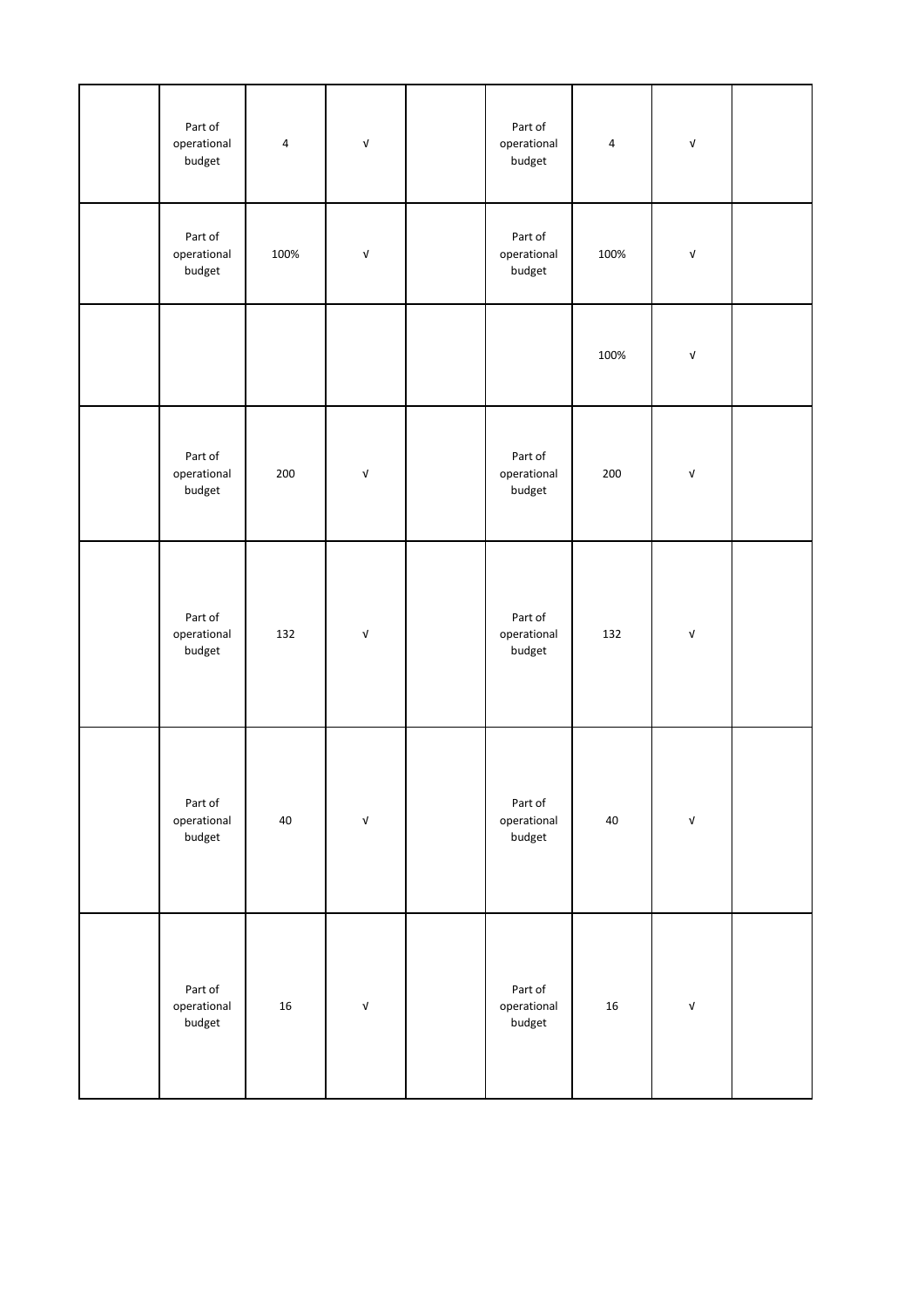| Part of<br>operational<br>budget | 102  | $\ensuremath{\mathsf{V}}$        | Part of<br>operational<br>budget | 108         | $\ensuremath{\mathsf{V}}$        |  |
|----------------------------------|------|----------------------------------|----------------------------------|-------------|----------------------------------|--|
| Part of<br>operational<br>budget | 100% | $\ensuremath{\mathsf{v}}\xspace$ | Part of<br>operational<br>budget | 100%        | $\ensuremath{\mathsf{v}}\xspace$ |  |
| Part of<br>operational<br>budget |      |                                  |                                  | $\mathbf 1$ | $\ensuremath{\mathsf{V}}$        |  |
| Part of<br>operational<br>budget | 100% | $\ensuremath{\mathsf{V}}$        | Part of<br>operational<br>budget | 100%        | $\ensuremath{\mathsf{V}}$        |  |
| Part of<br>operational<br>budget | 100% | $\ensuremath{\mathsf{v}}\xspace$ | Part of<br>operational<br>budget | 100%        | $\ensuremath{\mathsf{v}}\xspace$ |  |
| Part of<br>operational<br>budget | 100% | $\ensuremath{\mathsf{V}}$        | Part of<br>operational<br>budget | 100%        | $\ensuremath{\mathsf{V}}$        |  |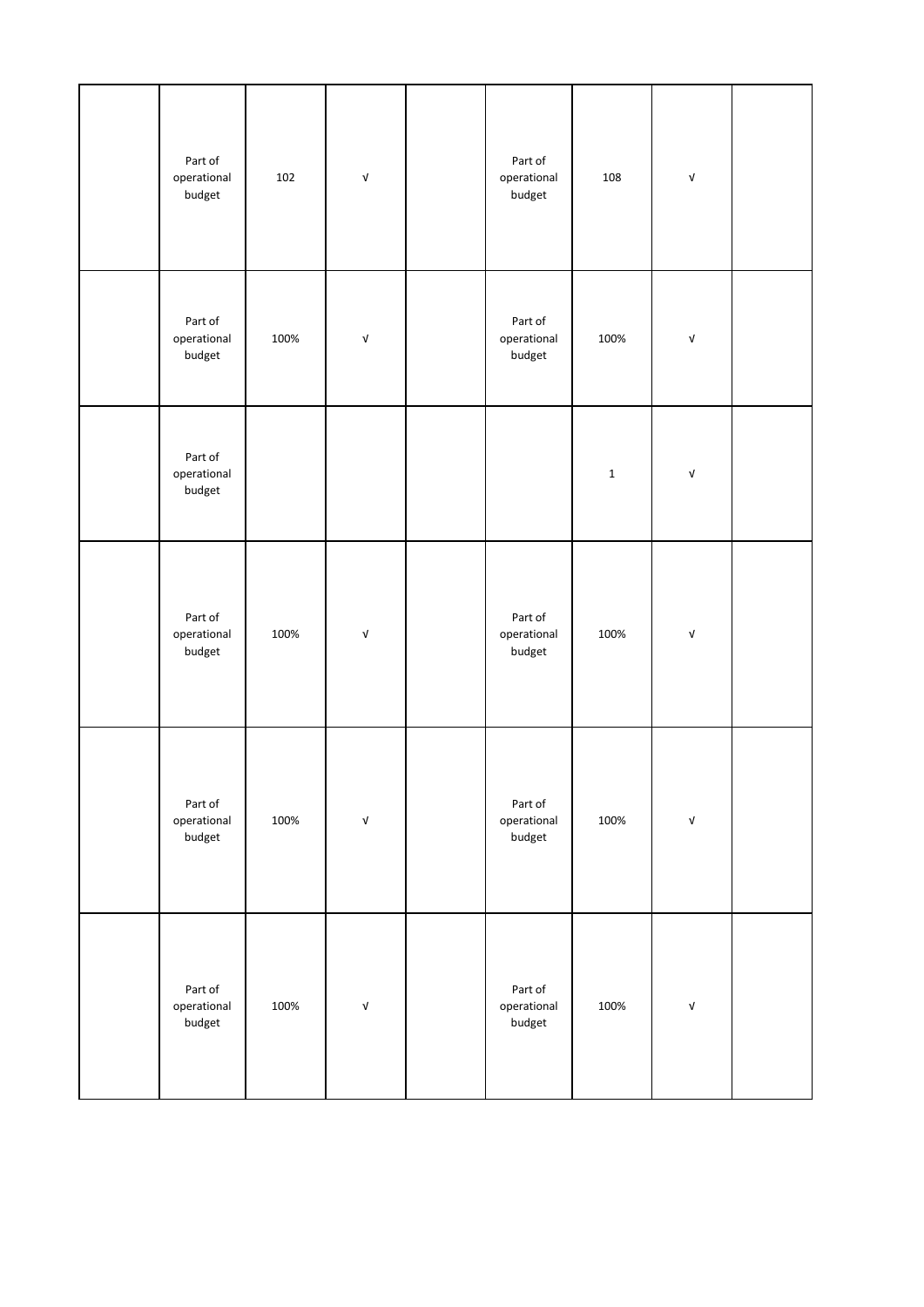|                           | Part of<br>operational<br>budget | 100%        | $\ensuremath{\mathsf{v}}\xspace$ |                           | Part of<br>operational<br>budget | 100%        | V                         |  |
|---------------------------|----------------------------------|-------------|----------------------------------|---------------------------|----------------------------------|-------------|---------------------------|--|
|                           | Part of<br>operational<br>budget | 1,344       | $\ensuremath{\mathsf{V}}$        |                           | Part of<br>operational<br>budget | 1,488       | $\ensuremath{\mathsf{V}}$ |  |
|                           | Part of<br>operational<br>budget | 52          | $\ensuremath{\mathsf{V}}$        |                           | Part of<br>operational<br>budget | 56          | $\ensuremath{\mathsf{V}}$ |  |
| $\ensuremath{\mathsf{V}}$ | Part of capital<br>budget        | $90\,$      |                                  | $\sqrt{ }$                | Part of capital<br>budget        |             |                           |  |
| $\ensuremath{\mathsf{V}}$ | Part of capital<br>budget        | $\mathbf 1$ |                                  | $\ensuremath{\mathsf{v}}$ | Part of capital<br>budget        |             |                           |  |
|                           | Part of<br>operational<br>budget | $15\,$      | $\ensuremath{\mathsf{v}}\xspace$ |                           | Part of<br>operational<br>budget | 18          | V                         |  |
|                           | Part of<br>operational<br>budget | 6           | $\ensuremath{\mathsf{v}}\xspace$ |                           | Part of<br>operational<br>budget | $\,$ 6 $\,$ | $\ensuremath{\mathsf{V}}$ |  |
|                           | Part of<br>operational<br>budget | $12\,$      | $\ensuremath{\mathsf{v}}\xspace$ |                           | Part of<br>operational<br>budget | 12          | $\ensuremath{\mathsf{V}}$ |  |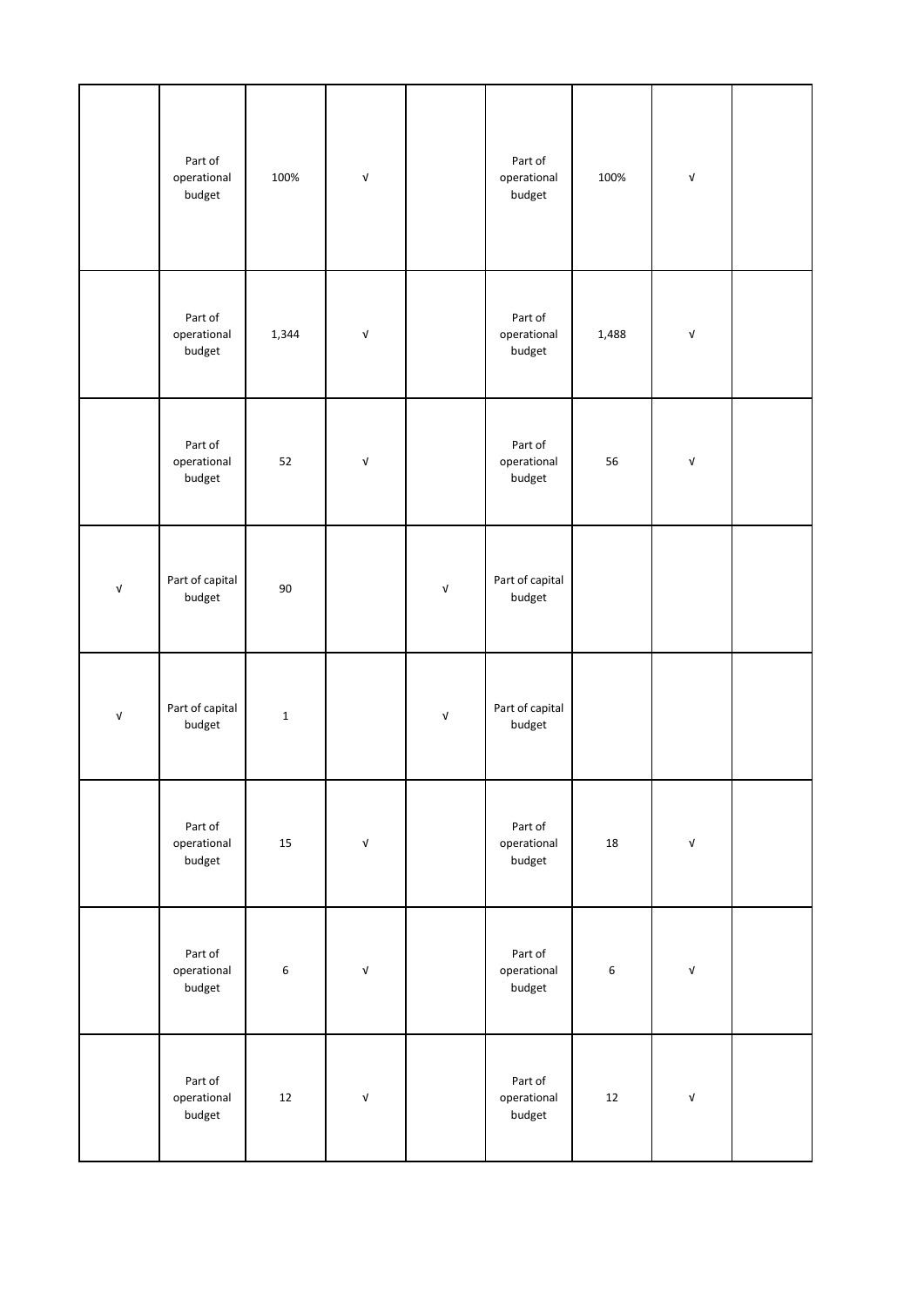| Part of<br>operational<br>budget | 36          | $\ensuremath{\mathsf{v}}\xspace$ | Part of<br>operational<br>budget | 36          | $\ensuremath{\mathsf{v}}\xspace$ |  |
|----------------------------------|-------------|----------------------------------|----------------------------------|-------------|----------------------------------|--|
| Part of<br>operational<br>budget | $\mathbf 1$ | $\ensuremath{\mathsf{V}}$        | Part of<br>operational<br>budget | $\mathbf 1$ | $\ensuremath{\mathsf{V}}$        |  |
| Part of<br>operational<br>budget | 100%        | $\ensuremath{\mathsf{V}}$        | Part of<br>operational<br>budget | 100%        | $\ensuremath{\mathsf{v}}\xspace$ |  |
| Part of<br>operational<br>budget | $\mathbf 1$ | $\ensuremath{\mathsf{V}}$        | Part of<br>operational<br>budget | $\mathbf 1$ | $\ensuremath{\mathsf{v}}\xspace$ |  |
| Part of<br>operational<br>budget | 100%        | $\ensuremath{\mathsf{v}}$        | Part of<br>operational<br>budget | 100%        | $\ensuremath{\mathsf{V}}$        |  |
|                                  | $\mathbf 1$ | $\ensuremath{\mathsf{v}}\xspace$ | Part of<br>operational<br>budget | $\mathbf 1$ | $\ensuremath{\mathsf{V}}$        |  |
|                                  | $\mathbf 1$ | $\ensuremath{\mathsf{v}}$        | Part of<br>operational<br>budget |             |                                  |  |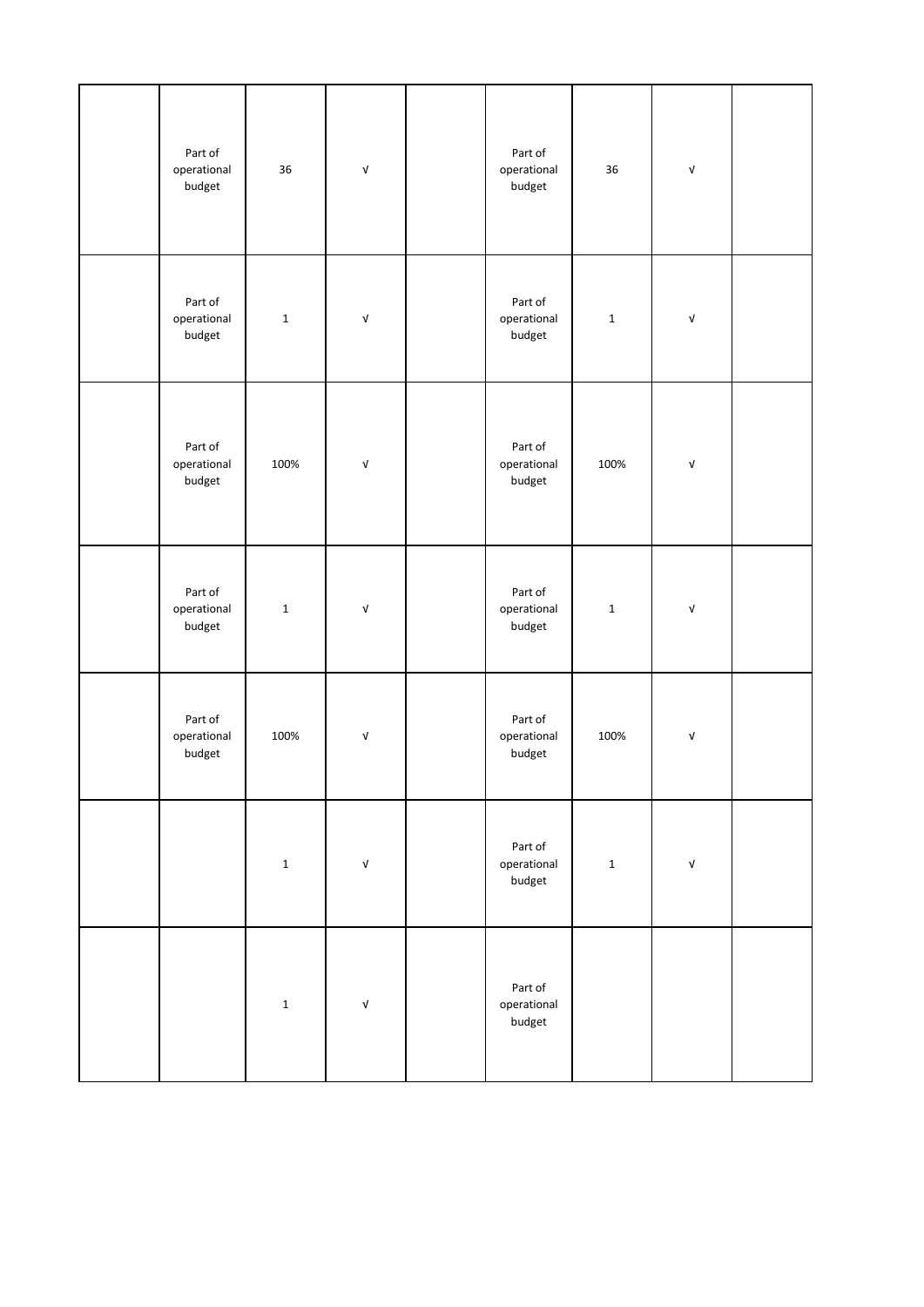|                                  | Part of<br>operational<br>budget                             |                |                                  |                                  |                                                              |             |                                  |                                  |
|----------------------------------|--------------------------------------------------------------|----------------|----------------------------------|----------------------------------|--------------------------------------------------------------|-------------|----------------------------------|----------------------------------|
|                                  | ${\bf 50}$                                                   | 100%           | $\ensuremath{\mathsf{v}}\xspace$ |                                  | ${\bf 50}$                                                   | 100%        | $\ensuremath{\mathsf{v}}\xspace$ |                                  |
|                                  | 5                                                            | $\mathbf 1$    | $\ensuremath{\mathsf{v}}\xspace$ |                                  | $\sf 5$                                                      | $\mathbf 1$ | $\ensuremath{\mathsf{v}}\xspace$ |                                  |
|                                  | Part of<br>$\label{eq:general} \text{operational}$<br>budget | $\overline{2}$ | $\ensuremath{\mathsf{v}}\xspace$ |                                  | Part of<br>$\label{eq:general} \text{operational}$<br>budget | $\mathbf 2$ | $\ensuremath{\mathsf{v}}\xspace$ |                                  |
| $\ensuremath{\mathsf{v}}\xspace$ | $100\,$                                                      | $40\,$         |                                  | $\ensuremath{\mathsf{v}}\xspace$ | 100                                                          | 40          |                                  | $\ensuremath{\mathsf{v}}\xspace$ |
| $\ensuremath{\mathsf{v}}\xspace$ | 700                                                          |                |                                  |                                  |                                                              |             |                                  |                                  |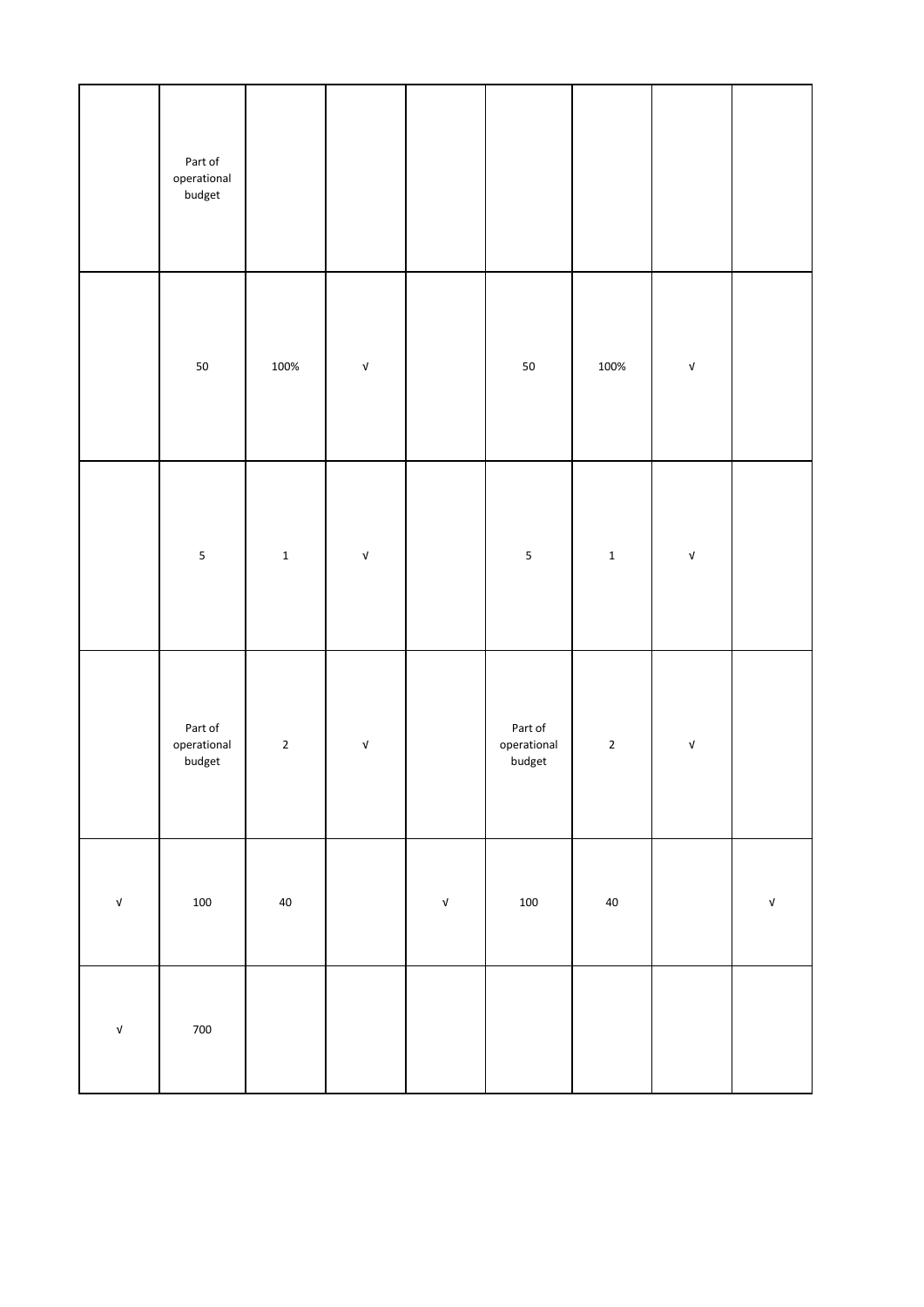|                                  |                                         | 100%        | $\ensuremath{\mathsf{V}}$ |                                  | ${\bf 50}$                       | 100%        | $\ensuremath{\mathsf{V}}$ |                           |
|----------------------------------|-----------------------------------------|-------------|---------------------------|----------------------------------|----------------------------------|-------------|---------------------------|---------------------------|
|                                  |                                         | 100%        |                           | $\ensuremath{\mathsf{v}}\xspace$ | 17 million over<br>5 year period |             |                           |                           |
|                                  | Part of normal<br>operational<br>budget |             |                           |                                  |                                  |             |                           |                           |
| $\ensuremath{\mathsf{v}}\xspace$ | 1,000                                   | $\mathbf 2$ |                           | $\sqrt{\phantom{a}}$             | 1,000                            | $\mathbf 2$ |                           | $\ensuremath{\mathsf{V}}$ |
|                                  |                                         | 100%        |                           | $\ensuremath{\mathsf{V}}$        | $100\,$                          |             |                           |                           |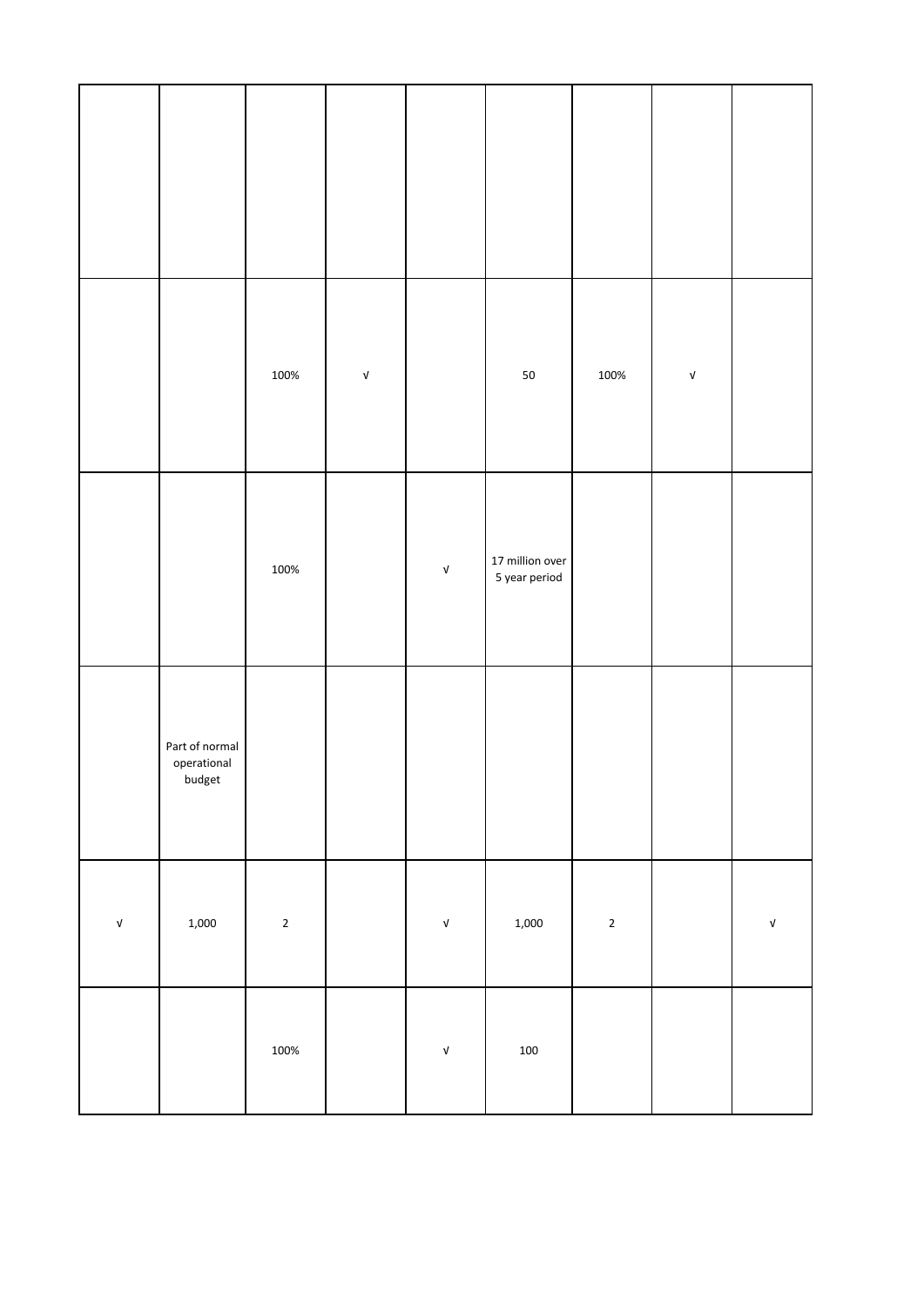|                                  |                                  | $\mathbf 2$ | $\ensuremath{\mathsf{v}}\xspace$ | ${\bf 50}$                       | $\mathbf 2$ | $\mathsf{V}$                     |
|----------------------------------|----------------------------------|-------------|----------------------------------|----------------------------------|-------------|----------------------------------|
| $\ensuremath{\mathsf{v}}\xspace$ | $10\,$                           | $\mathbf 2$ | $\ensuremath{\mathsf{V}}$        | $10\,$                           | $\mathbf 2$ | $\ensuremath{\mathsf{v}}\xspace$ |
| $\ensuremath{\mathsf{V}}$        | 17 million over<br>5 year period |             |                                  |                                  |             |                                  |
| $\ensuremath{\mathsf{V}}$        | 17 million over<br>5 year period | 100%        | $\ensuremath{\mathsf{v}}\xspace$ | 17 million over<br>5 year period | 100%        | $\mathsf{v}$                     |
| $\ensuremath{\mathsf{v}}\xspace$ | 17 million over<br>5 year period | $\mathbf 2$ | $\ensuremath{\mathsf{v}}\xspace$ | 17 million over<br>5 year period | $\mathbf 2$ | $\ensuremath{\mathsf{v}}\xspace$ |
| $\ensuremath{\mathsf{V}}$        | 17 million over<br>5 year period |             |                                  |                                  |             |                                  |
| $\ensuremath{\mathsf{V}}$        | 17 million over<br>5 year period | $\pmb{4}$   | $\ensuremath{\mathsf{v}}\xspace$ | 17 million over<br>5 year period | 4           | $\ensuremath{\mathsf{V}}$        |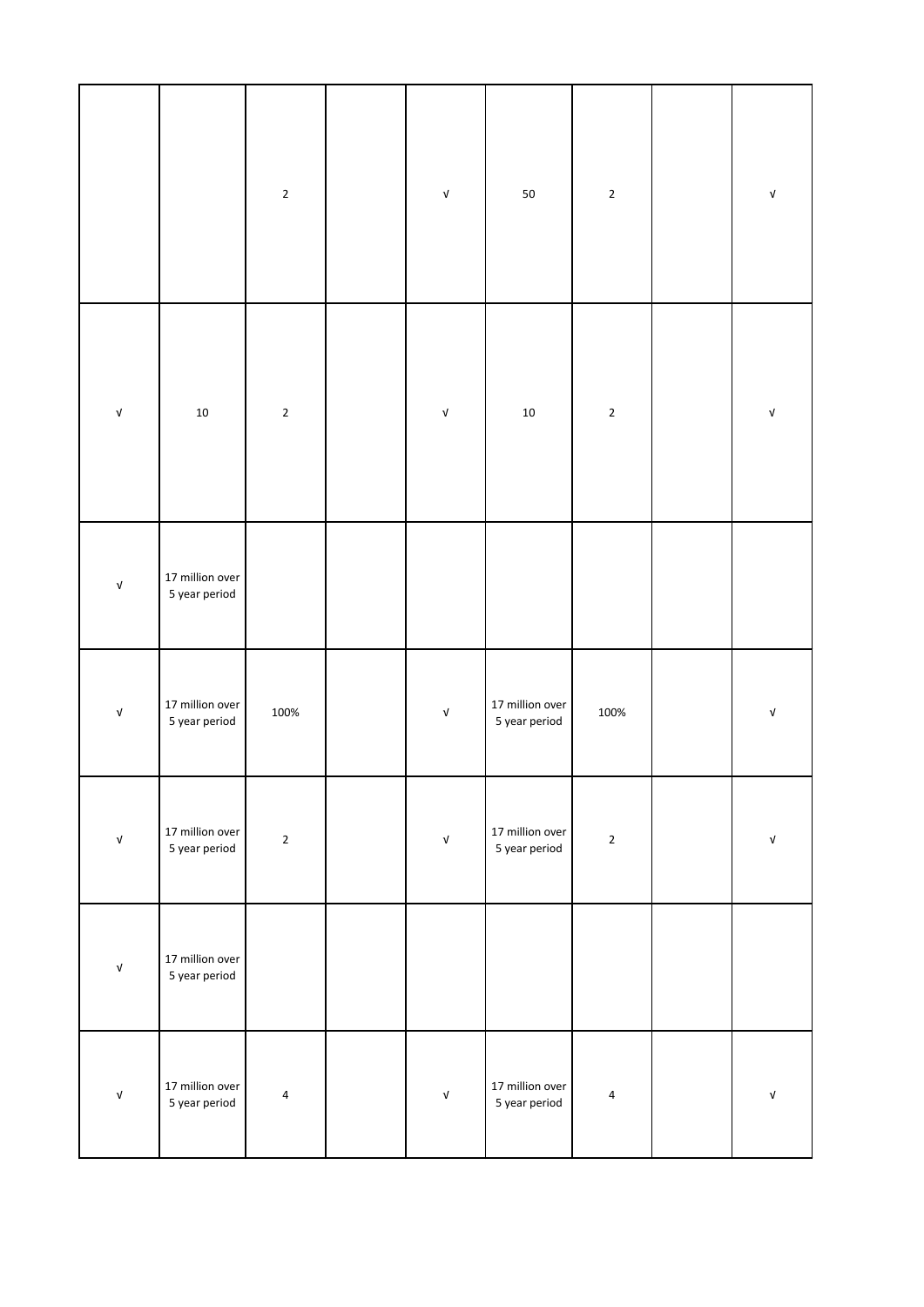| $\ensuremath{\mathsf{v}}\xspace$ | 17 million over<br>5 year period | $\mathbf 2$             |                                  | $\sqrt{ }$                       | 17 million over<br>5 year period | $\mathbf 2$ |                                  | $\ensuremath{\mathsf{v}}\xspace$ |
|----------------------------------|----------------------------------|-------------------------|----------------------------------|----------------------------------|----------------------------------|-------------|----------------------------------|----------------------------------|
| $\ensuremath{\mathsf{V}}$        | 17 million over<br>5 year period | 4                       |                                  | $\ensuremath{\mathsf{v}}\xspace$ | 17 million over<br>5 year period | $\pmb{4}$   |                                  | $\ensuremath{\mathsf{v}}\xspace$ |
| $\ensuremath{\mathsf{V}}$        | 1,500                            | $17\,$                  |                                  | $\ensuremath{\mathsf{v}}\xspace$ | 1,500                            | $17\,$      |                                  | $\ensuremath{\mathsf{v}}\xspace$ |
|                                  | Part of<br>operational<br>budget | $\overline{\mathbf{3}}$ | $\ensuremath{\mathsf{V}}$        |                                  | Part of<br>operational<br>budget | $\mathsf 3$ | $\ensuremath{\mathsf{v}}\xspace$ |                                  |
| $\ensuremath{\mathsf{v}}\xspace$ | $20\,$                           | $\mathbf 2$             |                                  | $\ensuremath{\mathsf{v}}\xspace$ | $20\,$                           | $\mathbf 2$ |                                  | $\ensuremath{\mathsf{V}}$        |
|                                  | 80                               | 50                      | V                                |                                  | 80                               | 50          | V                                |                                  |
| $\ensuremath{\mathsf{v}}\xspace$ | Part of roads<br>budget          | $20\,$                  |                                  | $\ensuremath{\mathsf{v}}\xspace$ | Part of roads<br>budget          | $20\,$      |                                  | $\ensuremath{\mathsf{v}}\xspace$ |
|                                  | Part of<br>operational<br>budget | $\overline{\mathbf{4}}$ | $\ensuremath{\mathsf{v}}\xspace$ |                                  | Part of<br>operational<br>budget | $\pmb{4}$   | $\mathsf{V}$                     |                                  |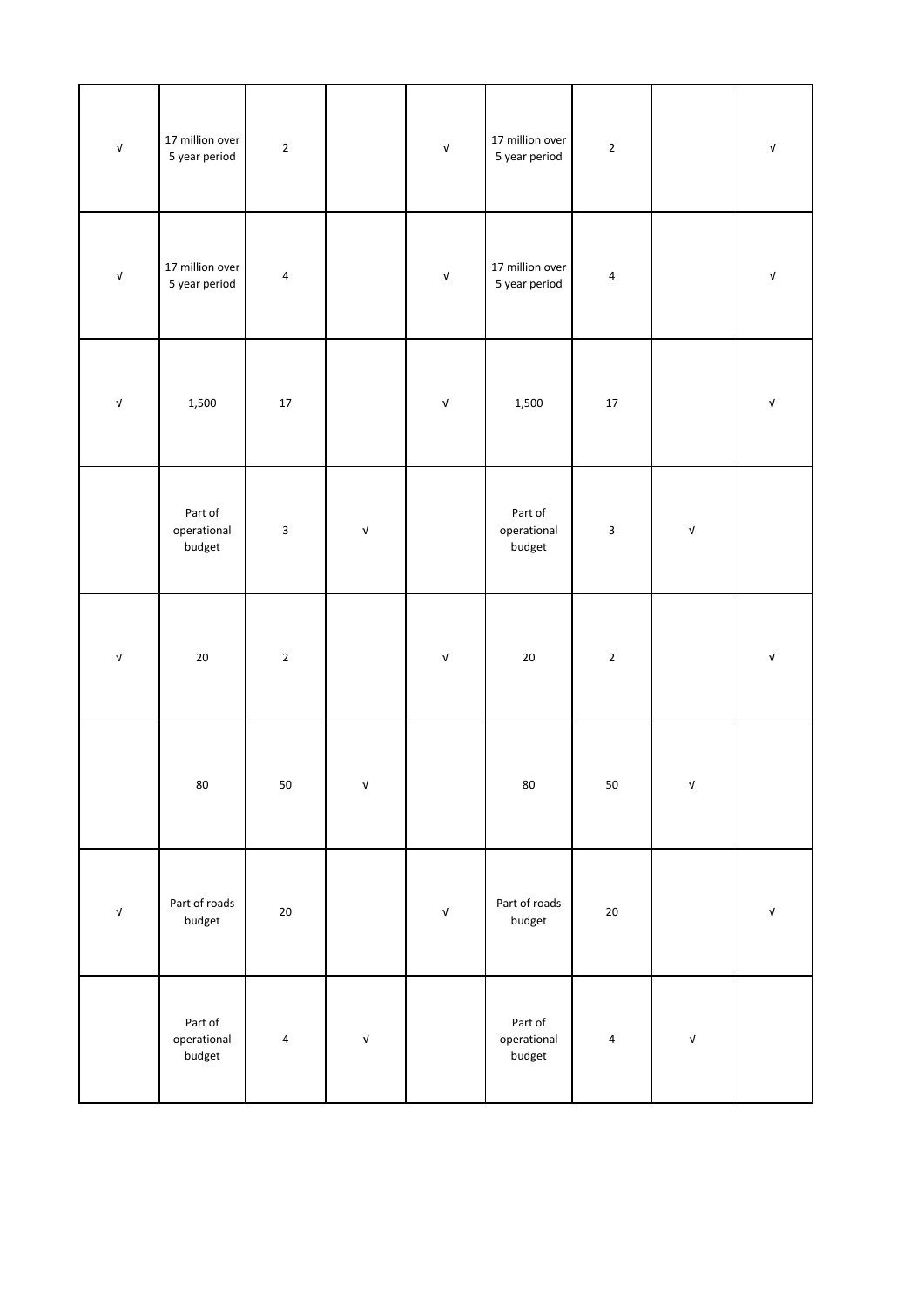| $\ensuremath{\mathsf{v}}\xspace$ | 50                               |                |                                  |                                  |           |                                  |  |
|----------------------------------|----------------------------------|----------------|----------------------------------|----------------------------------|-----------|----------------------------------|--|
|                                  | Part of<br>operational<br>budget | $\overline{4}$ | $\ensuremath{\mathsf{v}}\xspace$ | Part of<br>operational<br>budget | $\pmb{4}$ | $\ensuremath{\mathsf{v}}\xspace$ |  |
|                                  | 50                               |                |                                  |                                  |           |                                  |  |
|                                  | Part of<br>operational<br>budget |                |                                  |                                  |           |                                  |  |
|                                  | Part of<br>operational<br>budget | $\pmb{4}$      | $\sqrt{ }$                       | Part of<br>operational<br>budget | 4         | $\ensuremath{\mathsf{v}}\xspace$ |  |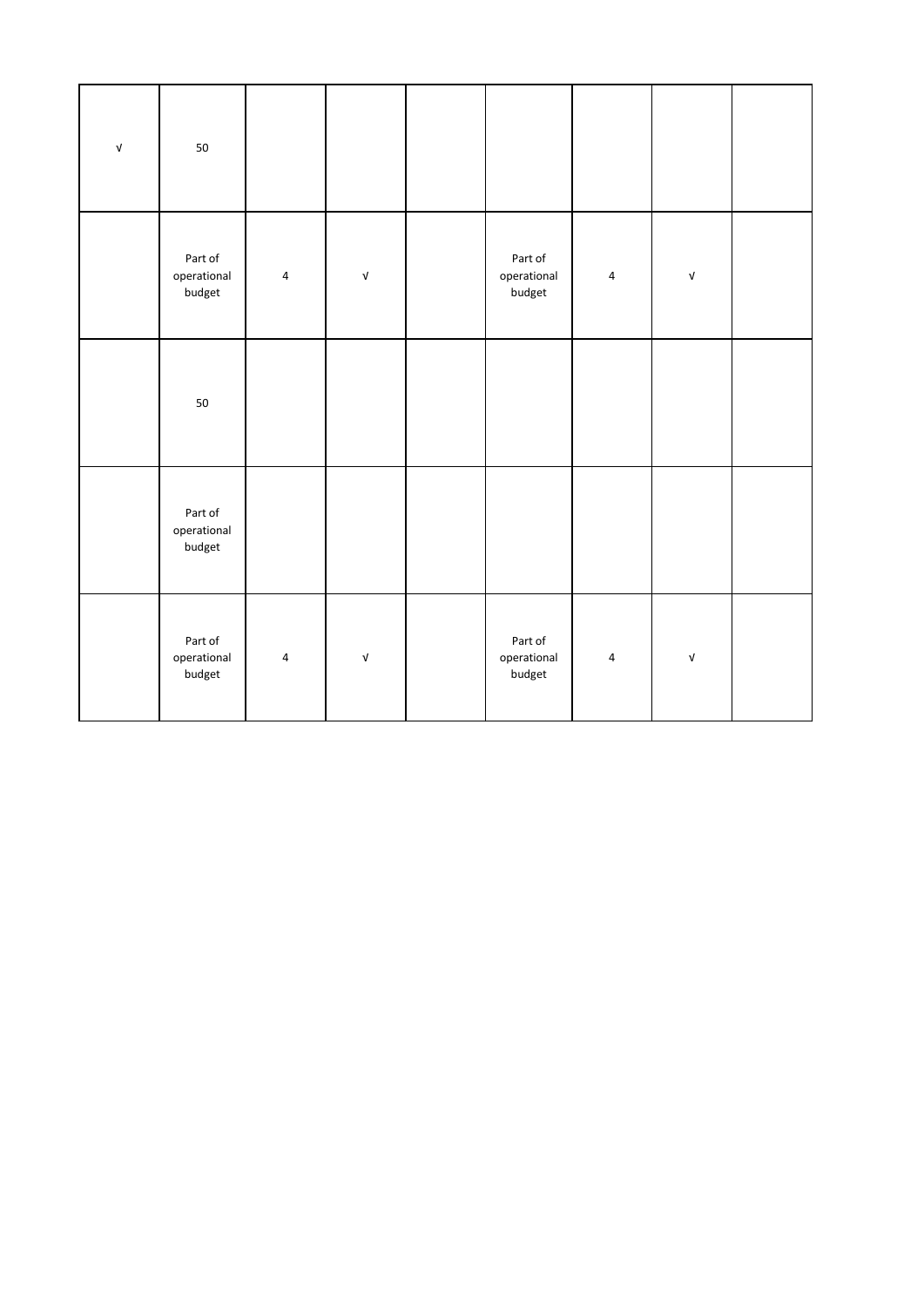|                                  |               |          | Year 4: 2015/16                  |                                  |               |          | Year 5: 2016/17                  |                                  |
|----------------------------------|---------------|----------|----------------------------------|----------------------------------|---------------|----------|----------------------------------|----------------------------------|
| <b>Estimated cost</b>            | <b>Target</b> |          | <b>Funding source</b>            | <b>Estimated cost</b>            | <b>Target</b> |          | <b>Funding source</b>            | <b>Estimated cost</b>            |
| R'000                            |               | Internal | External                         | R'000                            |               | Internal | External                         | R'000                            |
| 16,692                           | 100%          |          | $\ensuremath{\mathsf{V}}$        | 17,860                           | 100%          |          | $\ensuremath{\mathsf{V}}$        | 19,111                           |
| 6,869                            | 8,200         |          | $\ensuremath{\mathsf{V}}$        | 7,350                            | 8,200         |          | $\ensuremath{\mathsf{v}}\xspace$ | 7,865                            |
| 16,050                           | 100%          |          | $\ensuremath{\mathsf{V}}$        | 17,174                           | 100%          |          | $\ensuremath{\mathsf{V}}$        | 18,376                           |
| 16,692                           | 45            |          | $\ensuremath{\mathsf{V}}$        | 17,860                           | 45            |          | $\ensuremath{\mathsf{V}}$        | 19,111                           |
| Part of roads<br>budget          | 100%          |          | $\sqrt{ }$                       | Part of roads<br>budget          | 100%          |          | $\ensuremath{\mathsf{V}}$        | Part of roads<br>budget          |
| Part of<br>operational<br>budget | 100%          |          | $\ensuremath{\mathsf{v}}\xspace$ | Part of<br>operational<br>budget | 100%          |          | $\ensuremath{\mathsf{V}}$        | Part of<br>operational<br>budget |
| 2,000                            | $\mathbf{2}$  |          | $\ensuremath{\mathsf{V}}$        | 2,000                            | $\mathbf 2$   |          | $\ensuremath{\mathsf{V}}$        | 2,000                            |
|                                  |               |          |                                  |                                  |               |          |                                  |                                  |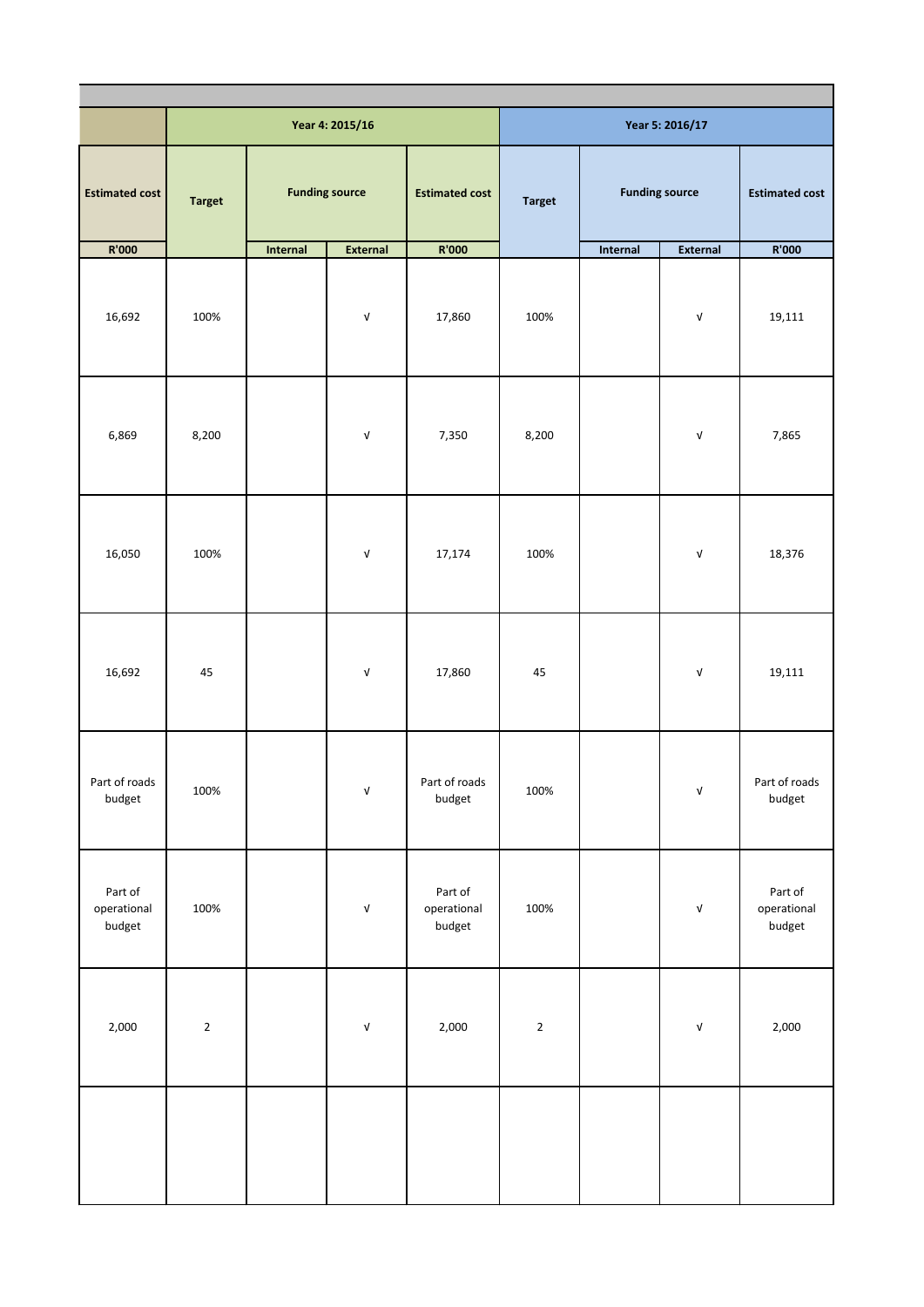| Part of normal<br>operational<br>budget | 100%        | $\sqrt{ }$                |     | Part of normal<br>operational<br>budget | $1\,$        | 100%                             |     | Part of normal<br>operational<br>budget |
|-----------------------------------------|-------------|---------------------------|-----|-----------------------------------------|--------------|----------------------------------|-----|-----------------------------------------|
| Part of normal<br>operational<br>budget | 90%         | $\sqrt{ }$                |     | Part of normal<br>operational<br>budget | 90%          | $\ensuremath{\mathsf{v}}\xspace$ |     | Part of normal<br>operational<br>budget |
| Part of<br>operational<br>budget        | $\mathbf 1$ | $\ensuremath{\mathsf{V}}$ |     | Part of<br>operational<br>budget        | $\mathbf{1}$ | $\ensuremath{\mathsf{V}}$        |     | Part of<br>operational<br>budget        |
| Part of<br>operational<br>budget        | 4           | $\ensuremath{\mathsf{V}}$ |     | Part of<br>operational<br>budget        | 4            | $\ensuremath{\mathsf{V}}$        |     | Part of<br>operational<br>budget        |
| Part of<br>operational<br>budget        | $\mathbf 1$ | $\ensuremath{\mathsf{V}}$ |     | Part of<br>operational<br>budget        | $\mathbf{1}$ | $\sqrt{ }$                       |     | Part of<br>operational<br>budget        |
| n/a                                     | 5%          | n/a                       | n/a | n/a                                     | 5%           | n/a                              | n/a | n/a                                     |
| Part of<br>operational<br>budget        | 4           | $\ensuremath{\mathsf{V}}$ |     | Part of<br>operational<br>budget        | 4            | $\ensuremath{\mathsf{v}}\xspace$ |     | Part of<br>operational<br>budget        |
|                                         |             |                           |     |                                         |              |                                  |     |                                         |
| 5                                       | $\mathbf 1$ | $\ensuremath{\mathsf{V}}$ |     | ${\mathsf 5}$                           | $\mathbf 1$  | $\ensuremath{\mathsf{V}}$        |     | ${\mathsf 5}$                           |
|                                         |             |                           |     |                                         |              |                                  |     |                                         |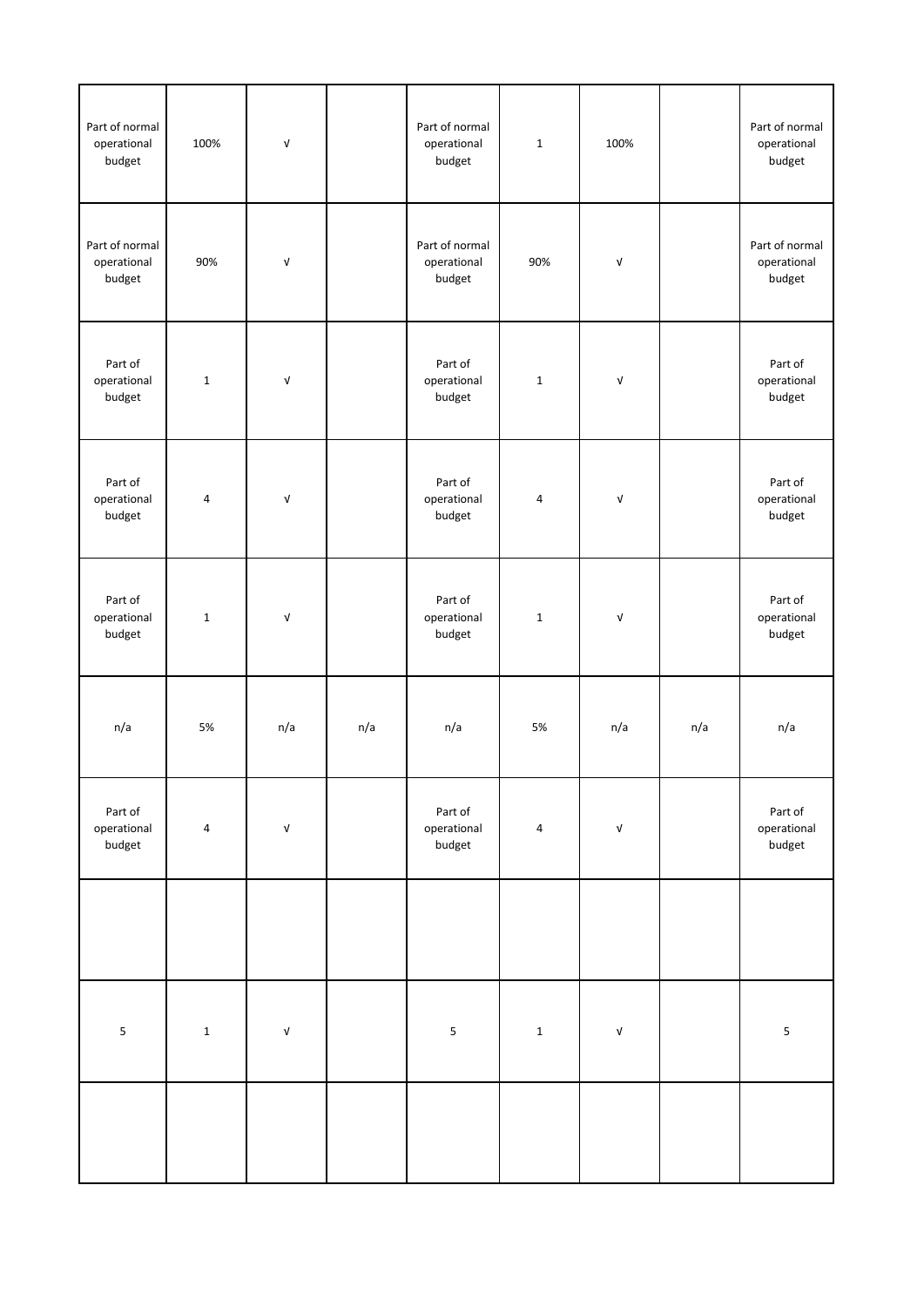| Part of<br>operational<br>budget        | 100% | $\sqrt{ }$                | Part of<br>operational<br>budget        | 100% | $\ensuremath{\mathsf{V}}$ | Part of<br>operational<br>budget        |
|-----------------------------------------|------|---------------------------|-----------------------------------------|------|---------------------------|-----------------------------------------|
| Part of<br>operational<br>budget        | 100% | $\sqrt{ }$                | Part of<br>operational<br>budget        | 100% | $\ensuremath{\mathsf{V}}$ | Part of<br>operational<br>budget        |
|                                         |      |                           |                                         |      |                           |                                         |
| 200                                     | 1%   | $\sqrt{ }$                | 200                                     | 1%   | $\ensuremath{\mathsf{V}}$ | 200                                     |
| Part of<br>operational<br>budget        | 100% | $\sqrt{ }$                | Part of<br>operational<br>budget        | 100% | $\ensuremath{\mathsf{V}}$ | Part of<br>operational<br>budget        |
| Part of normal<br>operational<br>budget | 100% | $\ensuremath{\mathsf{V}}$ | Part of normal<br>operational<br>budget | 100% | $\sqrt{ }$                | Part of normal<br>operational<br>budget |
| Part of normal<br>operational<br>budget | 4    |                           | Part of normal<br>operational<br>budget | 4    |                           | Part of normal<br>operational<br>budget |
| Part of<br>operational<br>budget        | 100% | $\sqrt{ }$                | Part of<br>operational<br>budget        | 100% | $\sqrt{ }$                | Part of<br>operational<br>budget        |
|                                         |      |                           |                                         |      |                           |                                         |
|                                         | 100% | $\ensuremath{\mathsf{V}}$ | Part of<br>operational<br>budget        |      |                           |                                         |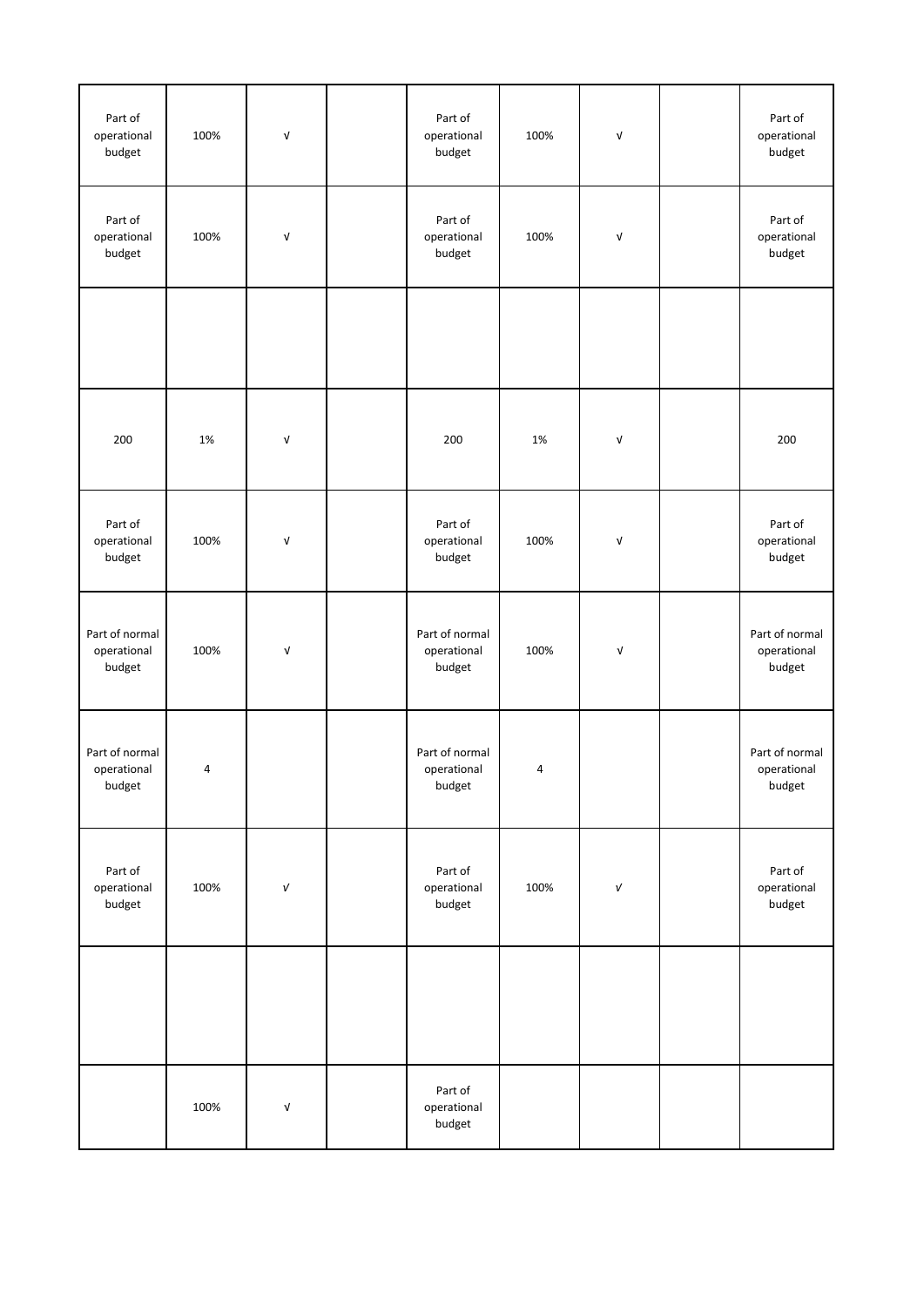| Part of<br>operational<br>budget | 100%           | $\ensuremath{\mathsf{V}}$        |                           | Part of<br>operational<br>budget | 100%                             | $\ensuremath{\mathsf{V}}$ | Part of<br>operational<br>budget |
|----------------------------------|----------------|----------------------------------|---------------------------|----------------------------------|----------------------------------|---------------------------|----------------------------------|
| $\sqrt{ }$                       |                | Part of<br>operational<br>budget | $\ensuremath{\mathsf{V}}$ |                                  | Part of<br>operational<br>budget | V                         | Part of<br>operational<br>budget |
| Part of<br>operational<br>budget | 6              | $\sqrt{ }$                       |                           | Part of<br>operational<br>budget | 6                                | $\ensuremath{\mathsf{V}}$ | Part of<br>operational<br>budget |
| Part of<br>operational<br>budget | $\overline{4}$ | $\ensuremath{\mathsf{V}}$        |                           | Part of<br>operational<br>budget | 4                                | V                         | Part of<br>operational<br>budget |
|                                  |                |                                  |                           |                                  |                                  |                           |                                  |
| Part of<br>operational<br>budget | 100%           | $\sqrt{ }$                       |                           | Part of<br>operational<br>budget | 100%                             | V                         | Part of<br>operational<br>budget |
| Part of<br>operational<br>budget | $\mathbf{3}$   | $\ensuremath{\mathsf{V}}$        |                           | Part of<br>operational<br>budget | 3                                | $\mathsf{V}$              | Part of<br>operational<br>budget |
| Part of<br>operational<br>budget | $\overline{2}$ | $\ensuremath{\mathsf{V}}$        |                           | Part of<br>operational<br>budget | $\mathbf 2$                      | V                         | Part of<br>operational<br>budget |
| Part of<br>operational<br>budget | $\pmb{4}$      | $\ensuremath{\mathsf{V}}$        |                           | Part of<br>operational<br>budget | 4                                | V                         | Part of<br>operational<br>budget |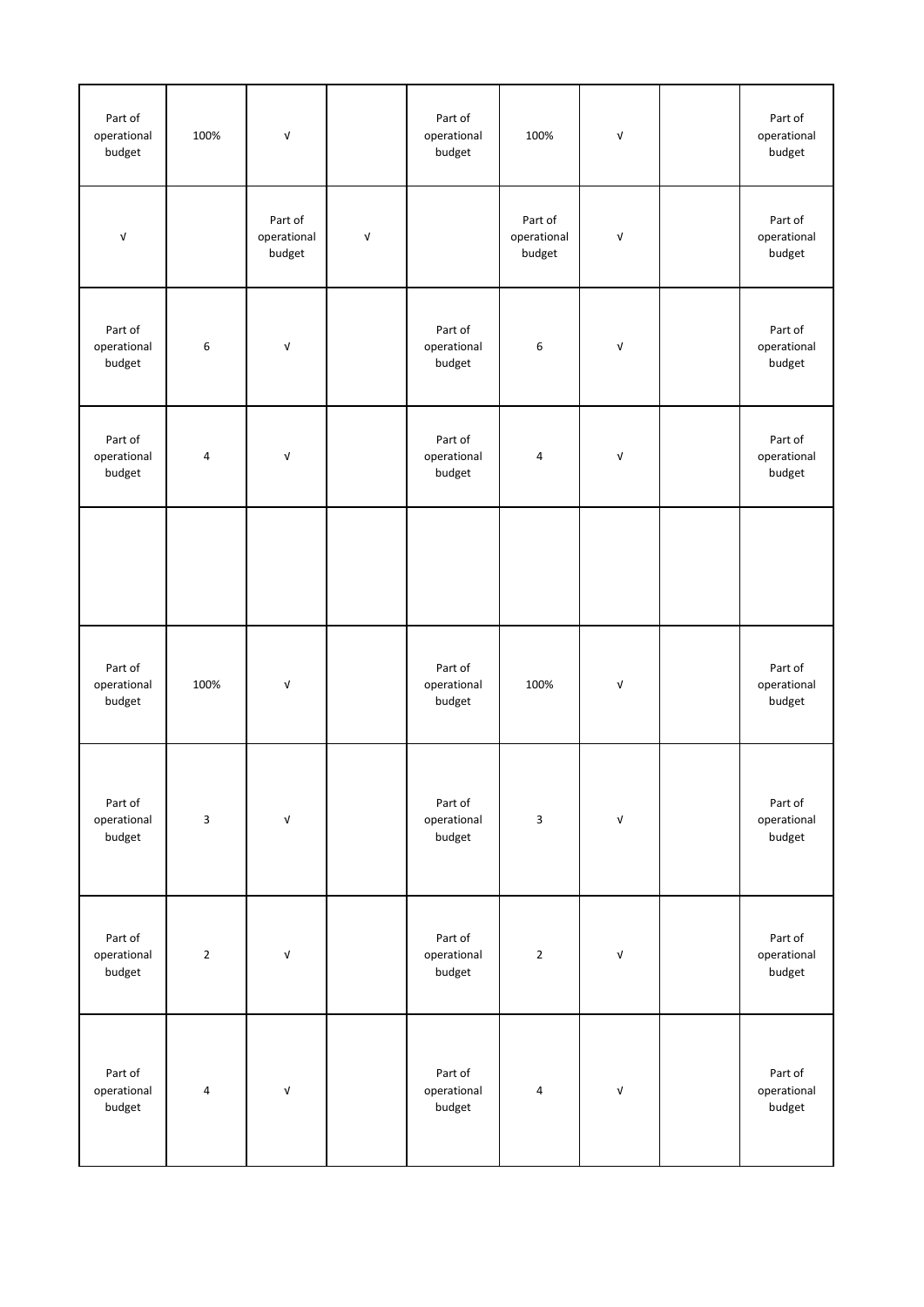| Part of<br>operational<br>budget | 4    | $\sqrt{ }$                       | Part of<br>operational<br>budget | 4    | $\sqrt{ }$                       | Part of<br>operational<br>budget |
|----------------------------------|------|----------------------------------|----------------------------------|------|----------------------------------|----------------------------------|
| Part of<br>operational<br>budget | 100% | $\ensuremath{\mathsf{V}}$        | Part of<br>operational<br>budget | 100% | $\ensuremath{\mathsf{V}}$        | Part of<br>operational<br>budget |
| Part of<br>operational<br>budget |      |                                  |                                  |      |                                  |                                  |
| Part of<br>operational<br>budget | 200  | $\sqrt{ }$                       | Part of<br>operational<br>budget | 200  | $\ensuremath{\mathsf{V}}$        | Part of<br>operational<br>budget |
| Part of<br>operational<br>budget | 132  | $\ensuremath{\mathsf{V}}$        | Part of<br>operational<br>budget | 132  | $\ensuremath{\mathsf{v}}\xspace$ | Part of<br>operational<br>budget |
| Part of<br>operational<br>budget | 40   | $\ensuremath{\mathsf{v}}\xspace$ | Part of<br>operational<br>budget | 40   | $\ensuremath{\mathsf{V}}$        | Part of<br>operational<br>budget |
| Part of<br>operational<br>budget | 16   | $\ensuremath{\mathsf{V}}$        | Part of<br>operational<br>budget | 16   | $\ensuremath{\mathsf{v}}\xspace$ | Part of<br>operational<br>budget |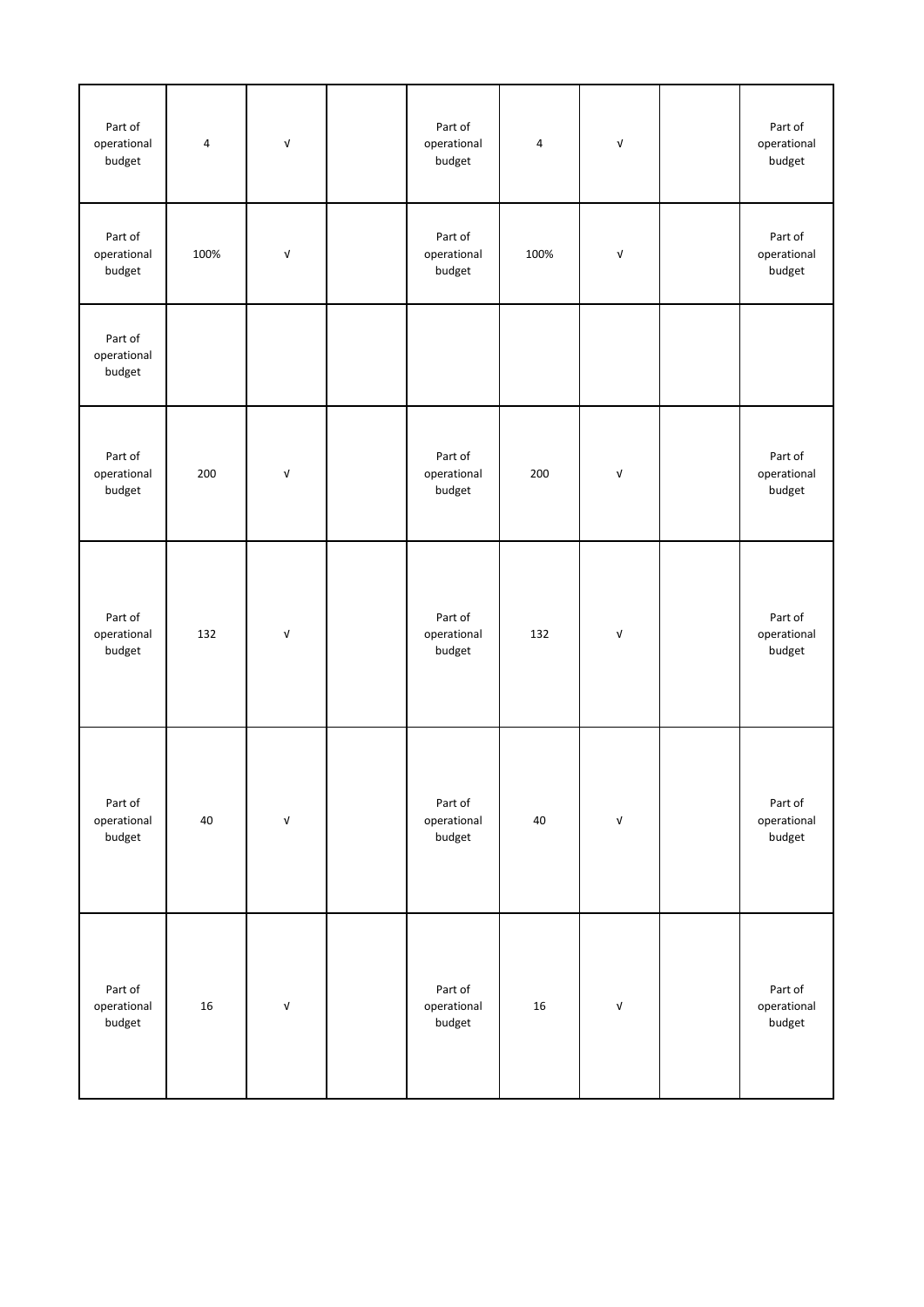| Part of<br>operational<br>budget | 114  | $\ensuremath{\mathsf{V}}$        | Part of<br>operational<br>budget | 120          | $\ensuremath{\mathsf{V}}$ | Part of<br>operational<br>budget |
|----------------------------------|------|----------------------------------|----------------------------------|--------------|---------------------------|----------------------------------|
| Part of<br>operational<br>budget | 100% | $\ensuremath{\mathsf{V}}$        | Part of<br>operational<br>budget | 100%         | $\mathsf{V}$              | Part of<br>operational<br>budget |
| Part of<br>operational<br>budget |      |                                  |                                  | $\mathbf{1}$ | $\ensuremath{\mathsf{V}}$ | Part of<br>operational<br>budget |
| Part of<br>operational<br>budget | 100% | $\ensuremath{\mathsf{V}}$        | Part of<br>operational<br>budget | 100%         | $\ensuremath{\mathsf{V}}$ | Part of<br>operational<br>budget |
| Part of<br>operational<br>budget | 100% | $\ensuremath{\mathsf{v}}\xspace$ | Part of<br>operational<br>budget | 100%         | $\ensuremath{\mathsf{V}}$ | Part of<br>operational<br>budget |
| Part of<br>operational<br>budget | 100% | $\ensuremath{\mathsf{V}}$        | Part of<br>operational<br>budget | 100%         | $\ensuremath{\mathsf{V}}$ | Part of<br>operational<br>budget |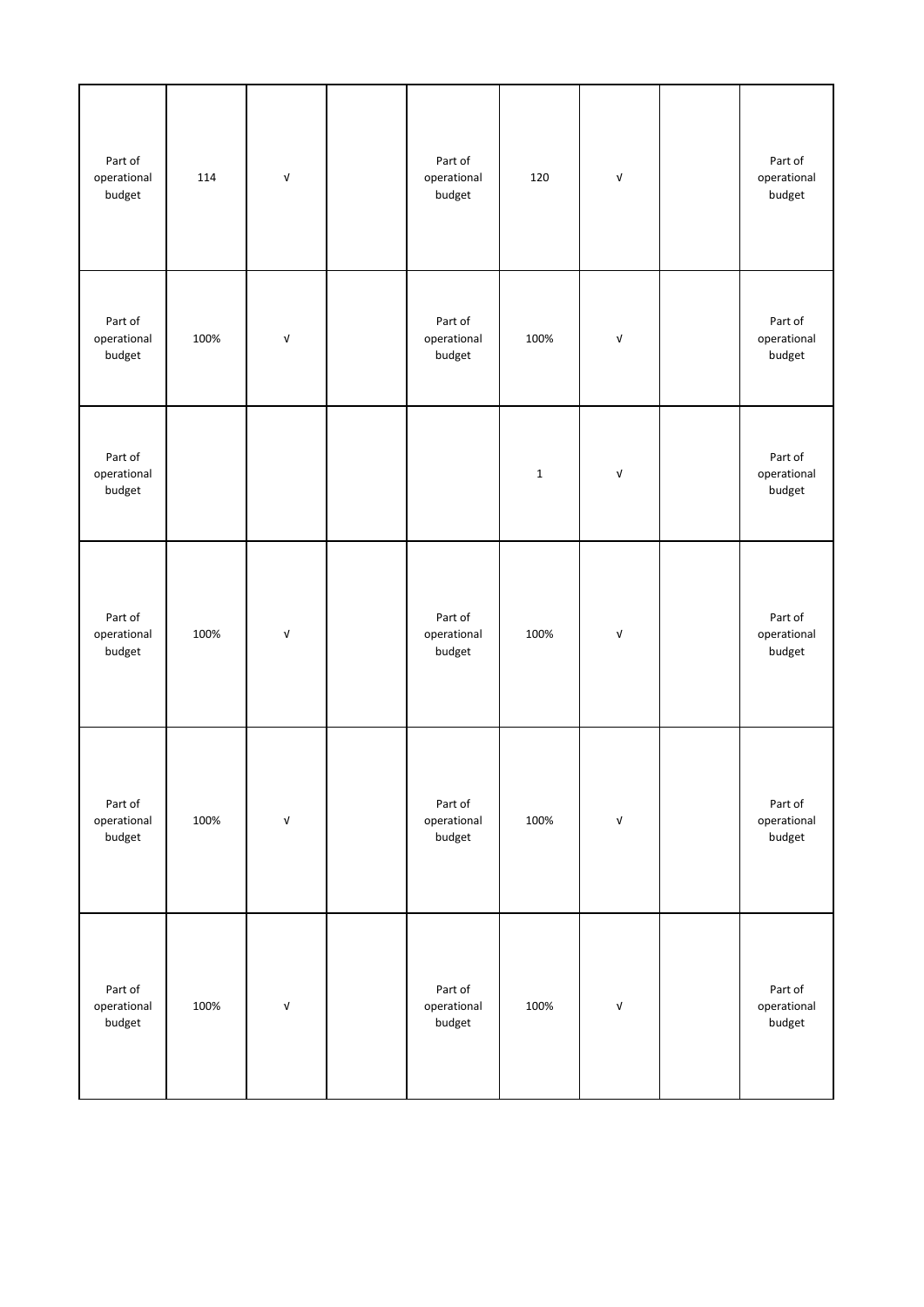| Part of<br>operational<br>budget | 100%    | $\mathsf{V}$              | Part of<br>operational<br>budget | 100%    | V                         | Part of<br>operational<br>budget |
|----------------------------------|---------|---------------------------|----------------------------------|---------|---------------------------|----------------------------------|
| Part of<br>operational<br>budget | 1,632   | $\ensuremath{\mathsf{V}}$ | Part of<br>operational<br>budget | 1,776   | $\sqrt{ }$                | Part of<br>operational<br>budget |
| Part of<br>operational<br>budget | 60      | $\sqrt{ }$                | Part of<br>operational<br>budget | 64      | $\sqrt{ }$                | Part of<br>operational<br>budget |
|                                  |         |                           |                                  |         |                           |                                  |
|                                  |         |                           |                                  |         |                           |                                  |
| Part of<br>operational<br>budget | 21      | $\ensuremath{\mathsf{V}}$ | Part of<br>operational<br>budget | 24      | $\ensuremath{\mathsf{v}}$ | Part of<br>operational<br>budget |
| Part of<br>operational<br>budget | $\,6\,$ | $\ensuremath{\mathsf{V}}$ | Part of<br>operational<br>budget | $\,6\,$ | $\mathsf{V}$              | Part of<br>operational<br>budget |
| Part of<br>operational<br>budget | $12\,$  | $\ensuremath{\mathsf{V}}$ | Part of<br>operational<br>budget | 12      | $\ensuremath{\mathsf{V}}$ | Part of<br>operational<br>budget |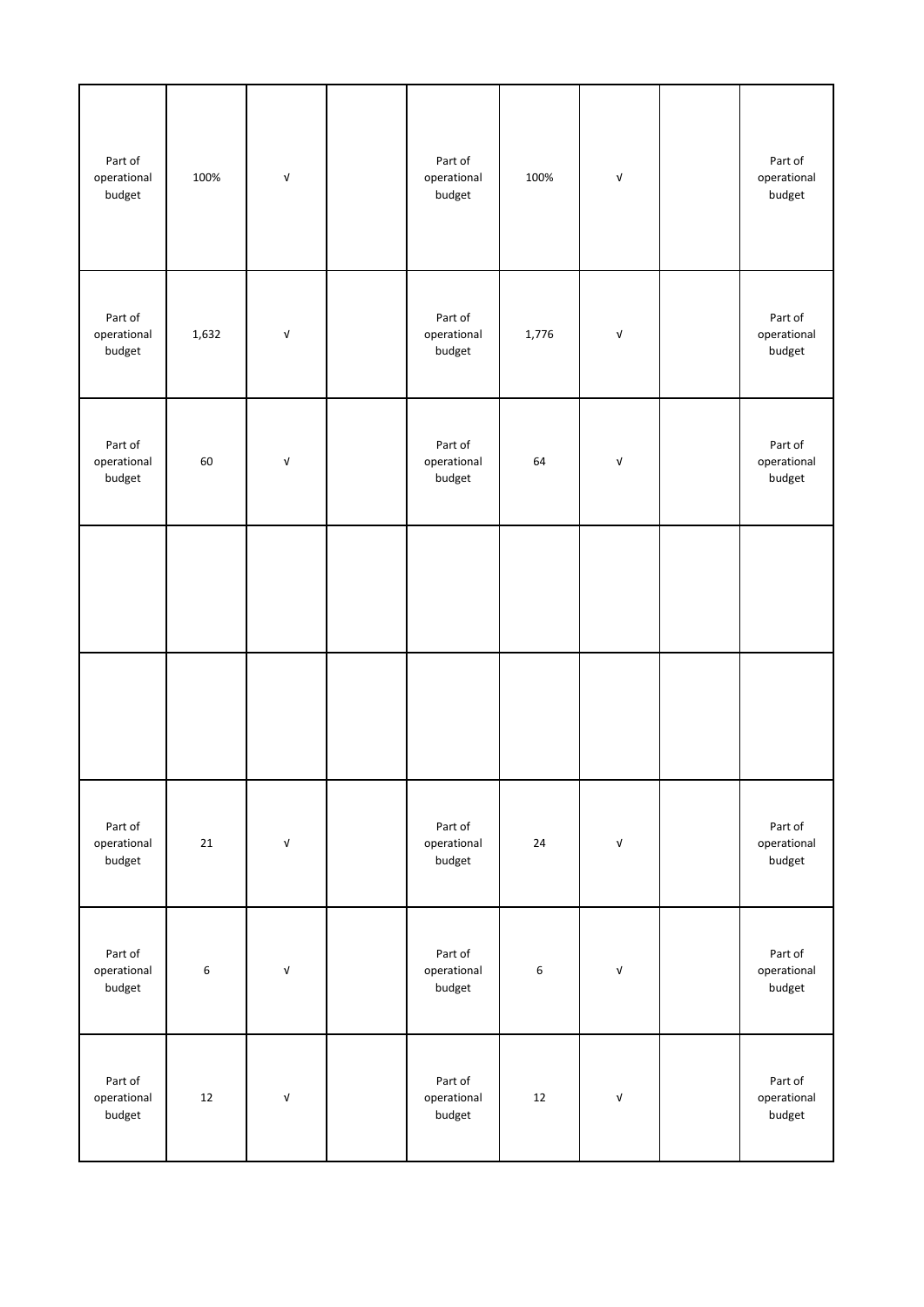| Part of<br>operational<br>budget | 36          | $\ensuremath{\mathsf{V}}$ | Part of<br>operational<br>budget | 36          | $\ensuremath{\mathsf{V}}$ | Part of<br>operational<br>budget |
|----------------------------------|-------------|---------------------------|----------------------------------|-------------|---------------------------|----------------------------------|
| Part of<br>operational<br>budget | $\mathbf 1$ | $\ensuremath{\mathsf{V}}$ | Part of<br>operational<br>budget | $\mathbf 1$ | $\ensuremath{\mathsf{V}}$ | Part of<br>operational<br>budget |
| Part of<br>operational<br>budget | 100%        | $\ensuremath{\mathsf{V}}$ | Part of<br>operational<br>budget | 100%        | $\sqrt{ }$                | Part of<br>operational<br>budget |
| Part of<br>operational<br>budget | $\mathbf 1$ | $\ensuremath{\mathsf{V}}$ | Part of<br>operational<br>budget | $\mathbf 1$ | $\ensuremath{\mathsf{V}}$ | Part of<br>operational<br>budget |
| Part of<br>operational<br>budget | 100%        | $\ensuremath{\mathsf{V}}$ | Part of<br>operational<br>budget | 100%        | $\sqrt{ }$                | Part of<br>operational<br>budget |
| Part of<br>operational<br>budget | $\mathbf 1$ | $\ensuremath{\mathsf{V}}$ | Part of<br>operational<br>budget | $\mathbf 1$ | $\ensuremath{\mathsf{V}}$ | Part of<br>operational<br>budget |
|                                  |             |                           |                                  |             |                           |                                  |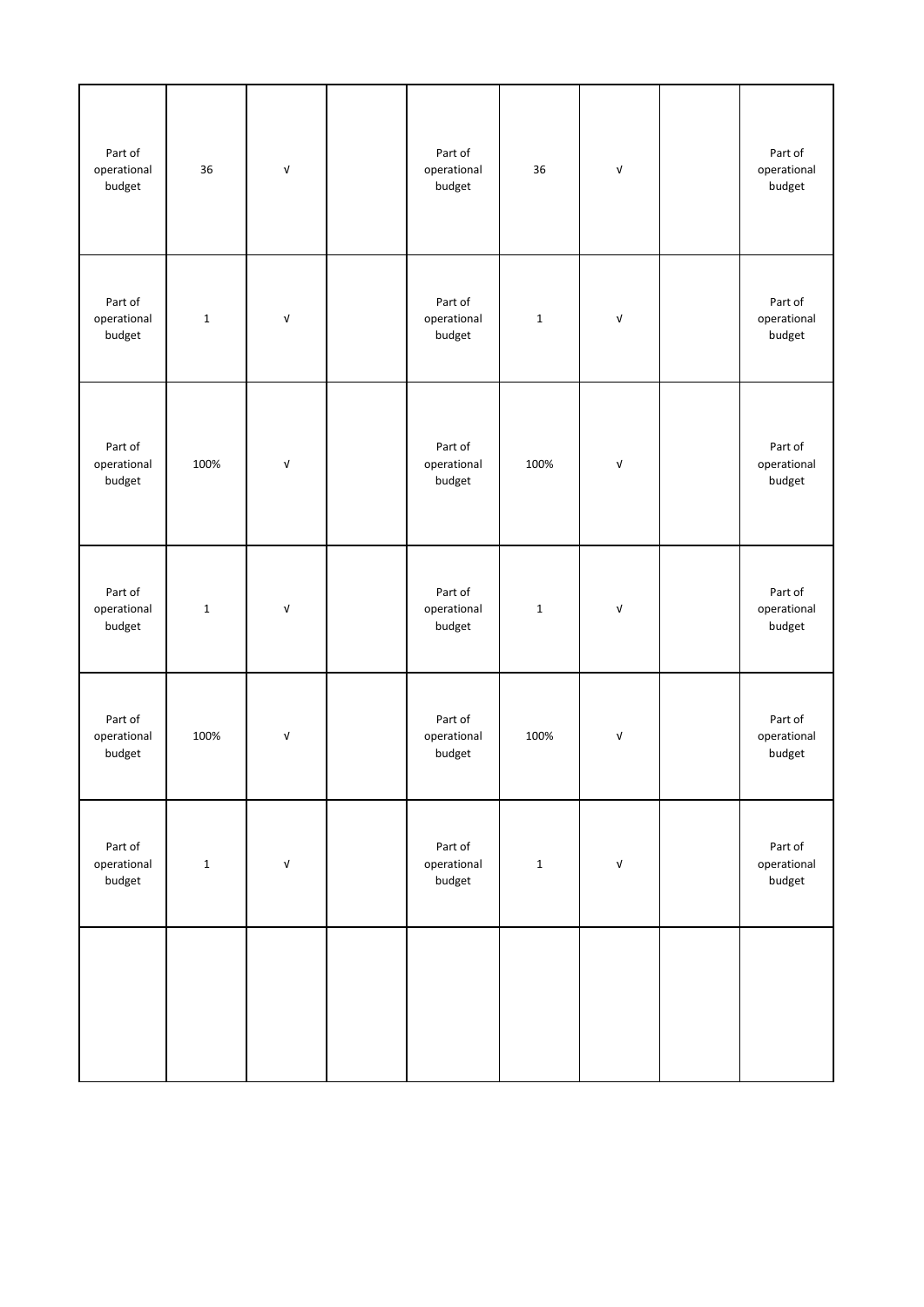| 50                               | 100%        | $\ensuremath{\mathsf{v}}\xspace$ |                                  | ${\bf 50}$                       | 100%        | $\ensuremath{\mathsf{v}}\xspace$ |                           | $50\,$                           |
|----------------------------------|-------------|----------------------------------|----------------------------------|----------------------------------|-------------|----------------------------------|---------------------------|----------------------------------|
| $\sf 5$                          | $\mathbf 1$ | $\ensuremath{\mathsf{v}}\xspace$ |                                  | $\sf 5$                          | $\mathbf 1$ | $\ensuremath{\mathsf{v}}\xspace$ |                           | $\sf 5$                          |
| Part of<br>operational<br>budget | $\mathbf 2$ | $\ensuremath{\mathsf{v}}\xspace$ |                                  | Part of<br>operational<br>budget | $\mathbf 2$ | $\ensuremath{\mathsf{v}}\xspace$ |                           | Part of<br>operational<br>budget |
| 100                              | $40\,$      |                                  | $\ensuremath{\mathsf{v}}\xspace$ | $100\,$                          | $40\,$      |                                  | $\ensuremath{\mathsf{V}}$ | 100                              |
|                                  |             |                                  |                                  |                                  |             |                                  |                           |                                  |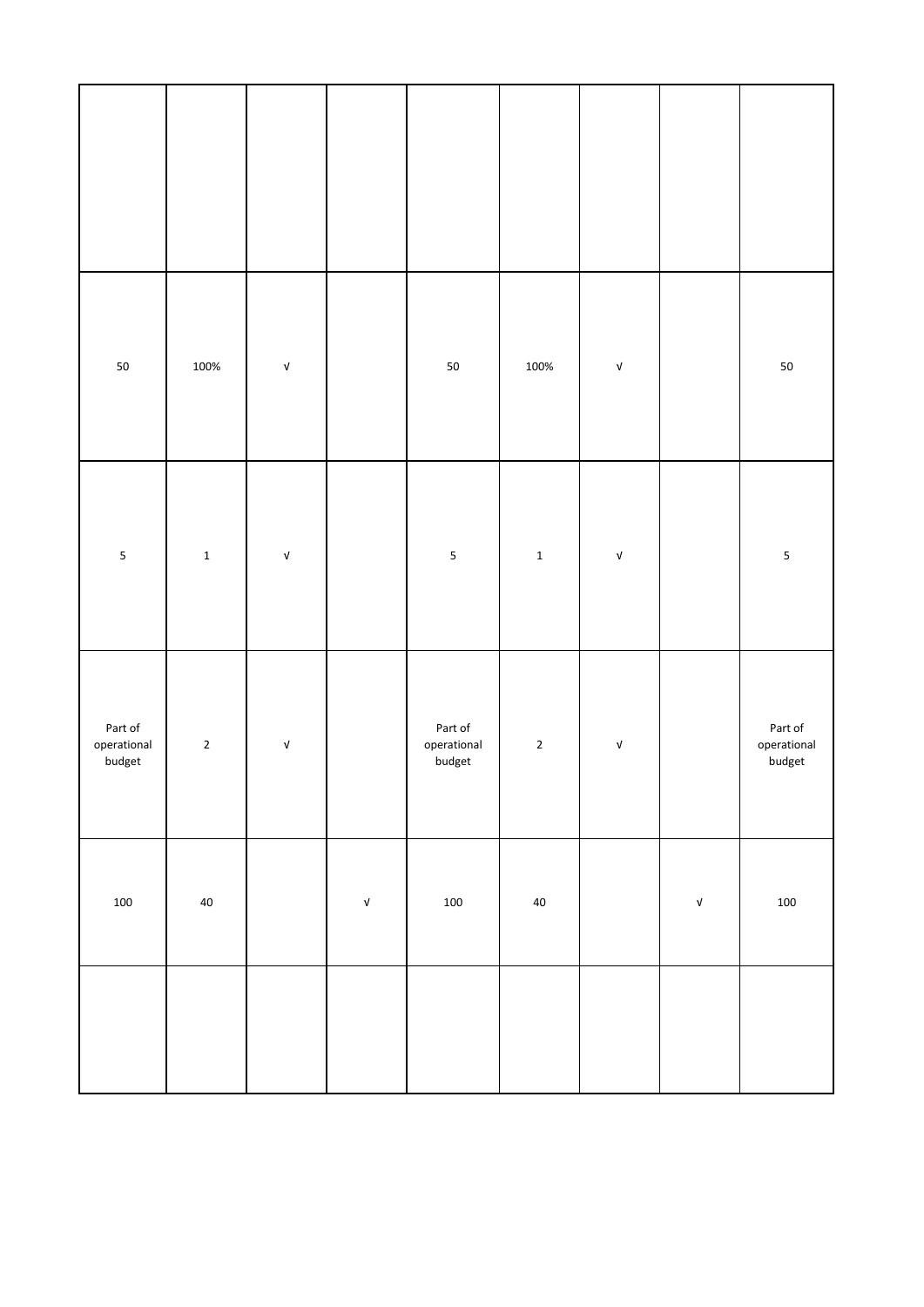| 100   |             |                                  |       |             |                           |       |
|-------|-------------|----------------------------------|-------|-------------|---------------------------|-------|
|       |             |                                  |       |             |                           |       |
|       |             |                                  |       |             |                           |       |
| 1,000 | $\mathbf 2$ | $\ensuremath{\mathsf{v}}\xspace$ | 1,000 | $\mathbf 2$ | $\ensuremath{\mathsf{V}}$ | 1,000 |
|       |             |                                  |       |             |                           |       |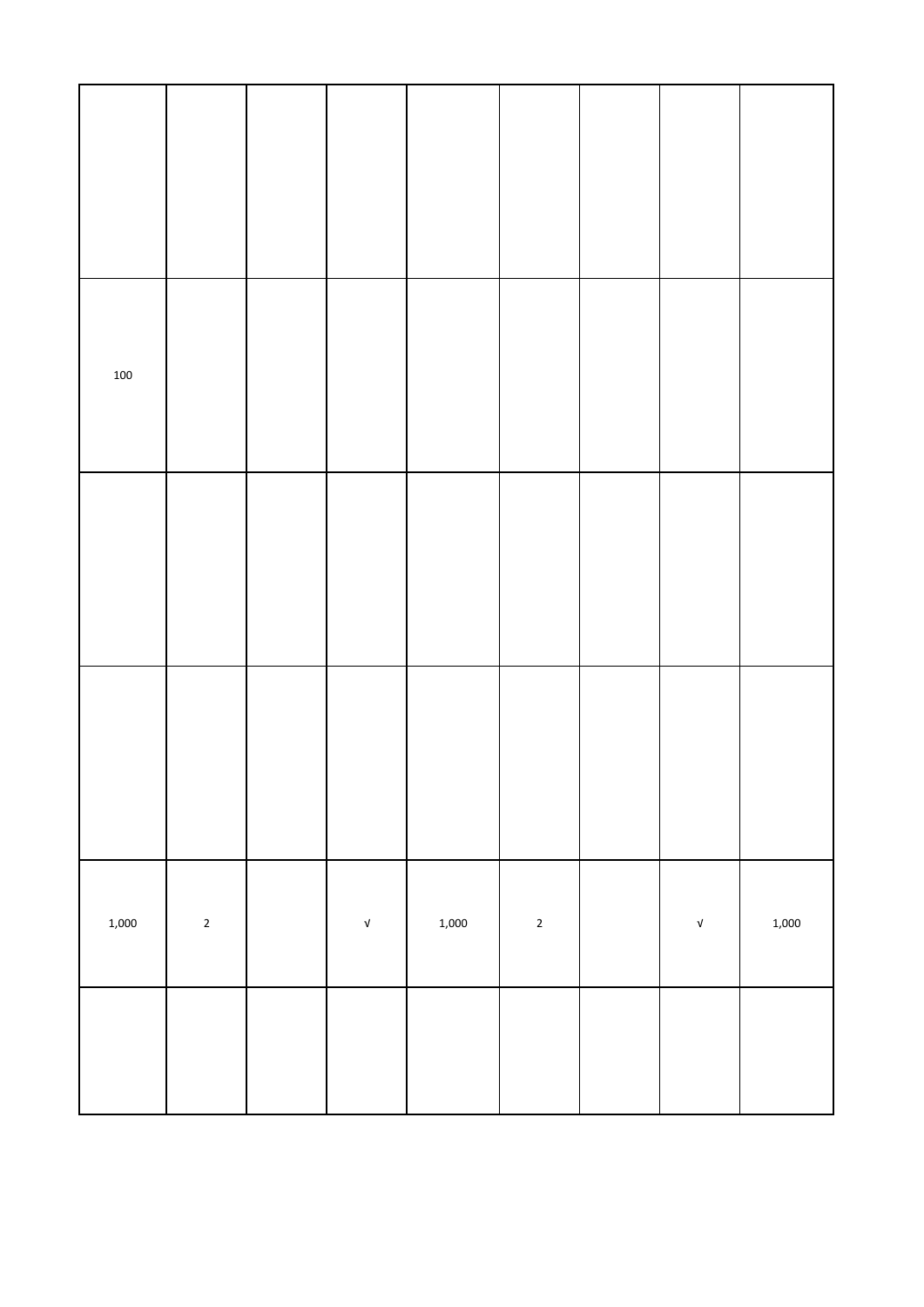| $50\,$                           | $\sqrt{2}$  | ${\sf V}$                 | $50\,$                           | $\mathbf{2}$            | $\ensuremath{\mathsf{V}}$        | $50\,$                           |
|----------------------------------|-------------|---------------------------|----------------------------------|-------------------------|----------------------------------|----------------------------------|
| $10\,$                           | $\mathbf 2$ | $\ensuremath{\mathsf{V}}$ | $10\,$                           | $\sqrt{2}$              | $\sqrt{ }$                       | $10\,$                           |
|                                  |             |                           |                                  |                         |                                  |                                  |
| 17 million over<br>5 year period | 100%        | ${\sf V}$                 | 17 million over 5<br>year period | 100%                    | $\sqrt{ }$                       | 17 million over 5<br>year period |
| 17 million over<br>5 year period | $\mathbf 2$ | ${\mathsf v}$             | 17 million over 5<br>year period | $\overline{2}$          | $\ensuremath{\mathsf{V}}$        | 17 million over 5<br>year period |
|                                  |             |                           |                                  |                         |                                  |                                  |
| 17 million over<br>5 year period | $\pmb{4}$   | ${\mathsf v}$             | 17 million over 5<br>year period | $\overline{\mathbf{4}}$ | $\ensuremath{\mathsf{V}}\xspace$ | 17 million over 5<br>year period |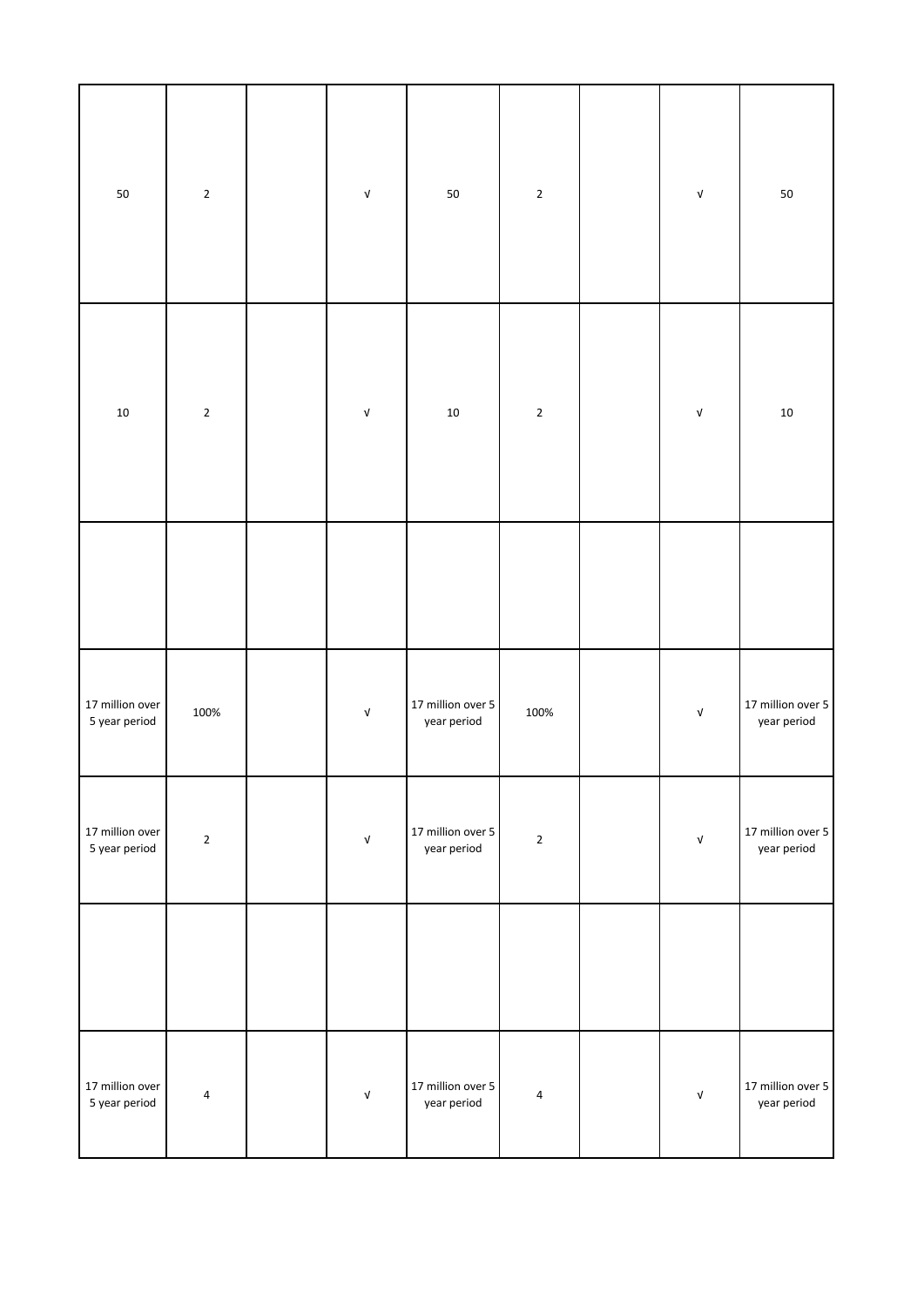| 17 million over<br>5 year period | $\sqrt{2}$  |                                  | $\ensuremath{\mathsf{V}}$ | 17 million over 5<br>year period | $\mathbf 2$               |                                  | $\ensuremath{\mathsf{v}}\xspace$ | 17 million over 5<br>year period |
|----------------------------------|-------------|----------------------------------|---------------------------|----------------------------------|---------------------------|----------------------------------|----------------------------------|----------------------------------|
| 17 million over<br>5 year period | 4           |                                  | $\ensuremath{\mathsf{V}}$ | 17 million over 5<br>year period | $\sqrt{4}$                |                                  | $\ensuremath{\mathsf{v}}\xspace$ | 17 million over 5<br>year period |
| 1,500                            | $17\,$      |                                  | $\ensuremath{\mathsf{V}}$ | 1,500                            | $17\,$                    |                                  | $\ensuremath{\mathsf{V}}$        | 1,500                            |
| Part of<br>operational<br>budget | 3           | $\ensuremath{\mathsf{v}}\xspace$ |                           | Part of<br>operational<br>budget | $\ensuremath{\mathsf{3}}$ | $\ensuremath{\mathsf{v}}\xspace$ |                                  | Part of<br>operational<br>budget |
| $20\,$                           | $\mathbf 2$ |                                  | $\ensuremath{\mathsf{V}}$ | $20\,$                           | $\mathbf 2$               |                                  | $\ensuremath{\mathsf{V}}$        | $20\,$                           |
| 80                               | 50          | V                                |                           | 80                               | 50                        | V                                |                                  | 80                               |
| Part of roads<br>budget          | $20\,$      |                                  | $\ensuremath{\mathsf{V}}$ | Part of roads<br>budget          | $20\,$                    |                                  | $\ensuremath{\mathsf{v}}\xspace$ | Part of roads<br>budget          |
| Part of<br>operational<br>budget | $\pmb{4}$   | $\ensuremath{\mathsf{v}}\xspace$ |                           | Part of<br>operational<br>budget | $\pmb{4}$                 | $\ensuremath{\mathsf{v}}\xspace$ |                                  | Part of<br>operational<br>budget |